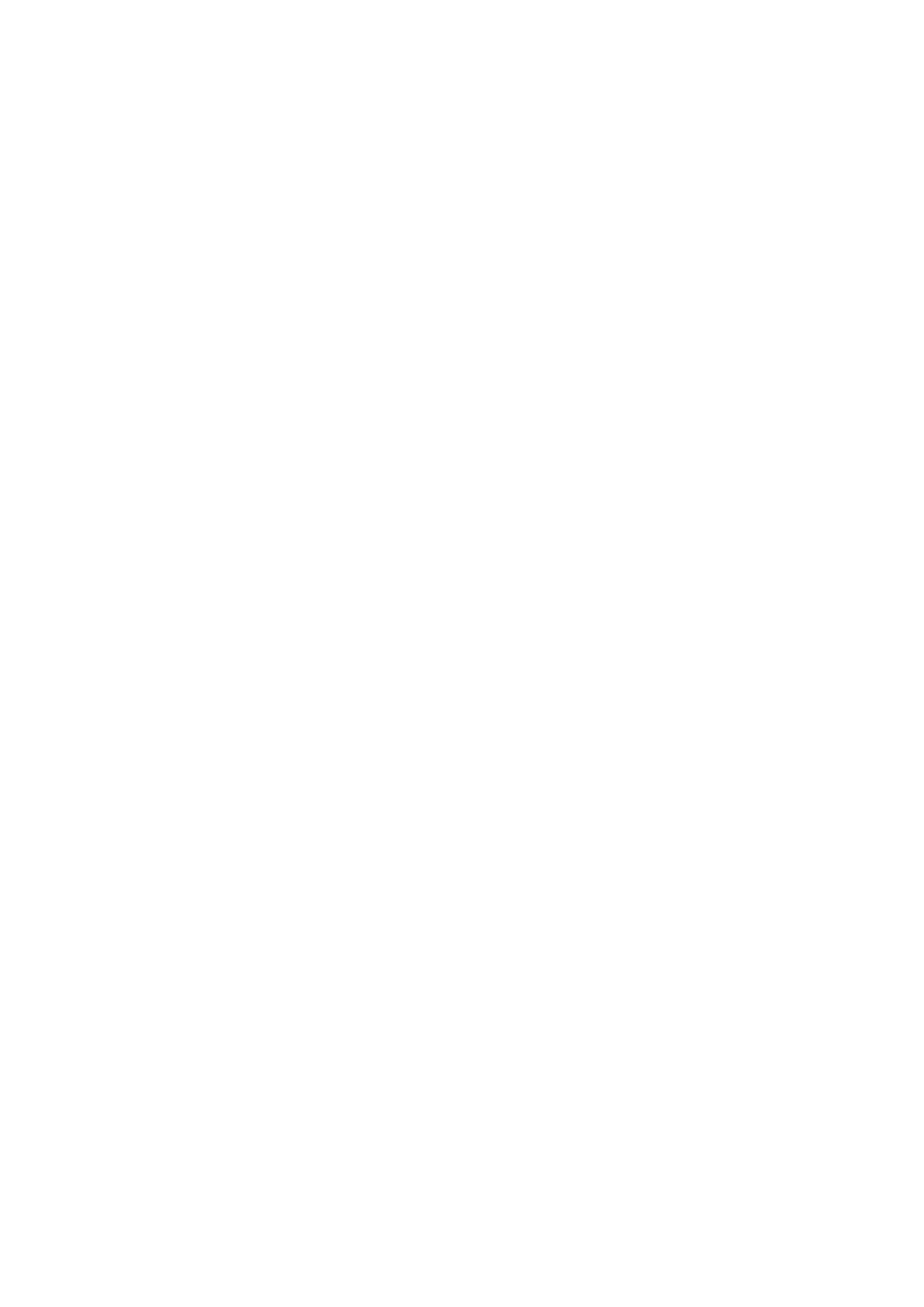# Accuracy of Annual Accounts 2015 and regularity of transactions of the state

## **Summary of audit results**

## **What did we audit?**

#### **Did you know that**

As from 2015, instead of drawing up a complete annual report, the Ministries and constitutional institutions (excl. the National Audit Office), and the Government Office prepare only the balance sheet, income statement, state budget implementation report and operational programme implementation report.

## **What was the scope of our audit?**

## **Why is this important for the taxpayers?**

Every year the National Audit Office (NAO) audits the state's annual accounts. Further, the NAO examines whether state agencies have performed their economic transactions in compliance with the essential relevant legislation: the State Budget Acts, the State Assets Act and the Public Procurement Act. In that context, the NAO expresses an opinion as to whether the budget acts have been adhered to in the performance of economic transactions. The most significant observations about omissions detected in transactions with state assets and in public procurements are set out in the audit report.

To provide an opinion on the accuracy of the annual accounts of the state and the legality of its transactions, the NAO conducts audit operations at the ministries to examine the compliance of economic transactions conducted in 2015 with the State Budget Acts, the State Assets Act and the Public Procurement Act, and determine whether items which are relevant in terms of the state's report have been correctly recognised in the financial statements of the ministries. The results of the conducted audit operations are set out in the audit reports which the NAO has prepared for each Ministry. The financial audit reports are available on the website of the NAO.

In addition to the indicators of state accounting entities, the annual accounts of the state contain the financial indicators of public undertakings, foundations controlled by the state and the profit-making state agency. Certified auditors have audited the annual accounts of the aforesaid entities, and the NAO has taken their opinion into account in expressing an opinion on the state's annual accounts.

The NAO did not carry out audit procedures to check the additional information about local authorities, the public sector and the government sector disclosed in the Consolidated Annual Report of the State because, according to the State Budget Act, this is not the NAO's duty.

The Consolidated Annual Report of the State endorsed by the Government of the Republic, accompanied by the NAO's audit report concerning it, is submitted to the Riigikogu for approval. This is the only financial statement provided to the Riigikogu which is the user of the report.

According to the Accounting Act, the purpose of submitting the annual accounts of the state is to allow the Riigikogu to exercise control over the government, give the government the opportunity to explain its activities during the accounting year and provide the Riigikogu with necessary information for adopting new budgeting decisions.

By auditing the state's annual accounts the NAO provides assurance that the accounting indicators presented to the Riigikogu and the public provide true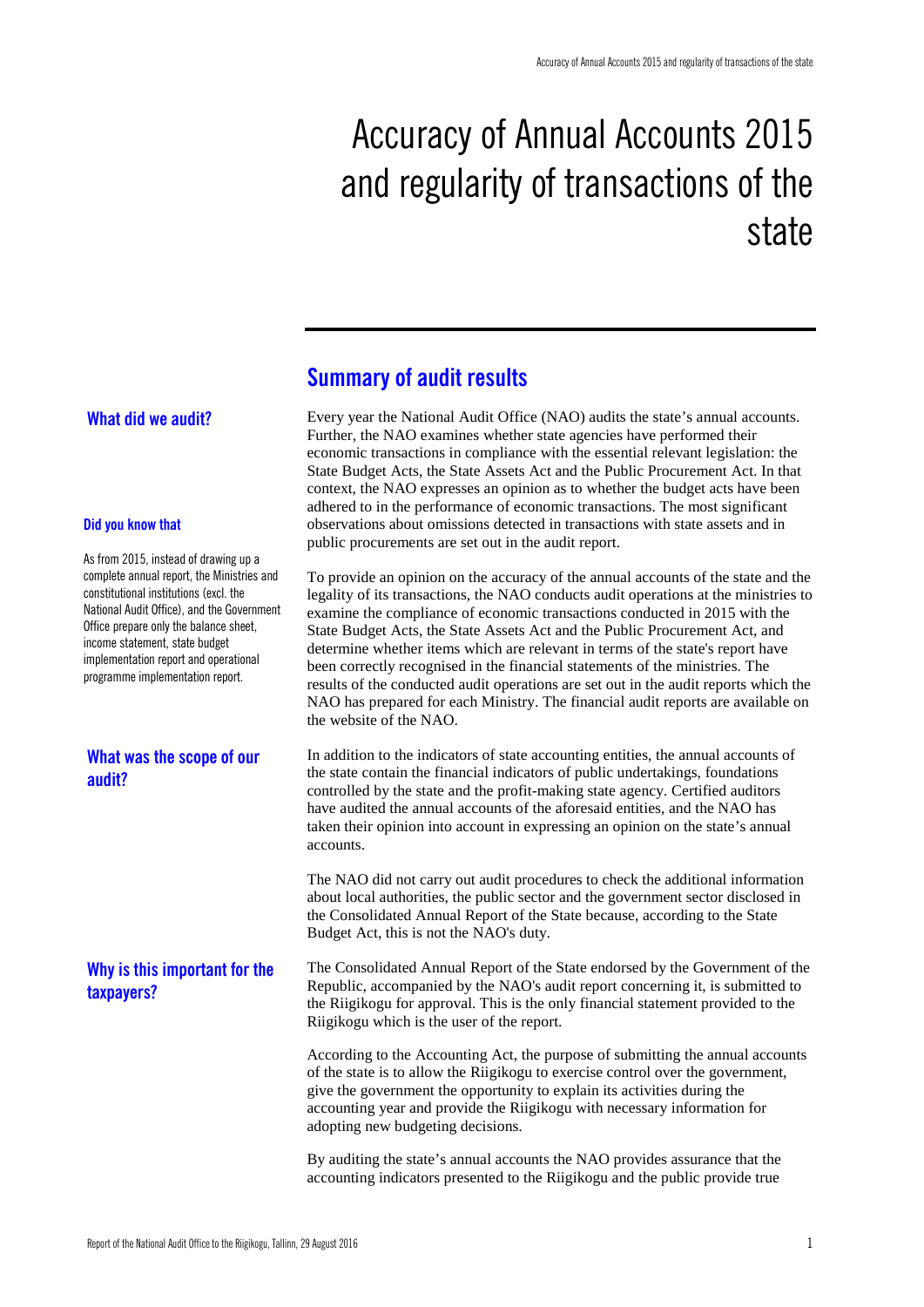information about the state's financial position and performance for the year ended and that the State Budget Implementation Report includes relevant information about the state's revenue as well as expenditure, investments and financing operations made on the account of such revenue.

According to the 2015 State Budget Implementation Report, the revenue collected by the state in 2015 amounted to 7.99 billion euros, which exceeded the revenue of 2014 by 111 million euros. The expenditure and investments incurred by the state amounted to 8.34 billion euros, which exceeded the expenditure of 2014 by 503 million euros. In 2015, the revenue exceeded expenditure by 350 million euros (NB! It is not a surplus or deficit of the government sector which is calculated using other calculation methods - for more information see the management report within the 2015 Consolidated Annual Report of the State).

According to the consolidated annual accounts of the state, the assets of the state as at 31 December 2015 amounted to 16.3 billion euros whereas the majority were fixed assets. Compared to the preceding period, the monetary value of assets has increased by 51 million euros.

As at 31 December 2015, the state's liabilities totalled 7.1 billion euros - a decrease of 38 million euros compared to the preceding period. Long-term liabilities of 4.85 billion euros comprise the majority of liabilities. The state's loan commitments amount to 2.9 billion euros and have not changed notably compared to the preceding period. The pension commitments of the state amount to approximately 2 billion euros.

## **What did we find and conclude based on the audit?**

**The 2015 Annual Accounts of the State are correct in all material respects, which means that they give a true and fair view of the state's financial position as well as its financial performance and cash flow for the year ended.**

The accounting of state agencies, state-controlled foundations and companies is well managed in most part and the annual accounts are largely free of material errors.

**The NAO is of the opinion that the state's economic transactions were performed in all material respects in accordance with the State Budget Act, the 2015 State Budget Act and its amendment act.** This means that the NAO did not find any significant errors in the implementation of the State Budget Acts.

Although the annual accounts of the state are accurate in the material part and the state has, in most cases, respected the legislation concerning the state budget in effecting economic transactions, it needs to focus more on how to improve budget planning, reporting on state budget implementation, and managing the liquidity risk.

**The Ministry of Finance has used the funds of the Estonian Health Insurance Fund and the Estonian Unemployment Insurance Fund for solving the state's liquidity issues.** The audit revealed that, in addition to settling the accounts of the Estonian Health Insurance Fund and the Estonian Unemployment Insurance Fund, the Ministry of Finance has used the money of those two Funds for effecting payments of the central government because the state lacked liquid financial resources. The NAO finds that such unilateral discretion exercised by the Ministry of Finance, whether on temporary or more permanent basis, has not been expressly set out in the State Budget Act, the Estonian Health Insurance Fund Act or the Unemployment Insurance Act. Such actions require an unambiguous permission/decision from the Riigikogu in the form of legislative provisions to avoid legal disputes and interpretations and ensure legal clarity. Hence,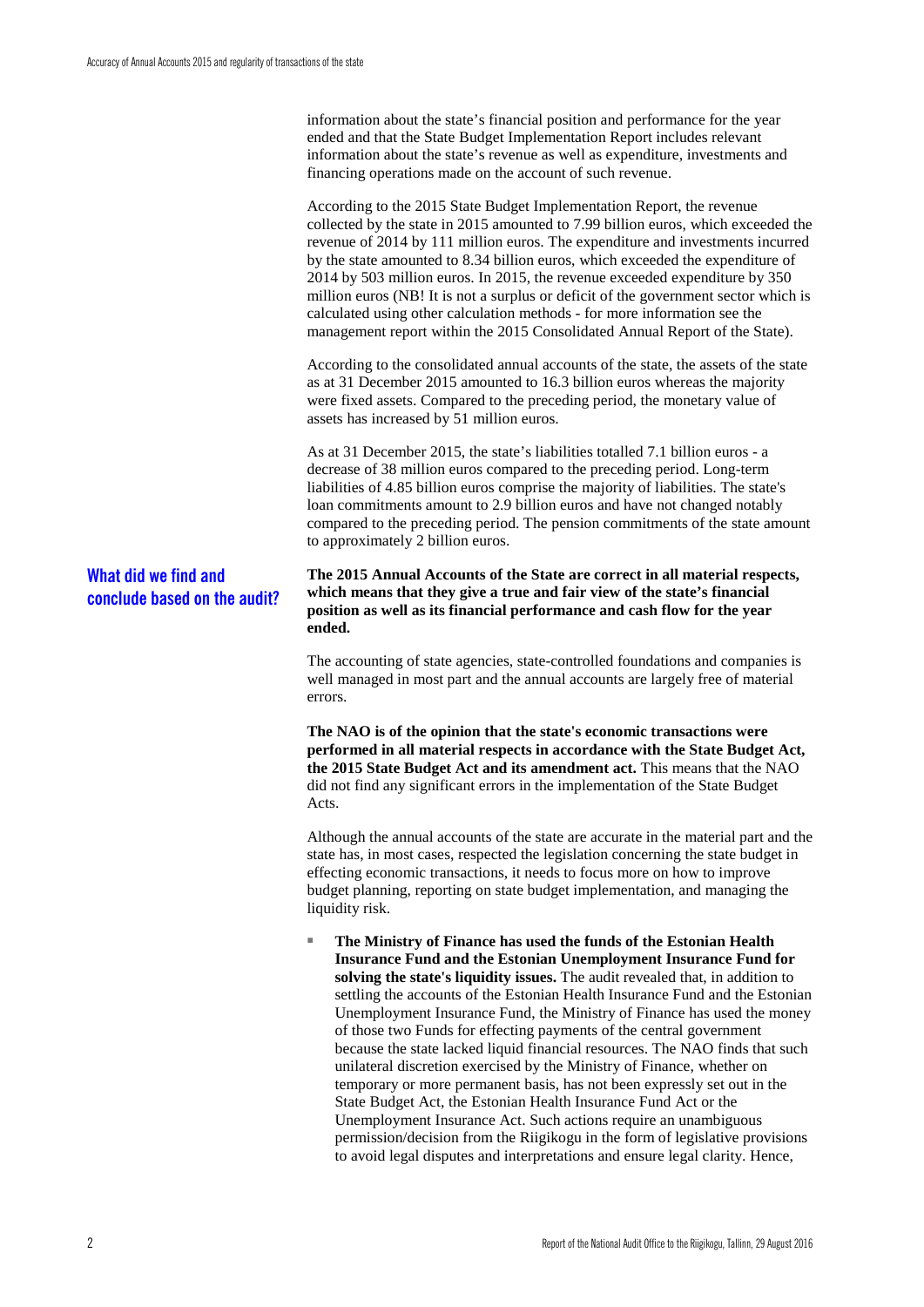the Riigikogu needs to decide whether or not it should allow this, and correspondingly revise the wording of relevant legal provisions.

- The NAO finds that the State Budget Implementation Report does not **present information in a way that is sufficiently clear for the users of such information** as the report shows the funds carried forward from the preceding financial year in the column "Final budget" along with the funds for the accounting year which makes them indistinguishable from the expenses for the accounting year. Compared to earlier reports, the notes to the report provide more detailed numerical information on the funds carried forward but there are still no additional explanations as to why the funds needed to be carried over. Therefore, the reader of the report is unable to learn why the money remained unused by the ministries during the preceding and the accounting year, and for what purposes it was allocated.
- All transactions have not been transparently budgeted. For instance, funds were allocated to the Ministry of Economic Affairs and Communications for increasing its financial assets without indicating the financial assets to be acquired; the budget did not include funds for the Ministry of Finance to lend to the Environmental Investment Centre (EIC); the Ministry of Social Affairs paid for the acquisition of financial assets on the account of operating expenses (contributions to foundations upon their establishment and acquisition of holdings) although such transactions should have been budgeted as financing transactions. Further, the budget does not include in full the money required for the core activity of the Ministry of the Environment because the core activity is additionally financed each year on project basis from the Environment Programme via the EIC. Furthermore, the revenue from the activities of these two ministries has not been included in their budgets which should be used for any operations related to them. Hence, the budget implementation report is not sufficiently transparent.
- The state agencies consistently mishandle the budgeting of long-term **lease contracts** by failing to recognise the long-term commitments arising from lease contracts as financing transactions in the annual state budget. Thus, for years, the state agencies have violated the State Budget Act that permits the state agencies to assume commitments and effect finance lease transactions only if the state budget allows this and contains the corresponding means. Hence, the concluded lease contracts have been incorrectly recognised in the accounts which leads to errors in the statistics on public finances.
- The planning of investments and budget implementation in the fields of **information and communication could be improved.** As from 2013, an Advisory Committee at the Ministry of Economic Affairs and Communications is involved in the planning of additional financing requests for ICT investments and developments whereas the role and responsibilities of this committee have not been laid down by legislation, and the committee does not effect follow-up checks of the financed activities. The accuracy of planning funds needs to be improved within the government areas of certain ministries because acquisitions have been planned that have been delayed and such delays should have been foreseen, and activities have been planned that were not even started during the budgetary year.
- The management reporting of ministries should be improved to provide **reliable input for management decisions.** The state intends to make the transition to activity-based budgeting that links the budget to specific activities of ministries and their agencies whereby the effectiveness of such activities will be individually measured. The transition to activity-based budgeting is essential to enable measuring the performance of ministries and ensure the reliability and completeness of reports on such performance. To this end, more detailed requirements should be set for the reports on the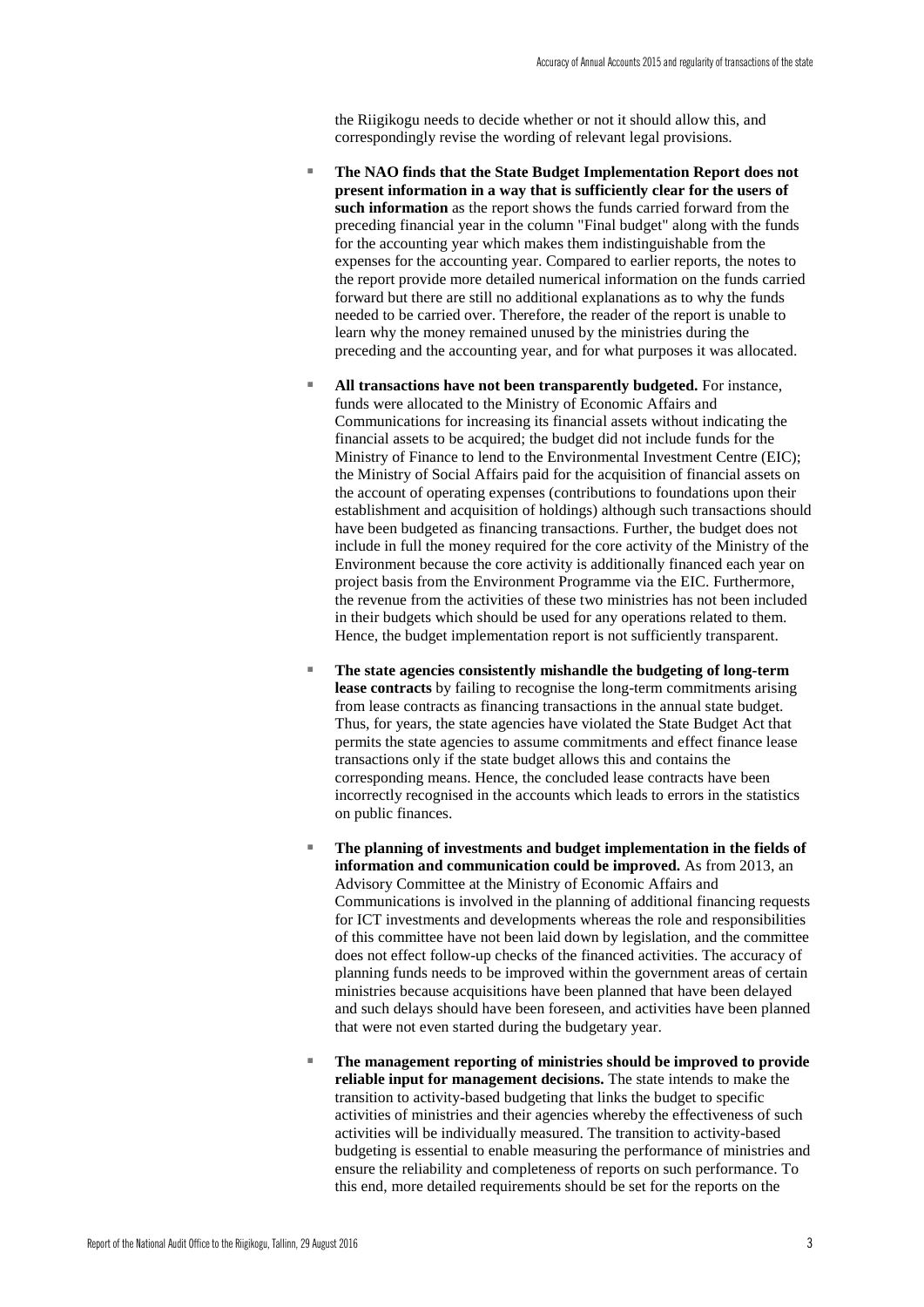implementation of operational programmes of ministries to ensure their reliability and usability as an input for budget decisions.

## **What did we recommend as a result of the audit?**

#### **Important recommendations of the NAO to the Minister of Finance and the Minister of Public Administration**:

- initiate the amendment of the State Budget Act and, where necessary, the Estonian Health Insurance Fund Act and the Unemployment Insurance Act to ensure legal clarity as to whether the funds held and invested by the Ministry of Finance may be used for the state's liquidity management;
- outline, in the consolidated annual report of the state, justifications for carrying forward significant amounts from the accounting year to the following year, and include a reference to the location of more detailed information;
- plan, on uniform basis and in full amount, the funds of all ministries necessary for the performance of statutory functions within their respective budgets;
- guide the ministries during the budgeting process so that they would ask permission for financing transactions in order to eliminate state budget violations arising from contracts already entered into and prevent errors in the planning of new lease contracts;
- draw up more detailed guidelines for preparing the reports on the implementation of operational programmes and include in those guidelines specific requirements to the structure of, and data presentation in, those reports.

#### **Response of the Minister of Finance and the Minister of Public**

**Administration:** the Ministers agreed with most of the recommendations made by the NAO and undertook to take them into account.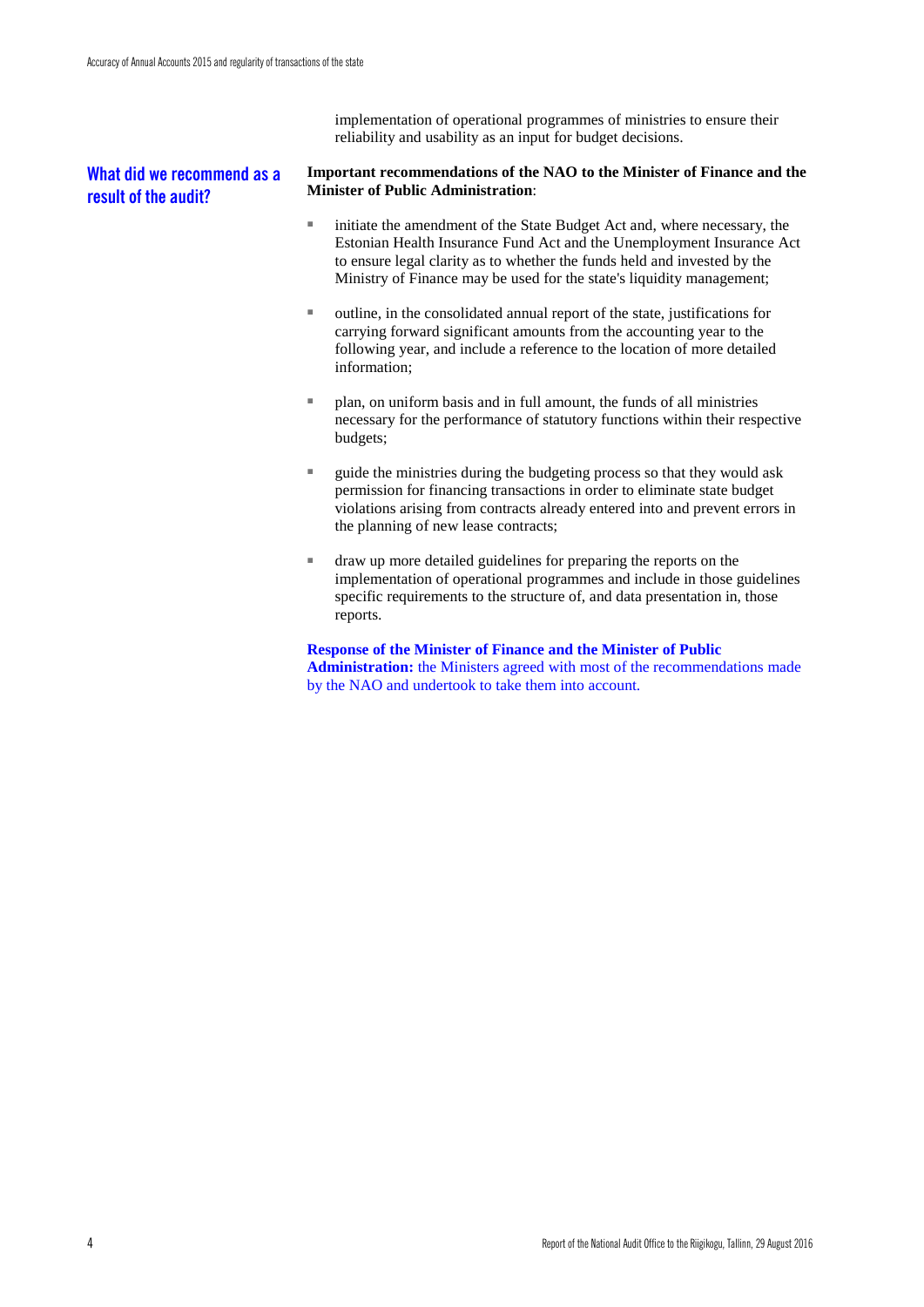## **Table of Contents**

| Opinion on the accuracy of the Annual Accounts 2015 and the regularity of transactions of the state                                                             | $6\phantom{a}$   |
|-----------------------------------------------------------------------------------------------------------------------------------------------------------------|------------------|
| The state's annual accounts are accurate in all material respects                                                                                               | $6\phantom{.}$   |
| Due to a change in accounting principles, the state's negative balance of cash at bank and in hand turned                                                       |                  |
| positive.                                                                                                                                                       | $6\,$            |
| Predominantly, the budget funds were used in accordance with the State Budget Acts                                                                              | 6                |
| The regularity of economic transactions has not been audited in all state-controlled foundations and companies 7                                                |                  |
| The state's reserves have diminished notably                                                                                                                    | 7                |
| The amount of funds in the Liquidity Reserve has decreased notably                                                                                              | $\overline{I}$   |
| Observations on the State Budget Implementation Report, compliance with the State Budget Act,                                                                   |                  |
| financial management, and management reporting                                                                                                                  | $15\phantom{.0}$ |
| Detailed information on all the funds carried over is still not made public                                                                                     | 15               |
| The planning of financing transactions in the annual budget is neither well-considered nor transparent                                                          | 16               |
| The budget implementation reports of two ministries do not recognise all the revenue from their activities                                                      | 16               |
| The core activities of the Ministry of the Environment continue to be financed non-transparently<br>Budgeting of ICT investments requires further consideration | 17<br>20         |
| The State Budget Act is violated due to the misinterpretation of lease contracts and this leads to errors                                                       |                  |
| in the statistics on public finances                                                                                                                            | 25               |
| The guidelines for drawing up operational programme implementation reports do not ensure the clarity                                                            |                  |
| of reports                                                                                                                                                      | 28               |
| The regulation on strategic planning is still to be adopted                                                                                                     | 30               |
| Other observations on the regularity of transactions                                                                                                            | 31               |
| The number of violations of the Public Procurement Act by state agencies has not dropped                                                                        | 31               |
| The procurement activities of state-controlled companies and foundations need improvement                                                                       | 33               |
| <b>Observations on accounting</b>                                                                                                                               | 37               |
| The accounting methods for state forests ignores the characteristics of state forests                                                                           | 37               |
| The accounting in foundations and companies controlled by the state is generally sound                                                                          | 38               |
| Accounting and recognition of pension provisions requires further consideration                                                                                 | 38               |
| Information on transactions with related parties is not disclosed                                                                                               | 39               |
| <b>Conclusions of the NAO regarding the audited areas</b>                                                                                                       | 40               |
| NAO recommendations to and replies from the Minister of Finance and                                                                                             |                  |
| the Minister of Public Administration                                                                                                                           | 42               |
| <b>Overview of the Consolidated Annual Report</b>                                                                                                               | 51               |
| <b>Description of audit</b>                                                                                                                                     | 51               |
| NAO's earlier audits on the consolidated annual report of the state                                                                                             | 54               |
| Annex 1. Opinions of certified auditors on the regularity of economic transactions of companies and                                                             |                  |
| foundations controlled by the state                                                                                                                             | 55               |
| Annex 2. Results of audits at foundations under dominant influence of the Ministry                                                                              | 56               |
| Annex 3. Results of audits at companies governed by the Ministry                                                                                                | 58               |
| Annex 4. Overview of audited areas broken down by the ministries, and the corresponding opinions                                                                |                  |
| of the NAO                                                                                                                                                      | 59               |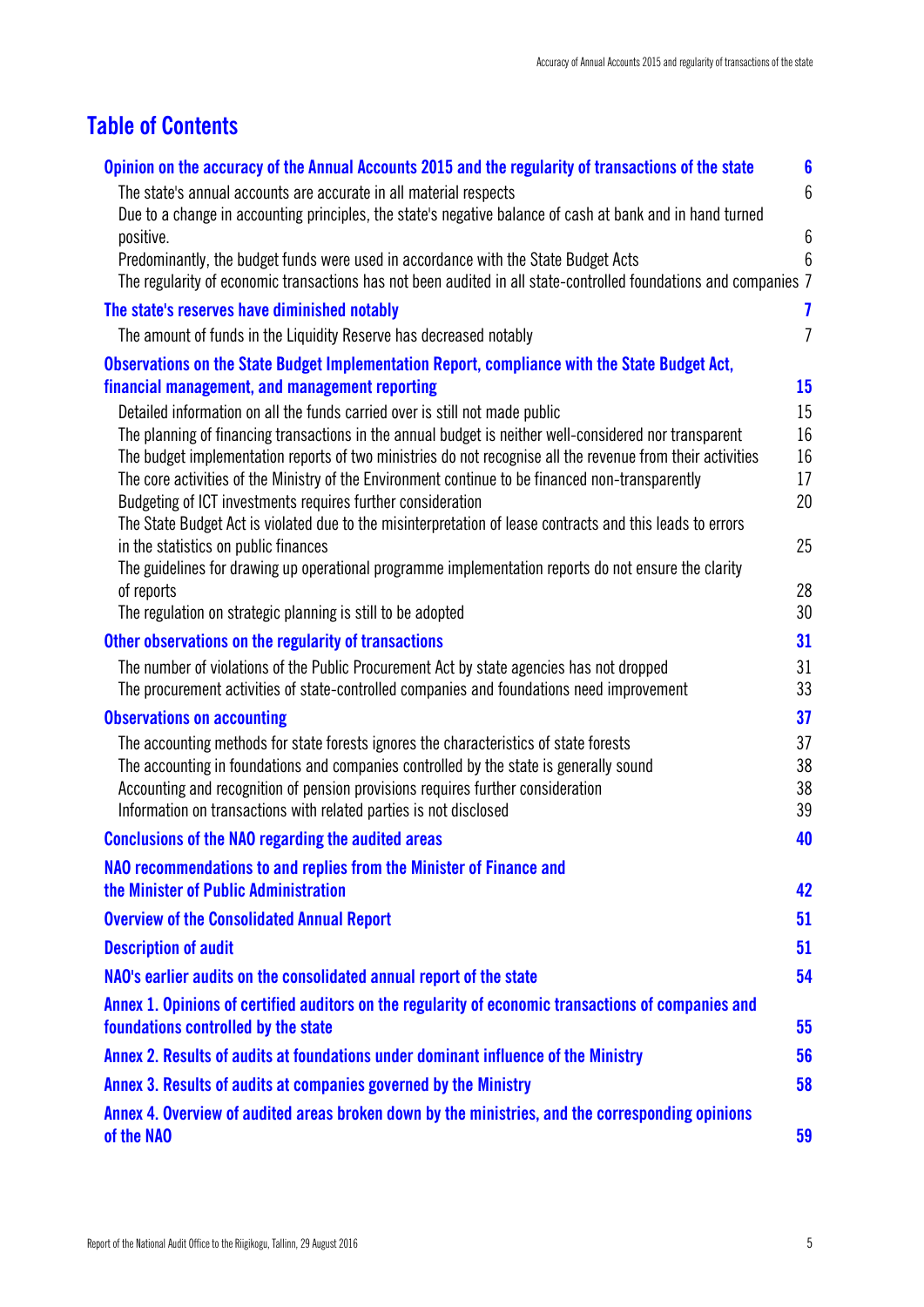**Accuracy of annual accounts**

## **Changes in the principles of recognising funds and the deposits of clients**

## **Accounting management in Estonia**

**Compliance with State Budget Acts**

## <span id="page-7-0"></span>**Opinion on the accuracy of the Annual Accounts 2015 and the regularity of transactions of the state**

## <span id="page-7-1"></span>**The state's annual accounts are accurate in all material respects**

**1. The annual accounts of the state which indicate that the consolidated net result of the state in 2015was 97.1 million euros and the balance sheet total as at 31 December 2015 was16.3 billion euros provide - in all material respects - a true and fair view of the state's financial position, financial performance and cash flows during the ended accounting period, in accordance with the generally accepted accounting principles of Estonia.**

## <span id="page-7-2"></span>**Due to a change in accounting principles, the state's negative balance of cash at bank and in hand turned positive.**

**2.** The NAO points out that in drawing up the annual accounts 2015 the Ministry of Finance has modified the principles of recognising funds and the deposits of clients, and applied these principles retrospectively as from 2013. Hence, the entry for public funds in 2015 (as state assets) recognises, in addition to the money of the central government, the money on the bank accounts of entities administered by the State Treasury (Eesti Väärtpaberikeskus AS, Unemployment Insurance Fund, Health Insurance Fund, state-controlled foundations) amounting to 839 million euros which is held and invested by the Treasury in accordance with the legislation and contracts and recognised under liabilities as deposits of clients. Due to the changes in the accounting principles, as at the end of 2015, the negative balance of cash at bank and in hand amounting to -291 million euros turned positive: 548 million euros.

**3.** In the opinion of the NAO, the accounting management in state agencies is sound in general.

**4.** On the NAO's recommendation, the system of financial statements of the state was changed in 2015. According to the changes, the substantive and formal requirements to the annual reports of ministries, constitutional institutions and the Government Office were simplified, i.e. the complete annual report is no longer prepared - instead, the basic financial statements (balance sheet, income statement, state budget implementation report, report on the implementation of operational programmes) are drawn up and approved. This helps save the working hours in ministries that are spent on drawing up hefty reports which have limited use.

**5.** The Ministry of Finance intends to complete the project of combining support services which began in January 2010 by 1 June 2017 at the latest. Thereby, the financial, personnel and payroll accounting of all ministries and their agencies (excl. the government area of the Ministry of Defence, and the Estonian Internal Security Service governed by the Ministry of the Interior) and of the Government Office will be handled centrally by the Centre of State Support Services.

## <span id="page-7-3"></span>**Predominantly, the budget funds were used in accordance with the State Budget Acts**

**6. According to the State Budget Implementation Report, the revenue collected by the state in 2015 amounted to 7.99 billion euros, and expenditure incurred by the state amounted to 8 billion, investments to 0.34 billion, and financing transactions to 56 million euros. The National Audit Office is of the opinion that the state's economic transactions were performed in all material respects in accordance with the State Budget Act, the 2015 State Budget Act and its amendment act.**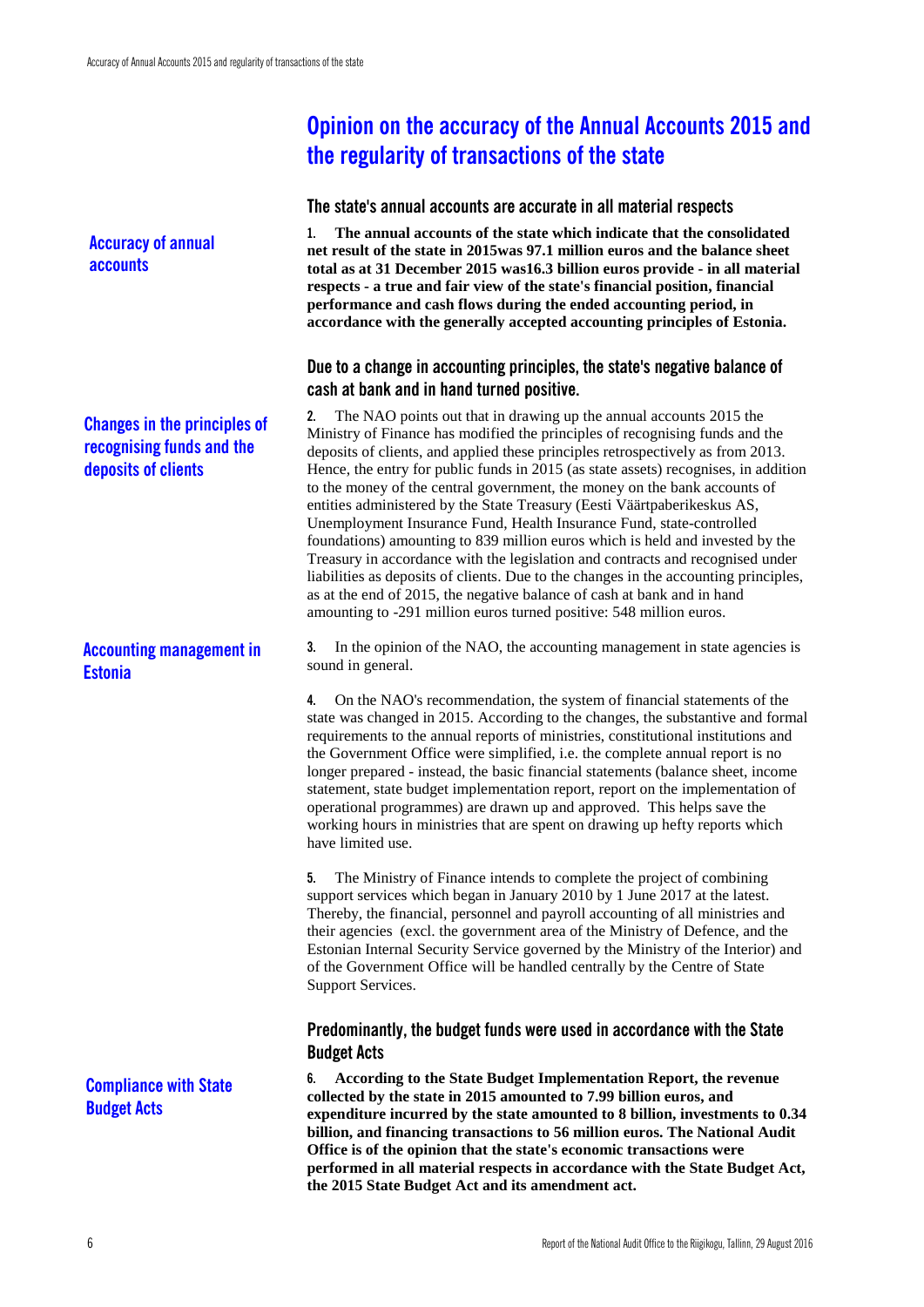## **Limitation of audit scope**

#### **Did you know that**

According to the Authorised Public Accountants Act which entered into force in 2010, the audit of regularity of transactions is mandatory for companies where the state holds at least a required interest as defined in the State Assets Act, and for state-established foundations and profit-making state agencies.

**Funds held by the state** means funds, held and invested on statutory or contractual basis, of legal entities in public law, government-established or government-invested private law legal entities, or private law legal entities that perform administrative functions of the state.

#### **The Stabilisation Reserve Fund is composed of:**

1) the funds earmarked as such in the state budget;

2) funds transferred to the Stabilisation Reserve Fund according to the decision on distributing the surplus of the unconsolidated cash flows of the state; 3) revenue from the privatisation of state assets;

4) amounts allocated to the state budget from the profits of the Bank of Estonia; 5) revenue from the administration of the Stabilisation Reserve Fund;

6) other financial means prescribed by law.

**Central government** as defined by the NAO means all the ministries, including their government areas, and the Government Office and constitutional institutions.

## <span id="page-8-0"></span>**The regularity of economic transactions has not been audited in all statecontrolled foundations and companies**

**7.** In order to provide an opinion on the regularity of transactions, the NAO must obtain assurance that the transactions of entities consolidated in the annual report of state have been effected legitimately. In addition to state agencies, the consolidated entities (hereinafter "entities") include government-invested companies, state-established foundations and the profit-making state agency (State Forest Management Centre). The NAO itself conducts audit operations at state agencies whereas foundations, companies and the profit-making agency are audited by certified auditors from audit firms.

**8.** Not all certified auditors who provided an opinion on the annual accounts of state-controlled companies and foundations and the State Forest Management Centre have audited the regularity of transactions of these entities. Regularity has not been audited because in 2015 some entities had outsourced auditing services on the basis of contracts which did not comprise auditing the regularity of transactions. Certified auditors have audited regularity in a total of 15 companies and foundations. However, regularity was not audited in such a major company like Eesti Energia or foundations like the Environmental Investment Centre and the North Estonia Medical Centre, or in the State Forest Management Centre. (Also, see Annex 1.)

**9.** The NAO has not conducted additional audit procedures in these entities to assess the legality of transactions meaning that the audit scope is limited in that regard. The NAO has addressed letters to entities whose contracts for auditing services are about to expire highlighting that when concluding new contracts the audit of regularity of transactions should be outsourced too. Further, on its web site, the NAO has published a list of important state-controlled companies and foundations whose transactions should be audited for regularity over the forthcoming years; the relevant information has been communicated to the parties concerned.

## <span id="page-8-1"></span>**The state's reserves have diminished notably**

### <span id="page-8-2"></span>**The amount of funds in the Liquidity Reserve has decreased notably**

**10.** The State Budget Act provides for the establishment of the Stabilisation Reserve Fund using the financial means of the state. All other financial assets that are not included in the Stabilisation Reserve Fund, i.e. the funds held by the state or the central government as well as securities and other financial assets make up the state's liquid financial assets - the Liquidity Reserve. The purpose of the Stabilisation Reserve Fund is to cover extraordinary expenses on managing overall economic risks or preventing or mitigating socio-economic, financial or other crises. The Stabilisation Reserve Fund can be put into use only following a decision by the Riigikogu. In addition to the money of the central government, the Liquidity Reserve includes the money of the Estonian Health Insurance Fund, the Estonian Unemployment Insurance Fund, state-controlled foundations, and the money prepaid by the European Commission towards EU aid. The Liquidity Reserve is used to effect payments and invest funds on behalf of the said entities.

**11.** Table 1 shows the changes in the market value of state reserves as from the end of 2014 through to the beginning of 2016. It indicates that the Stabilisation Reserve Fund has grown other the years whereas the Liquidity Reserve has notably shrunk as a result of the activities of the Ministry of Finance. It should be noted that the balance of liquid assets of the central government within the Liquidity Reserve is negative as at the end of 2015. As of 31 December 2015, the liquid assets (incl. reserves), amounting to 816 million euros, of the Estonian Health Insurance Fund and the Estonian Unemployment Insurance Fund make up the majority of the Liquidity Reserve.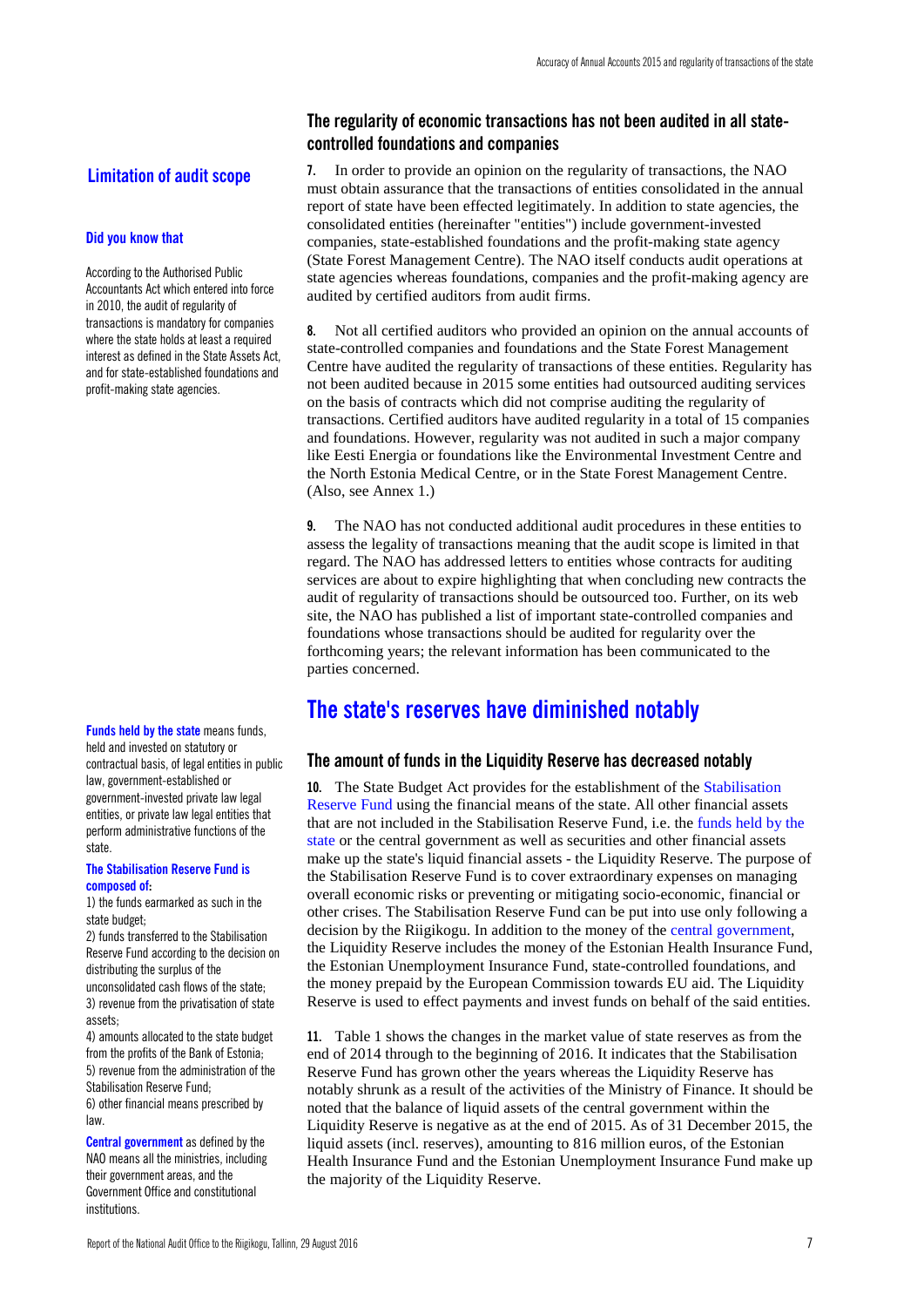

- European Commission
- Health Insurance Fund
- Unemployment Insurance Fund
- Foundations

**12.** As from the beginning of 2016, the State Treasury modified the form of the monthly statement concerning the reserves so that the statement of reserves no longer features the information on the amount of money in the Liquidity Reserve broken down by entities. Since 2016, the statement shows such information only in the form of a graph, whereas before that the statement featured detailed information for each entity in the form of a table. The graph in the May 2016 statement of reserves shows that, as of March, the balance of central government's liquid assets in the Liquidity Reserve was slightly over 200 million euros on the negative side, whereas the liquid assets of other entities (Estonian Health Insurance Fund, Estonian Unemployment Insurance Fund, statecontrolled foundations, European Commission) totalled approximately 1.1 billion euros.

| Amount of money of other entities in the   |
|--------------------------------------------|
| Liquidity Reserve as at 31.12.2015, in EUR |
| million                                    |

|  |  | Table 1. Market value of state reserves as at the end of 2014 and its development in 2015 and up to the beginning of 2016 (in EUR) |
|--|--|------------------------------------------------------------------------------------------------------------------------------------|

|                                                                                                                            | 31.12.2014    | 31.03.2015    | 30.06.2015    | 30.09.2015    | 31.12.2015     | 31.03.2016*                                  |
|----------------------------------------------------------------------------------------------------------------------------|---------------|---------------|---------------|---------------|----------------|----------------------------------------------|
| <b>Stabilisation Reserve</b><br><b>Fund</b>                                                                                | 368,913,286   | 369,462,678   | 373,034,445   | 373,464,755   | 398,489,324    | 398,766,918                                  |
| <b>Liquidity Reserve, incl.</b>                                                                                            | 1,125,002,855 | 1,019,855,802 | 1,027,672,502 | 1,095,345,112 | 747,875,039    | 795,950,838                                  |
| Estonian Health Insurance<br>Fund, Estonian<br>Unemployment Insurance<br>Fund, foundations, and the<br>European Commission | 927,007,723   | 949,269,490   | 973,875,178   | 1,019,785,713 | 1,079,498,459  | <b>Not</b><br>distinguished<br>as from 2016* |
| central government                                                                                                         | 197,995,132   | 70,586,312    | 53,797,324    | 75,559,399    | $-331,623,420$ | <b>Not</b><br>distinguished<br>as from 2016* |
| <b>TOTAL RESERVES</b>                                                                                                      | 1,493,916,140 | 1,389,318,481 | 1,400,706,947 | 1,468,809,867 | 1,146,364,363  | 1,194,717,756                                |

\* As from 2016, the State Treasury modified the statement of reserves so that it no longer distinguishes the share of the Health Insurance Fund, the Unemployment Insurance Fund, foundations and AS Eesti Väärtpaberikeskus in the Liquidity Reserve.

#### Source: Statements of state reserves by the State Treasury Department of the Ministry of Finance

## **Why the liquid assets have shrunk**

**13.** Table 2 shows that, in 2012-2014, the balance of reserves and the central payments office's account was constantly negative but that deficit was compensated for by fixed-term deposits, and the balance of cash at bank and in hand was positive overall.

#### **Table 2. Distribution of public funds and state reserves by accounts in 2012-2014 (in EUR)**

|                                                      | 31.12.2012     | 31.12.2013    | 31.12.2014     |
|------------------------------------------------------|----------------|---------------|----------------|
| Cash at bank and in hand, incl.                      | 33,648,863     | 144,428,696   | 8,967,545      |
| cash in hand                                         | 5,345          | 4,949         | 2,833          |
| pending funds                                        | 1,912          | 1,515         | 7,920          |
| current accounts at banks                            | 5,290,476      | 7,241,993     | 894,181        |
| accounts of reserves and the central payments office | $-514,320,805$ | -593,356,373  | $-665,817,304$ |
| fixed-term deposits                                  | 542,671,935    | 730,536,612   | 673,879,915    |
| Financial investments, incl.                         | 731,443,409    | 530,438,342   | 679,428,626    |
| securities in the trading portfolio:                 | 731,443,409    | 530,438,342   | 679,428,626    |
| short-term bonds                                     | 310,657,187    | 294,230,896   | 352,538,552    |
| long-term bonds                                      | 420,786,222    | 236, 207, 447 | 326,890,074    |

Source: SAP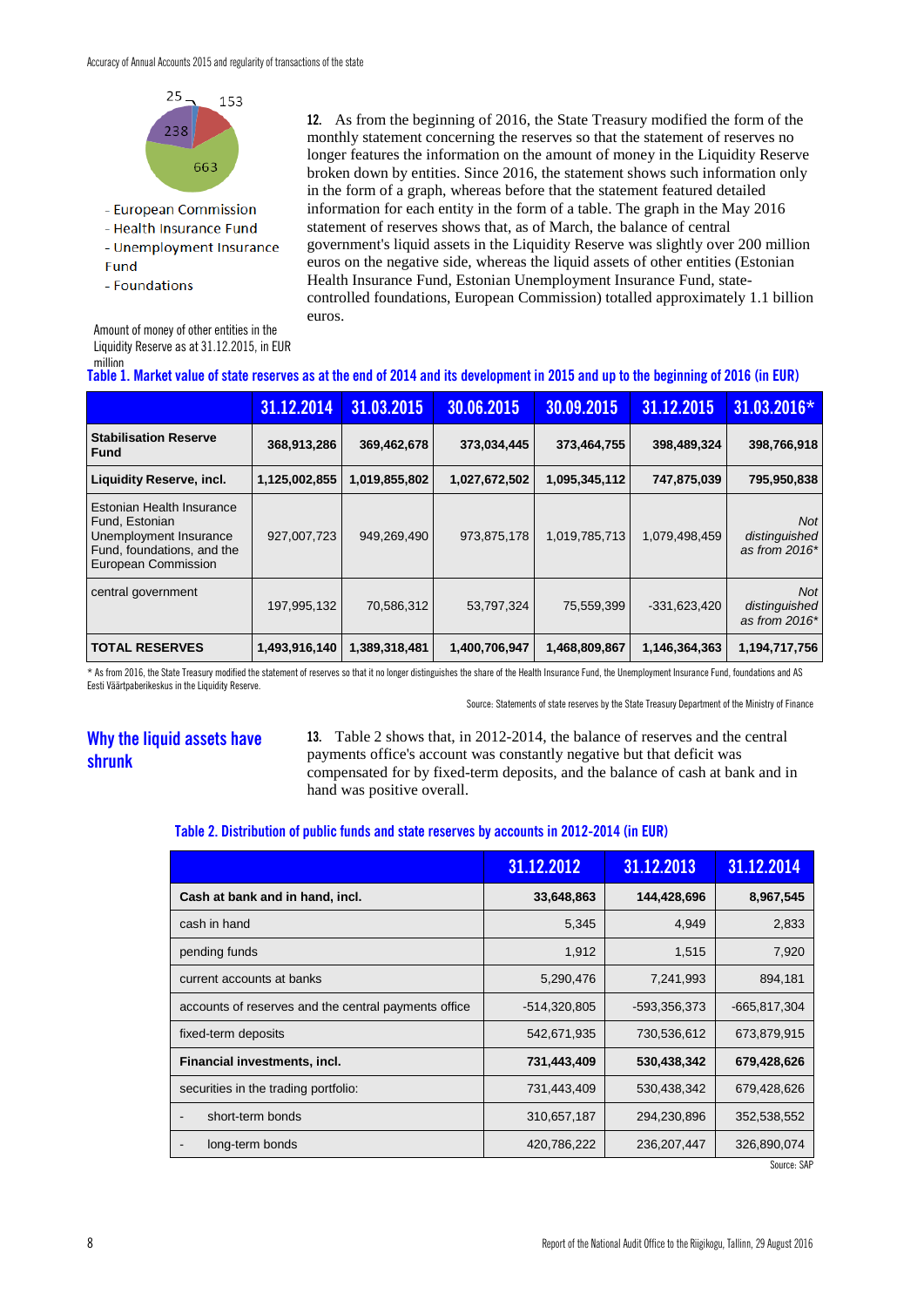**14.** Table 3 shows that, as from 2015, the fixed-term deposits no longer make up for the negative balance of reserves and the central payments office's accounts, and that the overall balance of cash at bank and in hand turned negative. The last column of the table indicates that, as at the end of 2015, the negative balance of the central payments office's accounts turned positive. This happened because at year end the accounting principles for cash at bank and in hand were changed, and the money of other entities held by the State Treasury was added to the central payments office's accounts. The accounting principles were changed because the overall balance of cash at bank and in hand was negative.

|                                                         | 31.12.2014       | 31.03.2015     | 30.06.2015     | 30.09.2015   | 31.12.2015  |
|---------------------------------------------------------|------------------|----------------|----------------|--------------|-------------|
| Cash at bank and in hand, incl.                         | 8,967,545        | -146,790,636   | $-123,321,313$ | -157,770,719 | 513,855,911 |
| cash in hand                                            | 2,833            | 7,208          | 4,635          | 8,006        | 1,547       |
| pending funds                                           | 7,920            | 2,745          | 5,520          | 2,840        | 4,840       |
| current accounts at banks                               | 894,181          | 1,329,661      | 849,629        | 902,766      | 828,584     |
| accounts of reserves and the central<br>payments office | $-665, 817, 304$ | $-673,505,199$ | $-640,785,298$ | -615,534,956 | 145,444,650 |
| fixed-term deposits                                     | 673,879,915      | 525,374,950    | 516,604,201    | 456,850,625  | 367,576,290 |
| Financial investments, incl.                            | 679,428,626      | 724,085,150    | 726,043,837    | 791,079,430  | 623,271,428 |
| securities in the trading portfolio:                    | 679,428,626      | 724,085,150    | 726,043,837    | 791,079,430  | 623,271,428 |
| short-term bonds                                        | 352,538,552      | 301,655,624    | 293,130,940    | 248,624,637  | 153,834,918 |
| long-term bonds                                         | 326,890,074      | 422,429,526    | 432,912,897    | 542,454,793  | 469,436,510 |

#### **Table 3. Distribution of public funds and state reserves by accounts in 2015 (in EUR)**

Source: SAP

**15.** Figure 1 shows the market value of the Liquidity Reserve broken down by clients. The figure indicates that, at the end of 2015, the amount of the central government's liquid assets in the Liquidity Reserve shrunk notably and turned negative after having been positive throughout the years. According to the statements of reserves submitted to the NAO, the central government's liquid assets have not managed to recover in the first half of 2016.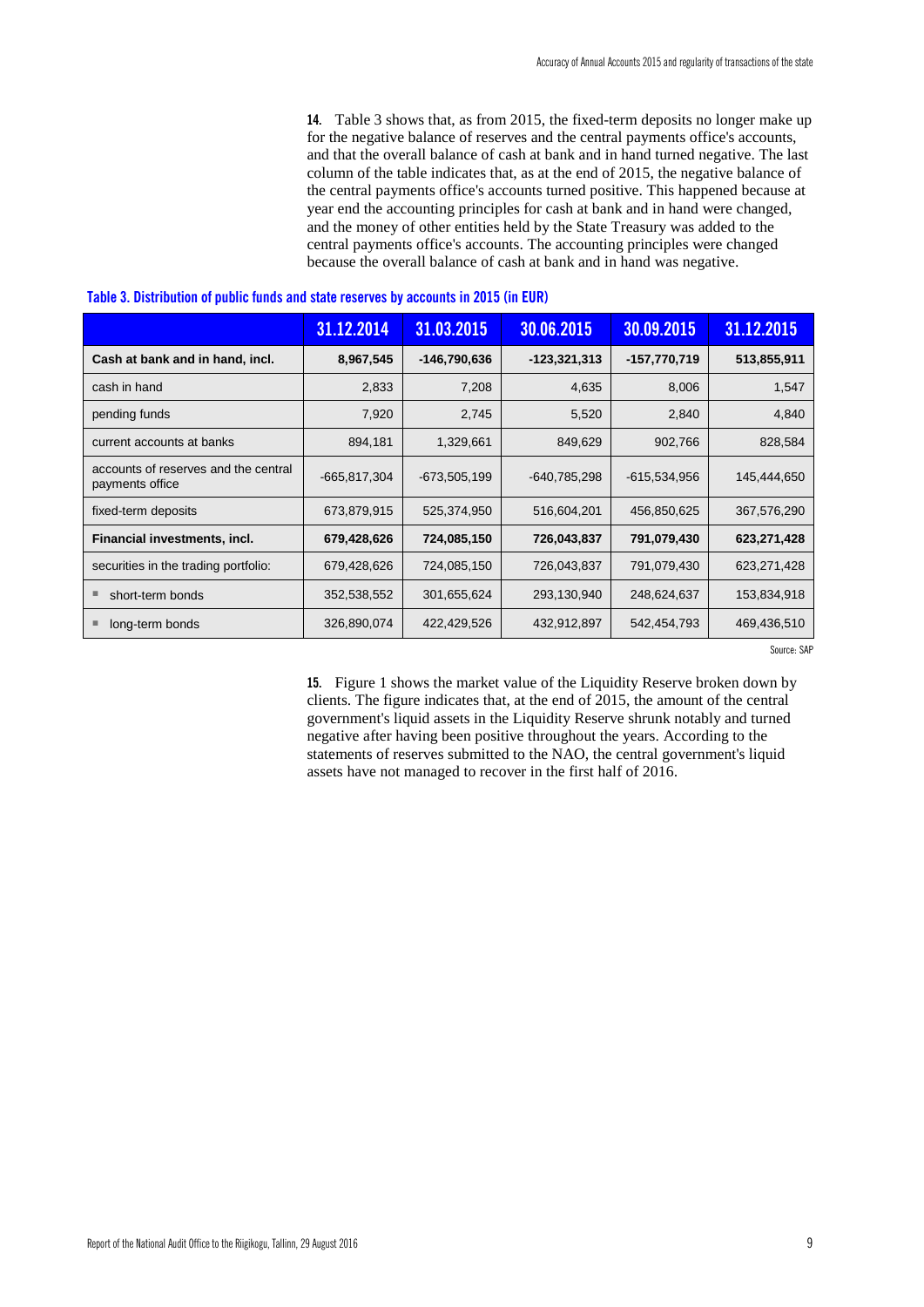

**Figure 1. Market value of the Liquidity Reserve, by clients, June 2015 - May 2016 (in EUR)**

Source: Statements of state reserves by the State Treasury Department of the Ministry of Finance, 31 May 2016 **16.** Figure 2 shows the amount of central government's liquid assets in a longer perspective: from 2012 to 2015.





Source: NAO's calculations based on the statements of state reserves by the State Treasury Department of the Ministry of Finance

**17.** There are several reasons why the balance of central government's liquid assets turned negative but, according to the Ministry of Finance, the main factor was the extension of the time limit for transferring foreign aid amounts due to the ending of the EU financial period - although the money had already been disbursed to the recipients in the form of bridge financing it is yet to be collected from the European Commission. The state's own contribution, i.e. the share in co-financing, has already been paid too. According to the Ministry's estimate, the money will be received from the European Commission in 2018.

**18.** Further, in 2015, the state spent in excess of its collected revenue. In such situations, it is customary that, if expenses and/or payment cannot be avoided or

**Bridge financing –** disbursement of funds with the support of the state before actually receiving foreign aid funding. Once the foreign funding is received, the money obtained as bridge financing must be returned to the state budget.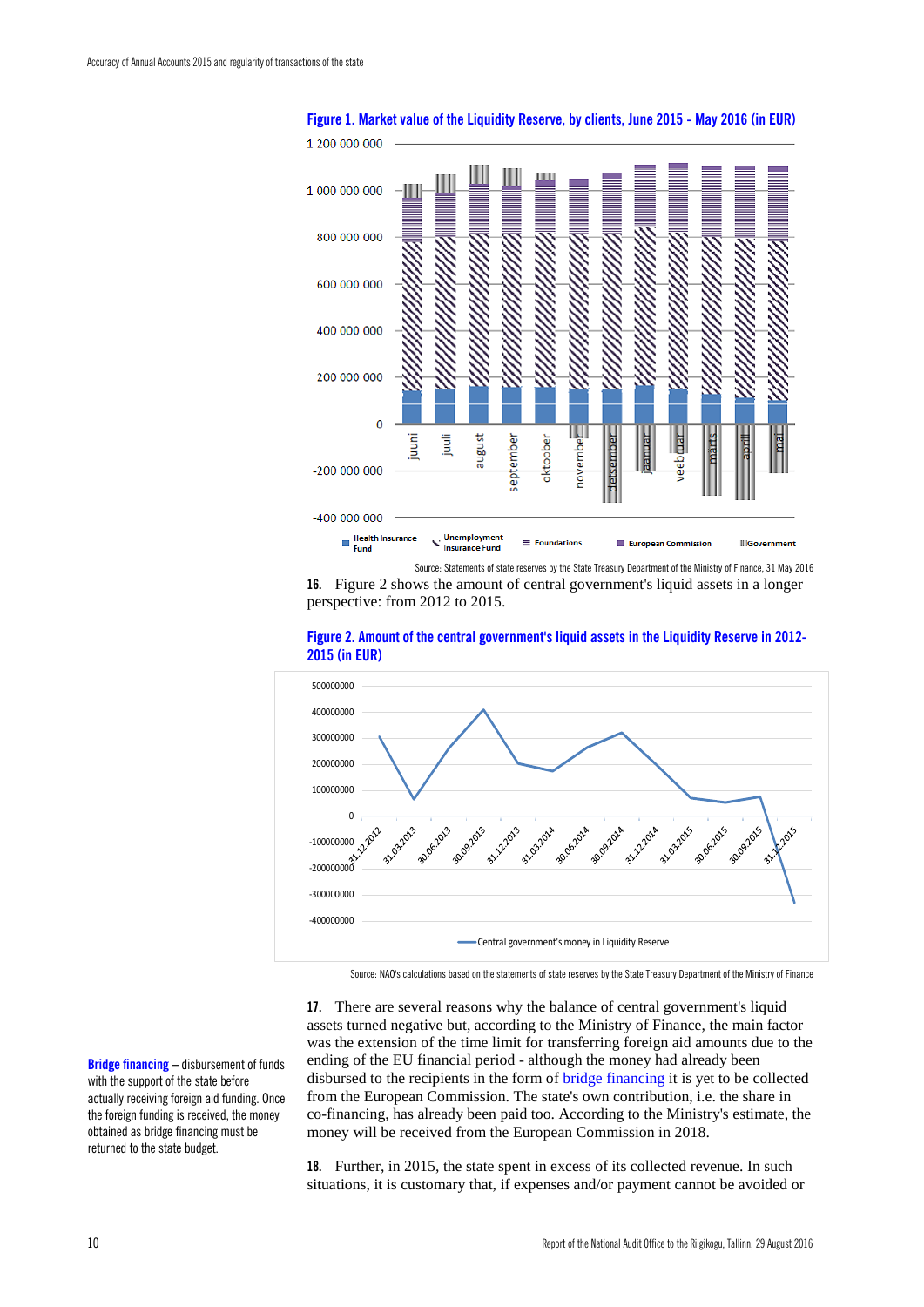postponed, the state finances its commitments by means of a loan or overdraft. Normally, overdraft is used to balance short-term fluctuations as it allows making payments even if there is no money available at the moment; the money will be returned as soon as the incoming amounts exceed the outgoing ones again. However, if the liquidity problem is long-term and the incoming amounts no longer enable to repay the amount of overdraft used, a loan needs to be taken to cover the expenses. Nonetheless, instead of taking a loan or using an overdraft facility, the Ministry of Finance has used the funds of other entities (Health Insurance Fund, Unemployment Insurance Fund, state-controlled foundations, European Commission) held by the state in the Liquidity Reserve.

**19.** Pursuant to the State Budget Act, **the Ministry of Finance may hold and invest the money of other entities, effect their payments and settlements, and render payment services to them**. Payments and settlements of other entities are effected and payment services are rendered to them in accordance with the rules for execution of state budget payments which set out the conditions and procedures for the services to be rendered. The money of other entities is held and invested in accordance with the Regulation of the Government of the Republic<sup>[1](#page-12-0)</sup> which sets out the principles and conditions for transactions involving such money. The said Regulation lists the financial instruments that may be used for investment purposes.

**20.** According to the State Budget Act, the Ministry of Finance must manage the state's cash flows and the **cash flows generated in connection with holding and investing the money of other entities (incl. Health Insurance Fund, Unemployment Insurance Fund)** on an integrated basis by balancing the positive and negative cash flows of entities. Neither the State Budget Act nor the said Government Regulation provides that a Ministry may, on temporary basis, solve its liquidity problems by using other entities' money that it holds, or balance its own cash flows with such money.

**21.** There are no specific rules for state-controlled foundations but the Estonian Health Insurance Fund Act/Unemployment Insurance Act provide that the Health Insurance Fund/Unemployment Insurance Fund may not grant loans or secure the (loan) commitments of other entities, and set out the intended purpose of using their money. The said Acts provide that the Health Insurance Fund and Unemployment Insurance Fund shall, according to a holding agreement entered into with the state, hold their money on a current account within the group accounts of the state, and make payments using that account. Hence, the said two Funds may not use their money for any purpose other than that laid down by their respective Acts.

### **Legitimacy of using funds of other entities**

**Holding of funds** means ensuring the preservation of funds and managing settlements.

**Investing of funds** means the effecting of transactions involving securities and deposits to earn profits from the money that is not needed for making expenses at the material time.

The money in the Liquidity Reserve may be invested only in the following **financial instruments**:

- demand and fixed-term deposits;
- bonds and other emitted and transferable debt instruments (hereinafter "bonds");
- reverse repurchase transactions, repurchase transactions in bonds;
- shares of money market and interest funds designated by the Minister of Finance.

It is not allowed to invest the funds of the Liquidity Reserve in structured bonds.

<span id="page-12-0"></span><sup>&</sup>lt;sup>1</sup> Regulation No. 44 of 21 March 2014 of the Government of the Republic on "Principles for Management of the State's Cash Flows and the Stabilisation Reserve Fund"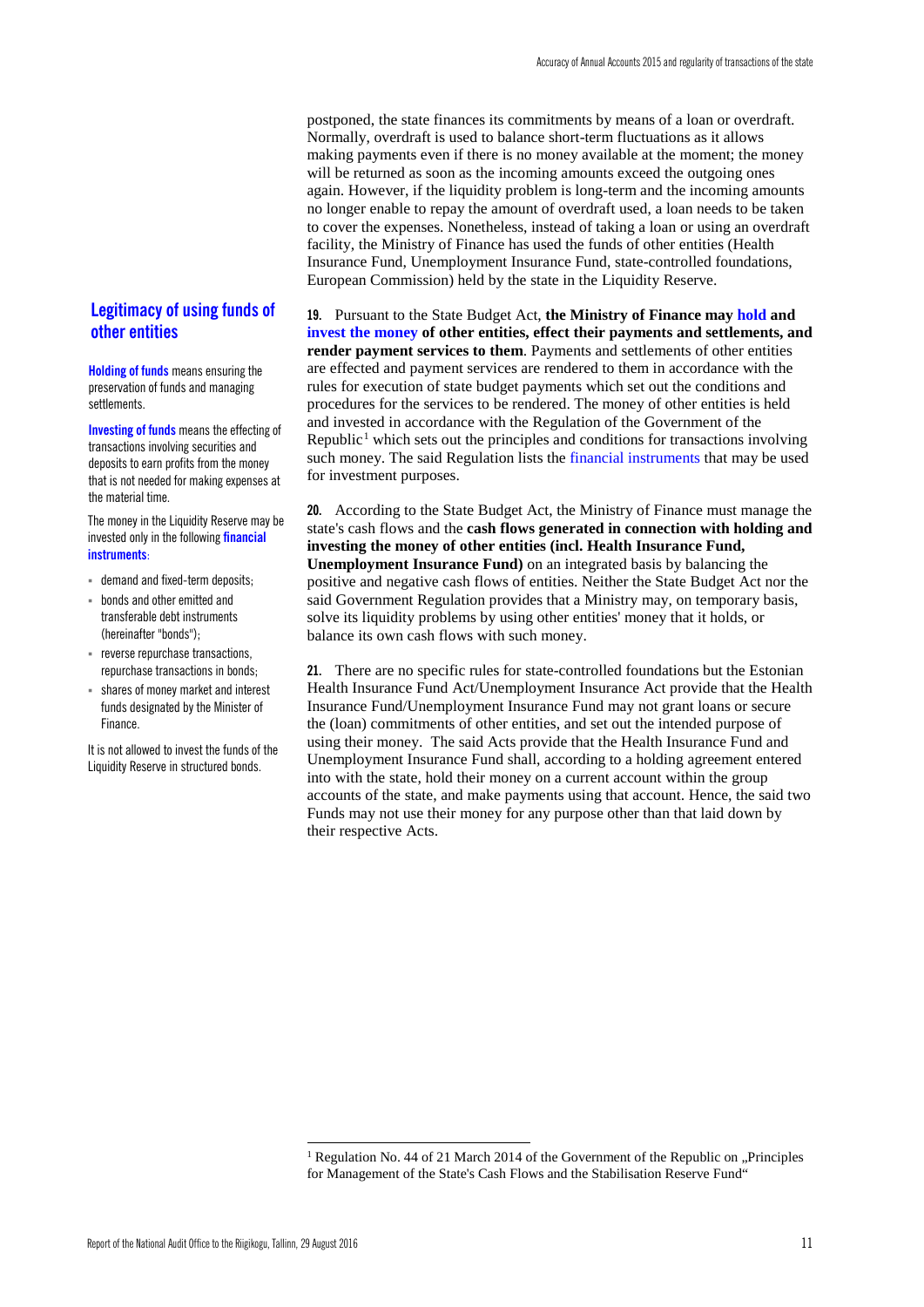#### **Did you know that**

the money of the Estonian Health Insurance Fund and the Estonian Unemployment Insurance Fund held on the group accounts of the state belongs to those entities, i.e. that money is the property of the Health Insurance Fund and the Unemployment Insurance Fund. According to the law, the Ministry of Finance may hold and invest the money on those accounts, effect their payments and settlements, and render payment services to them.

Similarly to the Stabilisation Reserve Fund, the Health Insurance Fund and the Unemployment Insurance Fund are required to maintain their reserves to manage any risks arising from macroeconomic changes.

**22.** The audit revealed that, in addition to settling the accounts of the Estonian Health Insurance Fund and the Estonian Unemployment Insurance Fund, the Ministry of Finance has used the money of those two Funds for effecting payments of the central government because the state lacked liquid financial resources.

**23.** This was possible because, as from 2012, the bank accounts of the Health Insurance Fund and the Unemployment Insurance Fund were joined with the state's group accounts and the Ministry of Finance has the right to effect transactions using their bank accounts.

#### **24. The NAO points out that, according to public law principles, one may do only something that is clearly permitted by the law; anything not clearly permitted by the law is prohibited.**

**25.** In view of the above, the NAO finds that such unilateral discretion exercised by the Ministry of Finance, whether on temporary or more permanent basis, has not been expressly set out in the State Budget Act, the Estonian Health Insurance Fund Act or the Unemployment Insurance Act. Such actions require an unambiguous permission/decision from the Riigikogu in the form of legislative provisions to avoid legal disputes and interpretations and ensure legal clarity. Hence, the Riigikogu needs to decide whether or not it should allow this, and correspondingly revise the wording of relevant legal provisions.

**26.** According to the explanations given during the audit, the Ministry of Finance believes that it has acted correctly and in accordance with the State Budget Act. The Ministry finds that § 67 of the State Budget Act authorises the State Treasury to manage cash flows by balancing the cash flows of different entities meaning that, for example, if the central government's cash flow is negative (i.e. it lacks money to effect all the necessary payments), it can be offset by the positive cash flow of the Unemployment Insurance Fund (i.e. for effecting the necessary payments, and argues that this is the original meaning of the said provision. Pursuant to the State Budget Act, the Ministry of Finance must, at any time, enable other entities to make payments on the account of funds belonging to them and, where necessary, take a loan to meet this obligation. Based on the Estonian Health Insurance Fund Act and the Unemployment Insurance Act, the balance of money held shall earn interest payable according to the rate of yield of liquid financial assets of the state.

**27.** The NAO disagrees with the Ministry of Finance. § 67 (4) of the State Budget Act provides that, in addition to the state's cash flows, the Ministry of Finance shall manage the cash flows generated in connection with holding and investing the money of other entities on an integrated basis by balancing the positive and negative cash flows of entities. As mentioned above, the rules for holding and investing money have been laid down by a Government Regulation that addresses the investment of money in financial instruments rather than the effecting of payments. Hence, cash flows generated by the use of financial instruments should be used instead of using the money of other entities to solve the central government's liquidity problems. However, it has not bee expressly provided whether cash flows are balanced individually within entities or between them. Further, the State Budget Act refers to the state "as is", and not as (another) entity. Therefore, it is not correct to construe the said article as meaning that the state and other entities should be treated equally for the purposes of balancing cash flows. Furthermore, the explanatory memorandum to the Act does not provide unambiguous and clear answers to these issues.

**28.** The Ministry of Finance argues that the involvement of available financial means of the Health Insurance Fund and the Unemployment Insurance Fund held by the state according to a holding agreement - for the purpose of offsetting the negative cash flows of the state was the objective of the legal amendment and the intention of the legislator. The NAO finds that given the above the State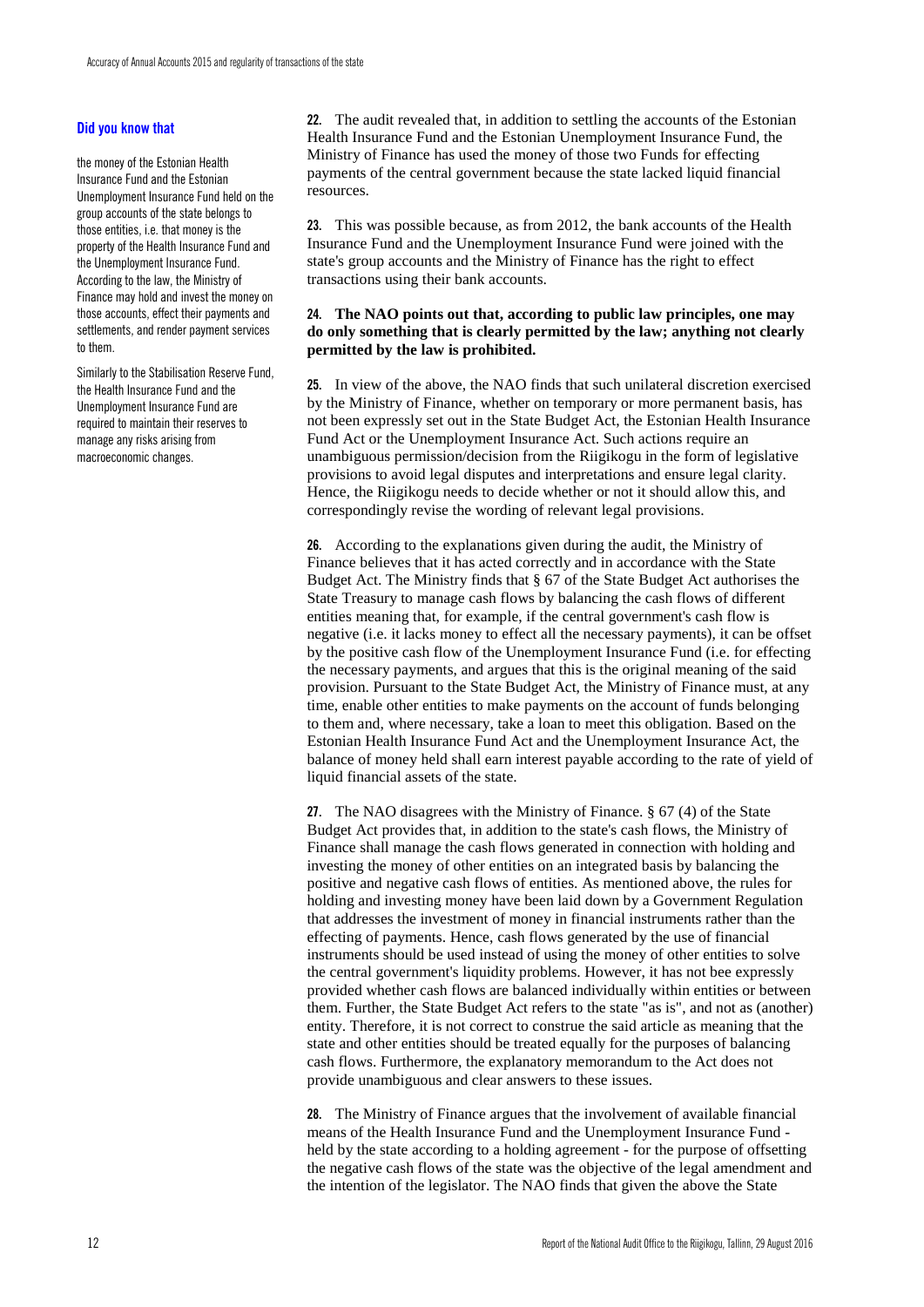Budget Act does not expressly and unambiguously provide for the right of the Ministry of Finance to use the money of the Health Insurance Fund or the Unemployment Insurance Fund to secure its own liquidity, or use the money of other entities for making its own payments - even on temporary basis. The NAO maintains that, in order to ensure legal clarity and avoid disputes, the corresponding right or its non-existence should be clearly set out in the State Budget Act.

**29.** Despite the lack of legal clarity, the NAO auditors learned that there have not been any cases where the State Treasury has failed to settle the accounts of the Health Insurance Fund or the Unemployment Insurance Fund. The State Treasury and the Ministry of Finance have declared their readiness to disburse to the Health Insurance Fund or the Unemployment Insurance Fund all their money held by the State Treasury whenever necessary.

#### **30. NAO recommendations to the Minister of Finance and the Minister of Public Administration:**

- initiate the amendment of the State Budget Act and, where necessary, the Estonian Health Insurance Fund Act and the Unemployment Insurance Act to ensure legal clarity as to whether the funds held and invested by the Ministry of Finance may be used for the state's liquidity management;
- assess the state's liquidity risk in its entirety and take measures to mitigate this risk;
- assess whether the current liquidity management model meets the state's needs;
- in the monthly statements of reserves, present information on the amount of other entities' money in the Liquidity Reserve held and invested by the Ministry broken down by entities as was the applicable practice until 2016.

#### **Response of the Minister of Finance and the Minister of Public Administration:**

**The Ministry of Finance is prepared to submit to the Riigikogu proposals for avoiding ambiguous interpretations of the Act.** The Ministry of Finance (MF) has been guided by the spirit and purpose of the Act in accordance with the intentions of the legislator. The legislator decided to hold the cash reserves and the legal reserve of the Health Insurance Fund and the financial means of the Unemployment Insurance Fund in the State Treasury by the 2012 State Budget Act that it adopted on 7 December 2011 in connection with the Act Amending Alcohol, Tobacco, Fuel and Electricity Excise Duty Act, Estonian Health Insurance Fund Act, Local Government Financial Management Act and Unemployment Insurance Act. In that context, § 39 of the Estonian Health Insurance Fund Act was amended and § 341 was added to the Unemployment Insurance Act, and the MF entered into holding agreements with the Health Insurance Fund and the Unemployment Insurance Fund. The involvement of available means of the Health Insurance Fund and the Unemployment Insurance Fund - held by the State Treasury according to a holding agreement - for the purpose of offsetting the negative cash flows of the state was the objective of the legal amendment and the intention of the legislator. According to § 67 (1) and (2), the MF must enable entities that hold money in the State Treasury to make payments on the account of their funds at any time for the purpose of performing their statutory functions. Meanwhile, the state pays the Health Insurance Fund and the Unemployment Insurance Fund interest on their balances, i.e. a fee for using their money. Hence, as a result of such operations, their financial resources increase instead of shrinking.

#### **Did you know that**

**Liquidity risk** is a risk that the state does not have sufficient liquid financial resources for the proper performance of its financial obligations.

#### **The state's liquid financial resources are considered insufficient for the proper performance of its financial obligations**, if all of the following conditions are met:

- over a three-month period, the total unused balance of the Liquidity Reserve and the loan taken by the state is smaller than the estimated negative net cash flow of the state over a ninemonth period;
- according to the cash flow forecast, over the following three months, the total unused balance of the Liquidity Reserve and the loan taken by the state remains below what is required to offset the estimated negative net cash flow of the state over a nine-month period.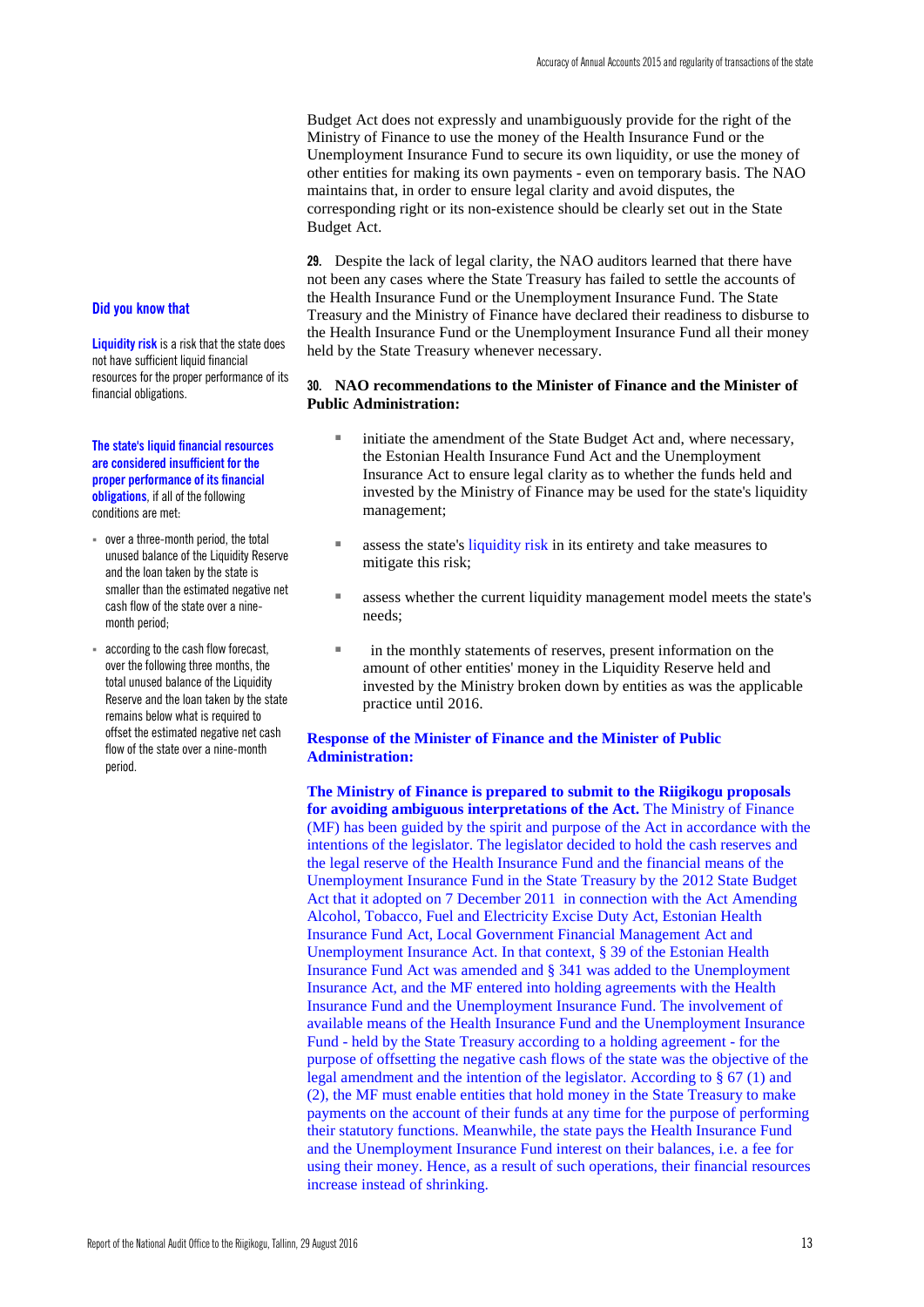The MF maintains that the liquidity management requirements set out in the applicable legislation ensure the mitigation of the liquidity risk. The principles for the management of state's cash flows are laid down by § 66 of the State Budget Act and the Government Regulation on "Principles for Management of the State's Cash Flows and the Stabilisation Reserve Fund". A liquidity management framework has been put in place for the State Treasury for keeping the value of the state's liquid resources and instant credit lines on a level that, given a reasonable level of risk, the state can, at any time, properly meet all financial commitments, incl. disbursements on behalf of depositors. According to the Government Regulation, the minimum level of the state's liquid resources must allow offsetting a negative net cash flow over a nine-month period. The calculation of the negative cash flow over the nine-month period takes into account the estimated impact of a potential economic downturn on the state's tax revenue, the servicing of its financial debts, the payments of the Social Insurance Board and social security funds, and the state's potential commitments that are likely to become payable. In addition to the minimum required liquidity provision set out in the Government Regulation, the MF has established an internal requirement that the state must always have liquid financial means (Liquidity Reserve) that cover at least two weeks' payments. The State Treasury has consistently respected the above requirements in managing the liquidity risk. There have been no cases of the amount of the state's liquid financial means or the value of instant credit lines dropping below the set target level.

**The MF finds that the liquidity risk have been mitigated because the liquidity level, incl. compliance with the above requirements, is assessed daily, and we have instant credit lines available, and have the capability to act promptly should such need arise. Further, we find that the applicable liquidity management model ensures the effective use of the funds of the state in its entirety because holding money separately instead of using group accounts would, all in all, increase the state's interest costs.** The compatibility of the liquidity management model with the state's needs and the economic situation is analysed regularly. If circumstances change, adjustments to the model will be proposed. The decisions regarding the structure for ensuring the minimum liquidity provision (Liquidity Reserve and instant credit lines) are made in view of the situation of financial markets and aim to strike the optimal balance between risk and cost. Currently, the loan market conditions are favourable and Estonia's loan capacity is high meaning that there is no need to hold a hefty liquidity provision. In the current situation, the MF can borrow a maximum of 750 million euros from banks on the same day or subject an advance notice of up to 15 days (overdraft, credit lines, and loan from the EIB). This ensures that the payments of all entities included in the state's group accounts are made in due time. The MF will take a loan, if doing so is necessary for managing the cash flows. By postponing the use of borrowed funds, the state saves loan interest costs. Since November 2015, the value of the Liquidity Reserve has dropped below the total value of the deposits concerned but this leads to neither financial risks nor financial loss for the depositors. The state is liable for the liquidity risk, refinancing risk and interest rate risk, and the State Treasury manages these risks. The deposits earn interest according to the rate of yield of investing the assets in the Liquidity Reserve regardless of the value of the reserve, and the depositors are free from the credit risk (the state is liable for negative yield).

**We are willing to modify the statement of reserves and add the information both in table and graph form.**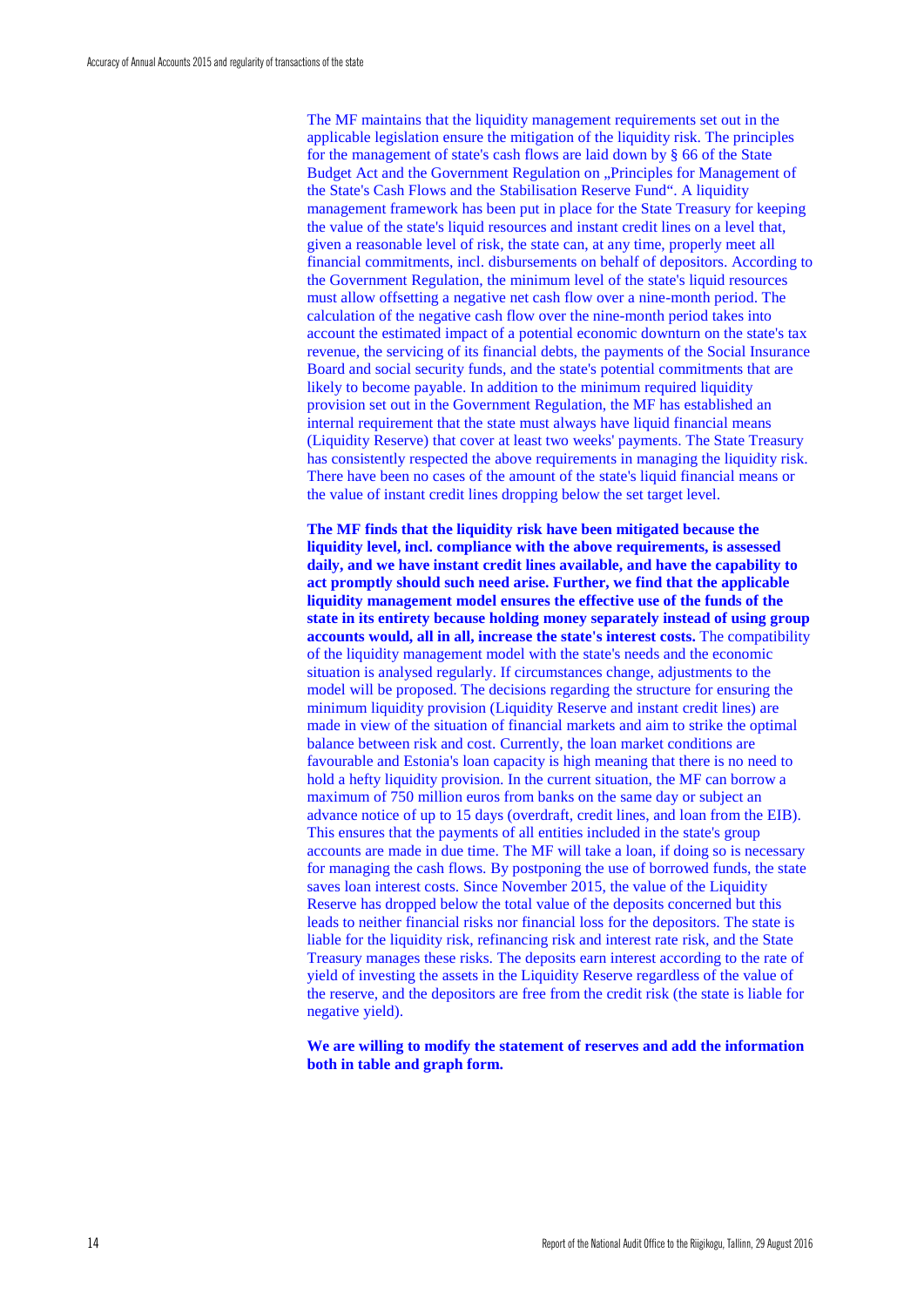## <span id="page-16-0"></span>**Observations on the State Budget Implementation Report, compliance with the State Budget Act, financial management, and management reporting**

#### <span id="page-16-1"></span>**Detailed information on all the funds carried over is still not made public**

**31.** In several audit reports over the earlier years, the NAO has pointed out that the presentation of the State Budget Implementation Report should be improved because its reader does not learn the amount or purpose of money carried forward from the previous accounting year to the next, neither does it identify the ministries to which such funds are assigned. The Annex to the report does not clear up things either as it lists the funds carried forward from the preceding budget year by their intended purpose showing only the totals for the entire state. Furthermore, there is no information as to why the money remained unused and was carried forward. Although, in his response, the Minister of Finance undertook to disclose that information, the report for 2015 shows no progress in this regard.

**32.** 502 million euros which remained unused in 2014 were carried forward to the 2015 budget - this accounts for 6.6% of the total expenditure in 2014. For about one quarter of this amount (121 million euros that mostly comprise expenses within the limit of 3%, investments and co-financing of foreign aid) there is detailed information available on the web site of the Ministry of Finance explaining why the money remained unused and for what it is to be used in 2015. However, the report and the Ministry's web site lack information on the remaining amount carried forward to 2015 (381 million euros - mostly awarded foreign aid).

**33.** The 2015 State Budget Implementation Report indicates that 404 million euros have been carried forward from 2015 to 2016 - this accounts for 4.8% of the total expenditure in 2015. It is positive to see that this year the Annex contains consolidated information on the budget funds carried forward from 2015 to 2016 - broken down by budget components and government areas of ministries. Plus, the principles of carry-over have been outlined for the first time. Despite the improved presentation of numerical information, more detailed information on the reasons for carry-over or the intended purposes is not available. Similarly to the preceding year, the web site of the Ministry of Finance features information on the reasons for and purposes of carrying funds forward from 2015 to 2016 only in the extent of 116 million euros (29% of total, mostly comprising expenses within the limit of 3%, investments and co-financing of foreign aid) with no detailed information on the remaining amount (288 million euros - mostly awarded foreign aid). For instance, the report excludes information on the reasons for the carry-over of foreign aid - whether the reason is the schedule for using foreign aid, or the omissions of ministries and administrations or their low capacity to implement projects. Further, the report does not refer to any external extra materials that could provide such information.

**34.** The NAO considers this to be a substantial amount the intended purpose of which, broken down by the ministries, has been decided by the Riigikogu in the State Budget Act for the preceding year. However, there is no relevant information on the use of this amount in the state budget implementation report. Further, the analysis and disclosure of amounts carried forward is essential for the Riigikogu in adopting the next year's budget. Therefore, the state budget implementation report should disclose information on the reasons for the carryforward.

**35.** The NAO made the relevant recommendation in the previous year's audit report, and to some degree the Ministry of Finance has taken this into account in the preparation of budget documents.

## **Amounts carried over between budgetary years**

#### **Carry-forward of state budget funds**

means extending the time limit for using the state budget funds by a period of one budgetary year. The state budget funds are divided into funds with limits and funds without limits. For funds with limits, investments and subsidies are carried forward in full, and up to three percent of expenditure. Funds without limits are carried forward in full.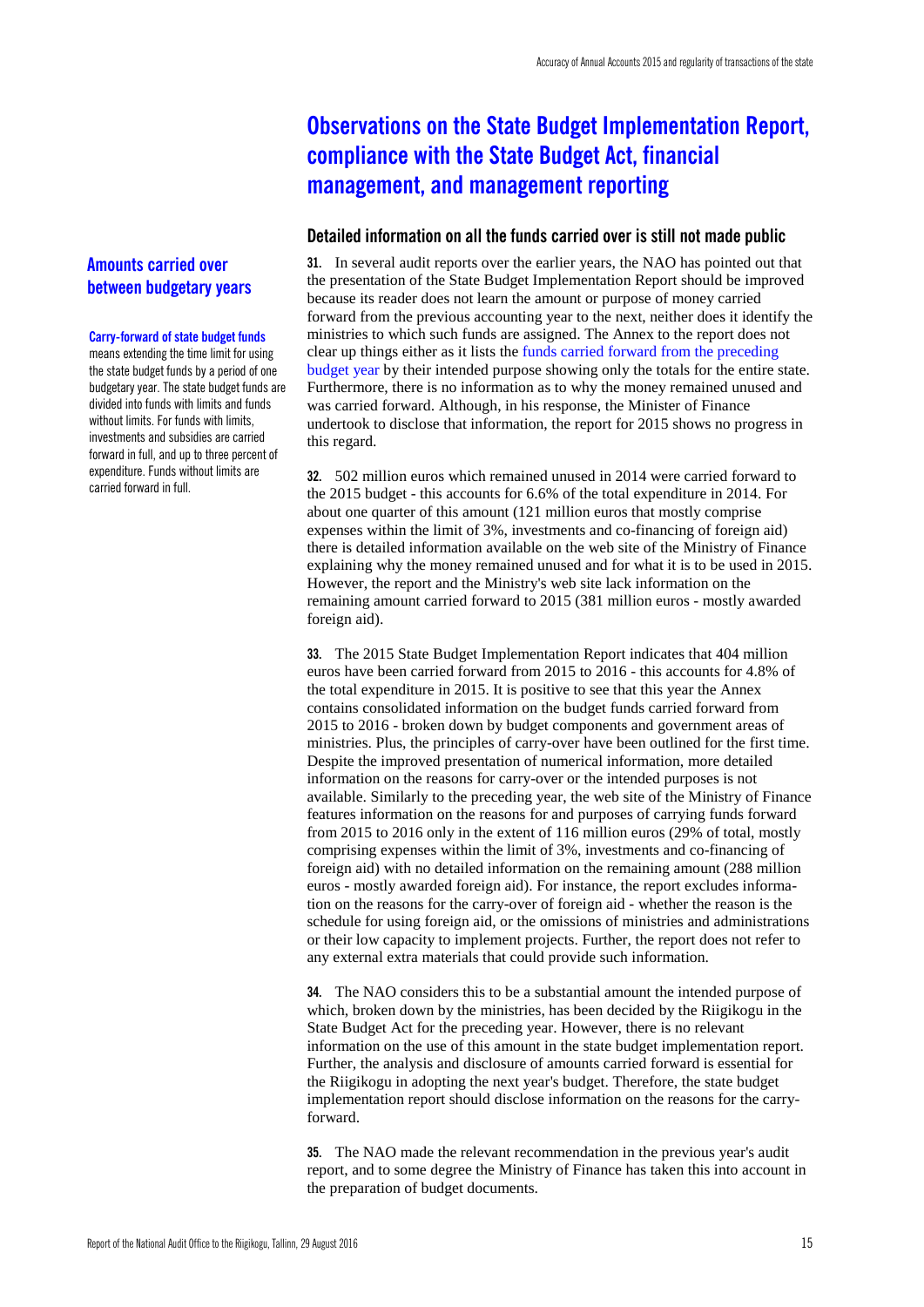**Planning of financing transactions**

According to the explanations provided during the audit, the following contributions were to be paid on account of the **87.7 million euros**: AS Estonian Air 40.7 million, AS Elering 40 million, SA KredEx Balti Innovatsioonifond 6.4 million and OÜ Rail Baltic Estonia 0.65 million euros. In reality, 40.7 million euros were paid as a contribution towards share capital upon founding AS Nordic Aviation Group, and the amount envisaged as a contribution towards the share capital of AS Elering was reduced by 32 million euros to establish OÜ Transpordi Varahaldus and contribute towards its share capital. The planned contribution to AS Elering was made in 2016.

## **Budget implementation reports of ministries**

## <span id="page-17-0"></span>**The planning of financing transactions in the annual budget is neither wellconsidered nor transparent**

**36.** In the previous audits of the consolidated annual report of the state, the NAO has concluded that budget planning in the ministries is improving and the number of errors is growing smaller. However, in the audits conducted in 2015, the NAO has made several observations on the shortcomings in planning funds for the financing transactions within the state budget.

- In the audit report concerning the Ministry of Economic Affairs and Communications, the NAO noted that, although the Ministry's budget included 87.7 million euros for boosting financial assets, neither the Act nor its explanatory memorandum detailed the financial assets to be acquired. Given the impact of such a large amount, the NAO finds that such transactions should be disclosed in the annual State Budget Act and its explanatory memorandum to ensure the transparency of the state budget.
- At the end of 2015, the Ministry of Finance issued a loan of 34.59 million euros to the Environmental Investment Centre without having requested the relevant funds for this financing transaction in the state budget.
- The Ministry of Social Affairs has granted the North Estonia Medical Centre and the Tartu University Hospital 2.66 million euros as contributions to these foundations upon their establishment and for the acquisition of a holding in AS Valga Haigla. These transactions were budgeted as grants (i.e. operating expenses) to the North Estonia Medical Centre and the Tartu University Hospital - however, such acquisition of financial assets should have been budgeted as financing transactions.

## <span id="page-17-1"></span>**The budget implementation reports of two ministries do not recognise all the revenue from their activities**

**37.** In 2015, the revenue from the activities of the Ministry of Justice (incl. government fees for court procedures, various fees charged for services provided by registers) has been recognised in the budget implementation report of the Ministry of Finance as its own revenue rather that the revenue of the Ministry of Justice. Likewise, the environmental charges generated by the Ministry of the Environment, amounting to 94.6 million euros, are recognised in the budget implementation report of the Ministry of Finance rather than that of the Ministry of the Environment. The Ministry of the Environment and the Ministry of Justice keep account of environmental charges and government levies, respectively.

**38.** These errors have occurred because, in drawing up the annual state budget, the Ministry of Finance has envisaged the aforesaid revenue on its own budget lines because the money is paid to the bank accounts of the Tax and Customs Board, and the Ministry finds that in this case the revenue must be planned in the budget of the Ministry that receives it. However, this principle has not been outlined in the Budgeting Guidelines<sup>[2](#page-17-2)</sup> and, according to the General Rules of State Accountancy, revenue (incl. government fees and charges) should be recognised in the income statement of the state accounting entity that provided services in return of the corresponding revenue.

**39.** In this case, it would be appropriate to plan the environmental charges and recognise their collection as revenue of the Ministry of the Environment, because

<span id="page-17-2"></span> <sup>2</sup> Procedure for Drafting of State Budget Strategy and Budgets of Government Areas of Ministries, and for Carry-over of State Budget Funds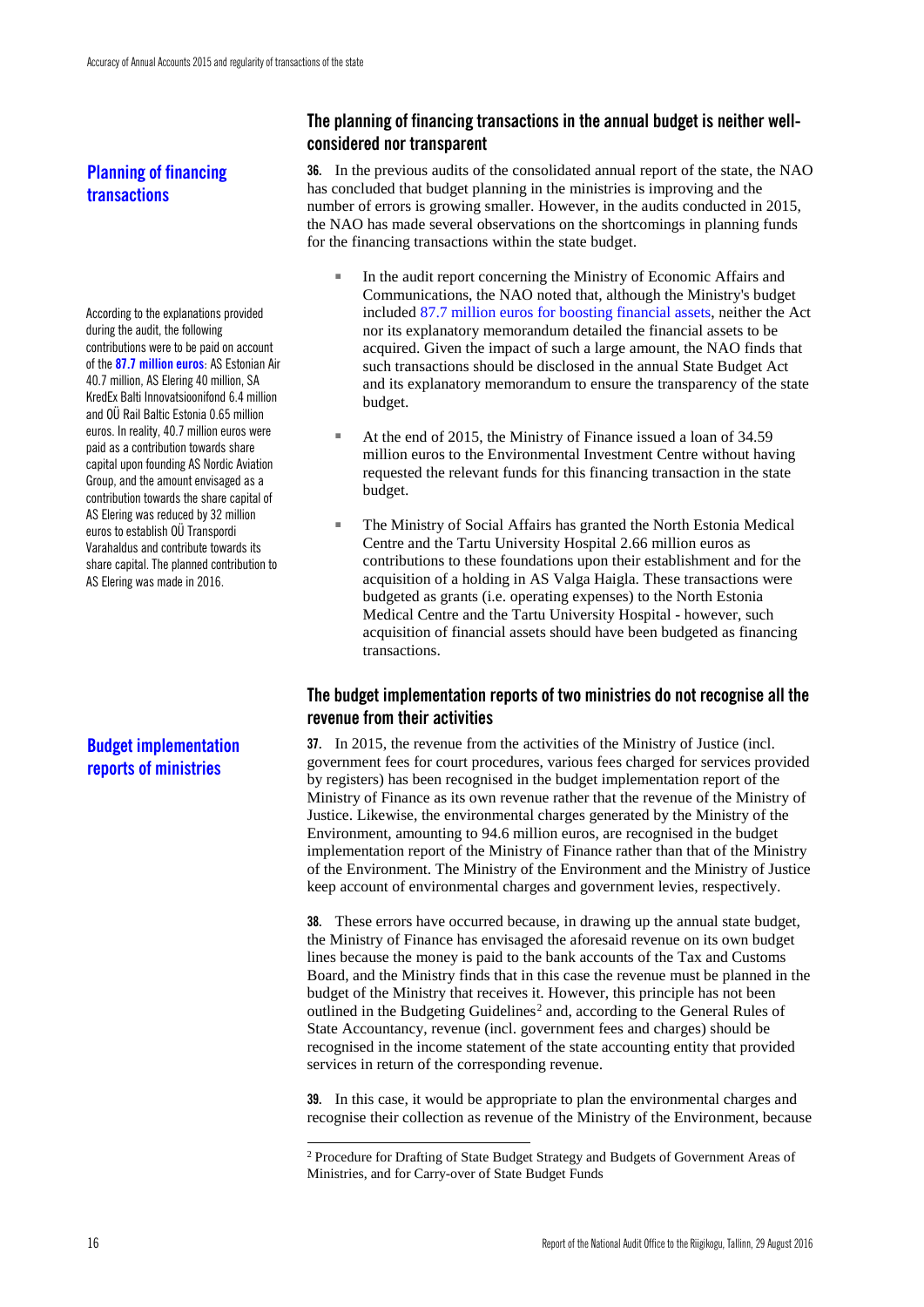it is responsible for the planning, imposition, verification and accounting of revenue from environmental charges. Likewise, it would be appropriate to plan and recognise the collection of levies and fees for court procedures as revenue in the budget of the Ministry of Justice because levies and procedural fees are imposed by courts governed by the Ministry of Justice.

**40.** Consequently, the revenue reflected in the annual accounts and the budget implementation report of the Ministry of the Environment is not comparable. The same applies to the financial statements of the Ministry of Justice. Due to the above errors, the State Budget Implementation Report recognises the environmental charges, the levies of the Ministry of Justice, and the fees for court procedures as revenue of the Ministry of Finance. The NAO has pointed out the inaccurate recognition of environmental charges in the budget over the previous years - however, the error is yet to be corrected.

**41.** The NAO consistently maintains that, in terms of the annual accounts as well as the budget implementation report, economic transactions should be recognised for the entity handling and responsible for these. According to explanations provided during the audit, the differences between the state budget, the State Budget Implementation Report, and the annual accounts should be eliminated in conjunction with the transition to accrual-based budgeting as from 2017. Nevertheless, it remains unclear for the NAO as to why the budget is planned this way. The Ministry of the Environment and the Ministry of Justice continue to provide the State Budget Department with the revenue forecast for drawing up the annual state budget, whereas the said ministries carry out activities for collecting the revenue. In the future, following the transition to the accrual-based system, such revenue will be attributed to these ministries again.

### <span id="page-18-0"></span>**The core activities of the Ministry of the Environment continue to be financed non-transparently**

**42.** Still, the amount that is allocated to all ministries by the annual State Budget Act for financing their core activities is incomplete. So, in 2015, the expenses of the Ministry of the Environment and its agencies were financed from the Environment Programme through the Environmental Investment Centre (EIC). Hence, all of the money necessary for environment-related activities within the Ministry's government area was not planned as expenditure in the Ministry's budget. In 2015, the EIC decided to finance 76 projects of the Ministry of the Environment and its agencies totalling 9.2 million euros. This practice has been implemented for years. According to the 2015 State Budget Implementation Report, the expenditure and investments of the Ministry of the Environment amount to 155.7 million euros meaning that approx. 5% of expenditure and investments were financed through the EIC.

**43.** In the interests of transparency of the state budget, the National Audit Office disapproves of such financing of the Ministry's core activities, because the money needed for said activities is not recognised in the state budget as the Ministry's operational expenditure, and there is no comprehensive overview of the amount the Ministry needs from the state budget for its activities. Further, this practice increases the administrative burden, because in order to receive funds through the EIC, the Ministry and its agencies must prepare project applications, which the EIC then reviews and the Ministry's committee evaluates. Thereafter, the EIC's Supervisory Board will approve the applications. Later, the beneficiaries must report on the use of support and the EIC will then inspect these reports.

**44.** The NAO finds it unjustified to continue the non-transparent financing of commitments of the Ministry of the Environment and its agencies by means of project-based contracts with the EIC which is a practice that increases the administrative burden.

**Financing of the Ministry of the Environment through the Environmental Investment Centre**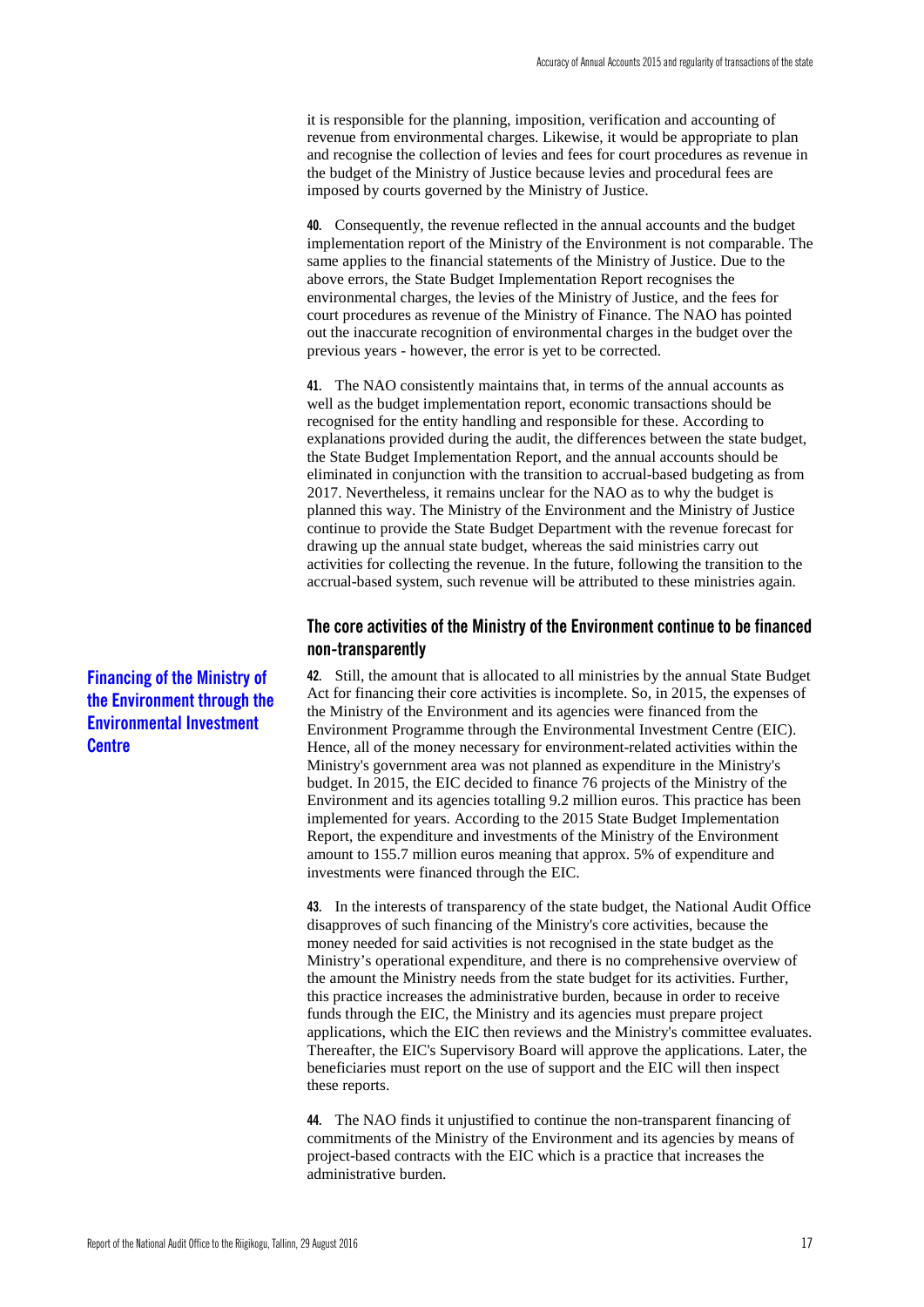#### **45. NAO recommendations to the Minister of Finance and the Minister of Public Administration:**

- outline, in the consolidated annual report of the state, justifications for carrying forward significant amounts from the accounting year to the following year, and include a reference to the location of more detailed information;
- disclose, on the web site of the Ministry of Finance, complete information on the amounts carried forward from the preceding budgetary year to the next;
- disclose, in a separate column of or notes to the state budget implementation report, the funds carried forward from the preceding financial year to the accounting year, broken down by the ministries similarly to funds carried forward to the following year;
- envisage all financing transactions in the budget and disclose the planned transactions in the explanatory memorandum to the annual state budget.
- plan, on uniform basis and in full amount, the funds of all ministries necessary for the performance of statutory functions within their respective budgets;
- attribute, in the context of drawing up the annual state budget, the revenue to the budget lines of ministries that handle the planning, collection and verification of and accounting for such revenue regardless of the revenue being actually paid to the bank accounts of other entities.

#### **Response of the Minister of Finance and the Minister of Public**

**Administration:** According to the commitment assumed last year by the Ministry of Finance (MF), Note a31 to the Annual Consolidated Report of the State (pp. 183 to 189) includes, as a new item, an overview of the funds carried over from 2014 to 2015 and from 2015 to 2016, broken down by budget components and government areas. The so-called funds with limits, according to a Directive of the Minister of Finance, make up 20 to 30% of amounts carried over whereby relevant detailed explanations are included in the Directive and its Annexes.

A significant share of funds carried over automatically is made up by foreign aid and the related co-financing (35 to 60% of the total carried over). As from the 2014-2020 programming period, the European Commission (EC) makes notably less prepayments compared to the previous period (3% instead of the 10% over the previous period) which means that the amounts recognised as prepayments and carried forward to the following year have shrunk considerably. Since the EC pays only 90% of the amount requested as interim payment, the annual available amount of operating funds is approx. 210 million euros smaller than in the period 2007-2013. As a rule, foreign aid is paid by the EC (in the extent of 90%) to the MF (excl. direct aid) and the MF transfers the money to intermediate bodies so that the latter could make payments to the final beneficiaries towards their certified (analysed and approved) expenses. Therefore, the money received for payments related to foreign aid is held over a longer period on the accounts of the MF, and for shorter periods, on the accounts of intermediate bodies whereby such money is not specifically marked as the rules of distributing foreign aid provide for such holding of funds. The amount of money accumulated on the accounts of intermediate bodies due to this cash flow scheme as at year-end does not provide valuable information on the nature or progress of activities financed from foreign aid. The second-largest group of expenses automatically carried over is made up by balances of tax revenue collected by the state (20 to 30% of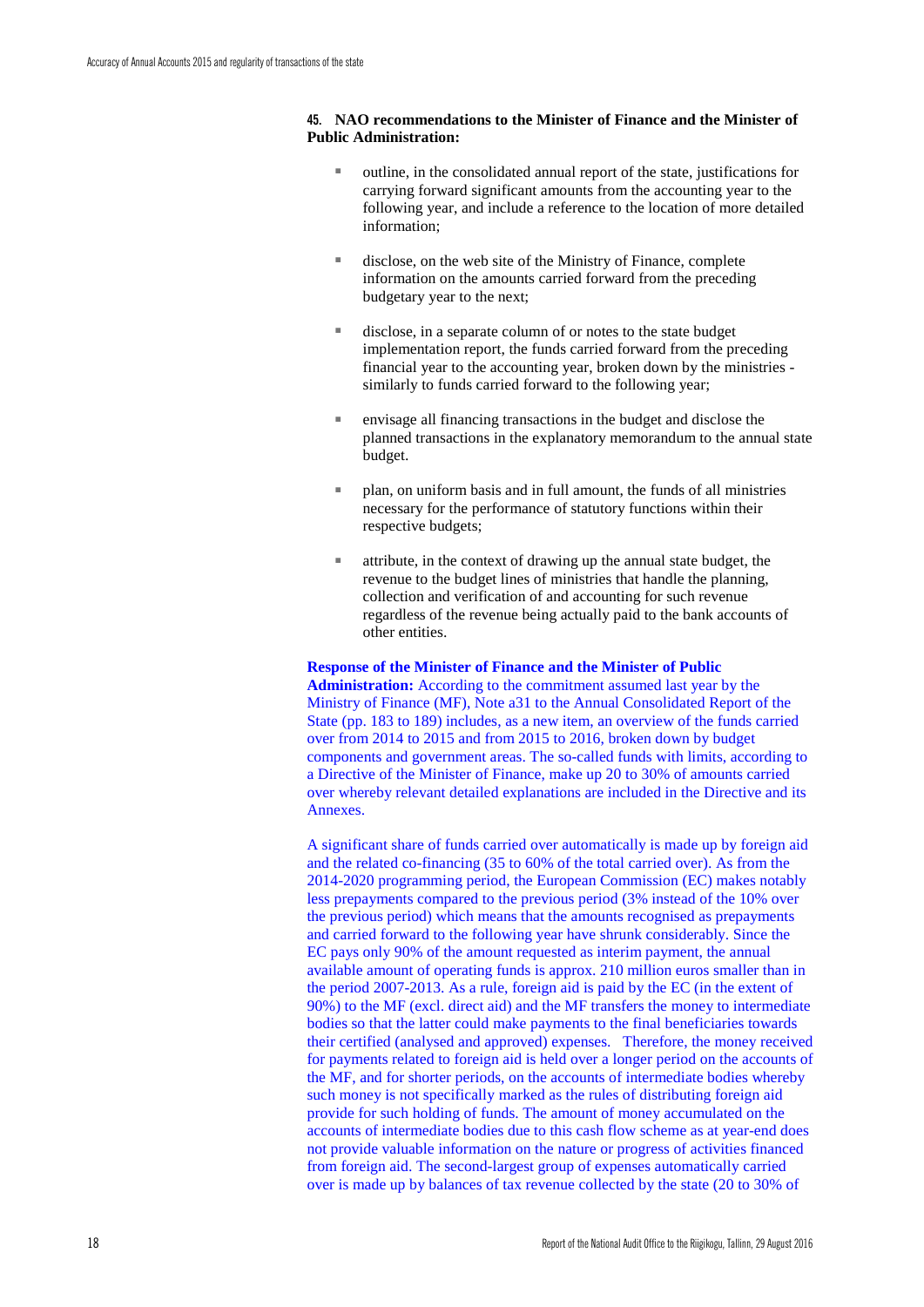the total carry-over) that are to be transferred to other entities (Health Insurance Fund, Unemployment Insurance Fund, local authorities, etc.) according to tax laws. The obligation to transfer the money and the relevant procedures are set out in tax laws. We believe thank Note a31 shows - with sufficient clarity - how much remained untransferred as at year-end. Money does not remain untransferred because of omitted work or low capacity, neither can it be linked to other reasons suggested by the NAO that would necessitate the provision of additional explanations about transfers. In addition to the above two groups, the revenue from economic activities are carried over automatically (4 to 8% of the total carried over). Each state agency may use the revenue from economic activities at its own discretion for carrying out its operations.

**The MF is willing to provide, in the Annex and explanatory memorandum to the Directive of the Minister of Finance and for each budget component and government area, basic explanations about the carry-over of the rest of the funds, i.e. amounts automatically carried over.** To this end, we intend to revise Regulation No. 9 of 4 February 2016 of the Minister of Finance on ..Procedure for Drafting of State Budget Strategy and Budgets of Government Areas of Ministries, and for Carry-over of State Budget Funds".

**However, we would like to point out that due to the transition to accrualbased budgeting the precise figures can be determined later than provided for by the current procedure (in January). We believe the inclusion in the consolidated report of a further overview that provides more detailed information on individual revenue lines or projects than Note a31 would increase the administrative burden and provide no real additional value.** Instead, we recommend that interested parties make use of the detailed view for individual measures, projects, beneficiaries, counties, etc. on the web site of Structural Funds: http://www.struktuurifondid.ee/mis-on-tehtud/. In 2014, the Monitoring Committee for the 2014-2020 Operational Programme for Cohesion Policy Instruments was set up and the Committee's rules of procedure were adopted. The Monitoring Committee reviews the progress made in attaining the programme's objectives. The MF provides regular monitoring reports on the use of Structural Funds. The first report for 2014-2015 was approved on 25 May 2016 and will be published within two months of its approval at: <http://www.struktuurifondid.ee/proov-12/>

**Next time, we will additionally include in the consolidated annual report a reference to the monitoring reports by the European Commission that contain budget-based as well as activity-based information.**

**The Cabinet of Ministers meeting on 7 July 2016 adopted the White Paper on Participatory Policy-making which,** *inter alia***, provides that, in order to enhance transparency, the explanatory memoranda to future state budgets will outline the companies that will enjoy an increase in share capital according to the state budget, and the objectives of such increase.** Financing transactions cannot be budgeted with great precision because these depend on the needs of counterparties that might not be formalised as binding commitments at the time of entry into force of the annual budget act.

**The MF agrees with the NAO's recommendation to plan, on uniform basis and in full amount, the funds of all ministries necessary for the performance of statutory functions within their respective budgets.** The search for solutions to this situation is still ongoing. On the one hand, this requires amendment of the Environmental Charges Act in order to redirect in full the revenue assigned to the EIC's budget to the state budget. On the other hand, the applicable solution must ensure flexibility for unforeseen events that could affect the sector, e.g. sharp drop in income or sudden surge of costs.

**In connection with the developments in the financial management system (accrual-based state budget from 2017, and activity-based from 2020), we**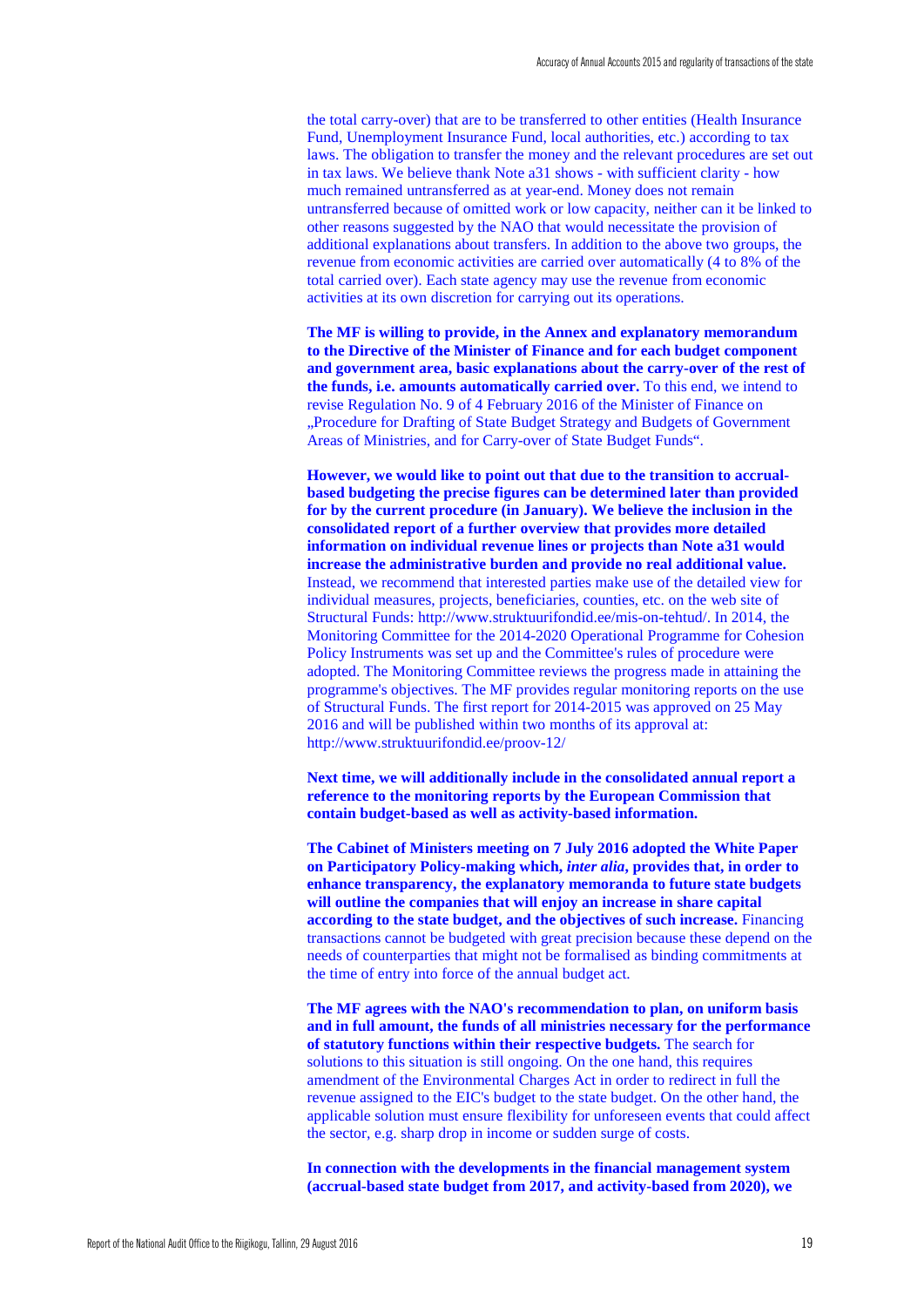**intend to harmonise the principles of recognising transactions to eliminate the current differences between the accounting principles used in budgeting and accounting.** Harmonisation requires the restructuring of guidelines and the counselling of contributors to the management of public finances during the transition period. For cash-based budgeting we rely on (until the implementation of accrual-based budgeting) the general rule that revenue is recognised in the budget of the government area which receives the money. The responsibility for the collection of environmental charges is divided on the basis of a cooperation agreement between the government area of the Ministry of the Environment (imposition of charges) and the government area of the MF (collection of charges). Likewise, the responsibilities for collecting fees for court procedures are divided between the government area of the Ministry of Justice (MJ) and that of the MF. Hence, the MF is responsible for managing the collection of fees.

### <span id="page-21-0"></span>**Budgeting of ICT investments requires further consideration**

**46.** In its annual audits, the NAO has consistently analysed the process of drawing up the state budget. This year, the NAO focused on information and communication technology (ICT) investments within the ministries. To this end, the auditors analysed the planning and management of ICT investments in 2015, and the use of money earmarked for such investments. The objective was to examine the nature of the process of planning ICT investments (how the ministries set priorities, select the activities/projects for investment, and manage this process), find out whether the ministries rely on certain development plans and strategies, and if so, which ones (for important and more large-scale activities), how they develop and finalise the budget for ICT investments and which sources they use, how they monitor budget use, and how they react to the changes in requirements.

## **Planning of ICT investments in the state budget**

**47.** Figure 3 shows the funds available for ICT investments in 2015, and its sources and uses. The figure indicates that the 2015 state budget recognised about 57% of the 40.3 million euros available for ICT investments. Nearly 28% was made up by funds carried forward from the preceding year, and more than 15% were added during the year pursuant the Government's decision to reallocate funds between investment projects and/or the amendments to the annual State Budget Act.





Source: Rate of implementation of ICT investments, according to the accounts of ministries; calculations by the NAO (investments on the account of foreign aid are excluded)

**48.** In 2015, 26.2 million or about two-thirds of the available total were spent and the remainder was carried forward to 2016. The carry-over occurred primarily because of the postponement of activities, whereas in some ministries it was due to additional funds being allocated by way of budget amendments in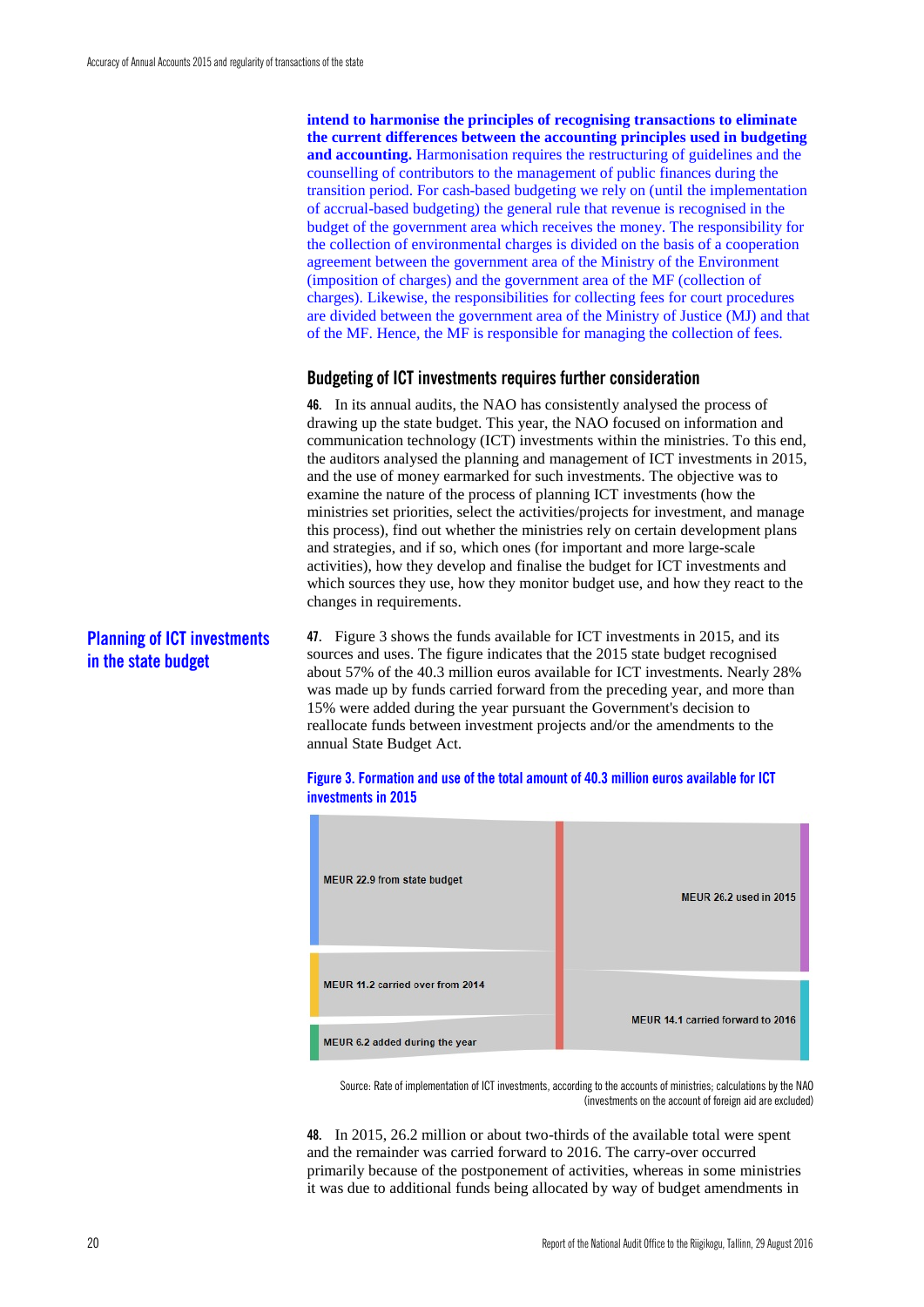December - leaving too little time to use the money. The NAO believes that the possibility of carrying investment appropriations forward to the next year without any limitations does not urge the state agencies to assess their annual financing needs more accurately. The earmarked funds are basically reserved in the budget, i.e. they cannot be used for any other purpose without amending the annual State Budget Act which means that the Government needs to draft an Act Amending the State Budget Act, and the Riigikogu needs to process and adopt it.

**49.** The NAO finds the budgeting of investments should include a certain extra so that the funds in the investment budget could be redistributed between investment projects more easily and without excessive bureaucracy, and the budget funds could be used more efficiently. To this end, in addition to the distribution of funds between investment projects, an additional list of investments should be approved for cases where the implementation of planned investments is delayed or postponed - without, however, increasing the budget total. Such an arrangement would allow reacting flexibly to the changed circumstances and reduce bureaucracy as additional decisions to be adopted by the Government and the Riigikogu would no longer be needed. A similar model has been used in the past for planning certain foreign aid measures. This would eliminate the need to adjust the breakdown of investment projects of the Government, or the annual State Budget Act, and funds could be distributed by a decision of the minister in charge of the relevant government area as the Government has already approved the investment projects.

**50.** In 2013, the planning of ICT investments changed: the additional requests for financing ICT development projects from the state budget are filed with the Ministry of Finance (MF) who submits these for expert opinion to the ICT Committee at the Ministry of Economic Affairs and Communications (MEAC) which is composed of the officials from the MEAC, the Information System Authority and, as from 2016, the Data Protection Inspectorate. During the audit, the NAO analysed the basis of the Committee's work arrangements. Interviews revealed that the ICT Committee enjoys and advisory capacity - the Committee's powers or rules of procedure are not laid down by legislation. Hence, the Committee is informal without specific functions or responsibilities. The operating principles are determined by the MEAC and the Committee but these are not laid down in writing, and assessment criteria are based on the Regulation of the Ministry of Finance on "Procedure for Drafting of State Budget Strategy and Budgets of Government Areas of Ministries, and for Carry-over of State Budget Funds".

**51.** The said Regulation sets out the main requirements to additional requests for ICT projects: the project must be in line with the national ICT policy, it must be feasible, the expected outcomes must be measurable, and it must be possible to use the project deliverables sustainably (incl. there must be funds available for maintenance). In 2016, the following requirements were added: for using funds with limits, priority is given to projects aimed at furthering the objectives of action plans of the Government of the Republic or transposing EU legislation; the development projects required for performing the core functions of the state are preferably developed using the state's own money instead of aid amounts; aid amounts should be used mainly for leapfrogging.

**52.** The MEAC ICT Committee reviews up to three additional requests per ministry starting from a value of 200,000 euros per year. The ministries defend their investment requests at the Committee once a year, during the budgeting process. In the light of the requests and the outcome of defending these requests, the ICT Committee forms its opinion and communicates it to the MF who accepts these proposals.

**53.** It should be noted that the Committee's activities are limited to the review of additional requests and forming an opinion. The Committee does not have an overview of the implementation of projects it has approved, neither does it

**The role of the ICT Committee of the Ministry of Economic Affairs and Communications has not been clearly defined, and the Committee lacks rules of procedure**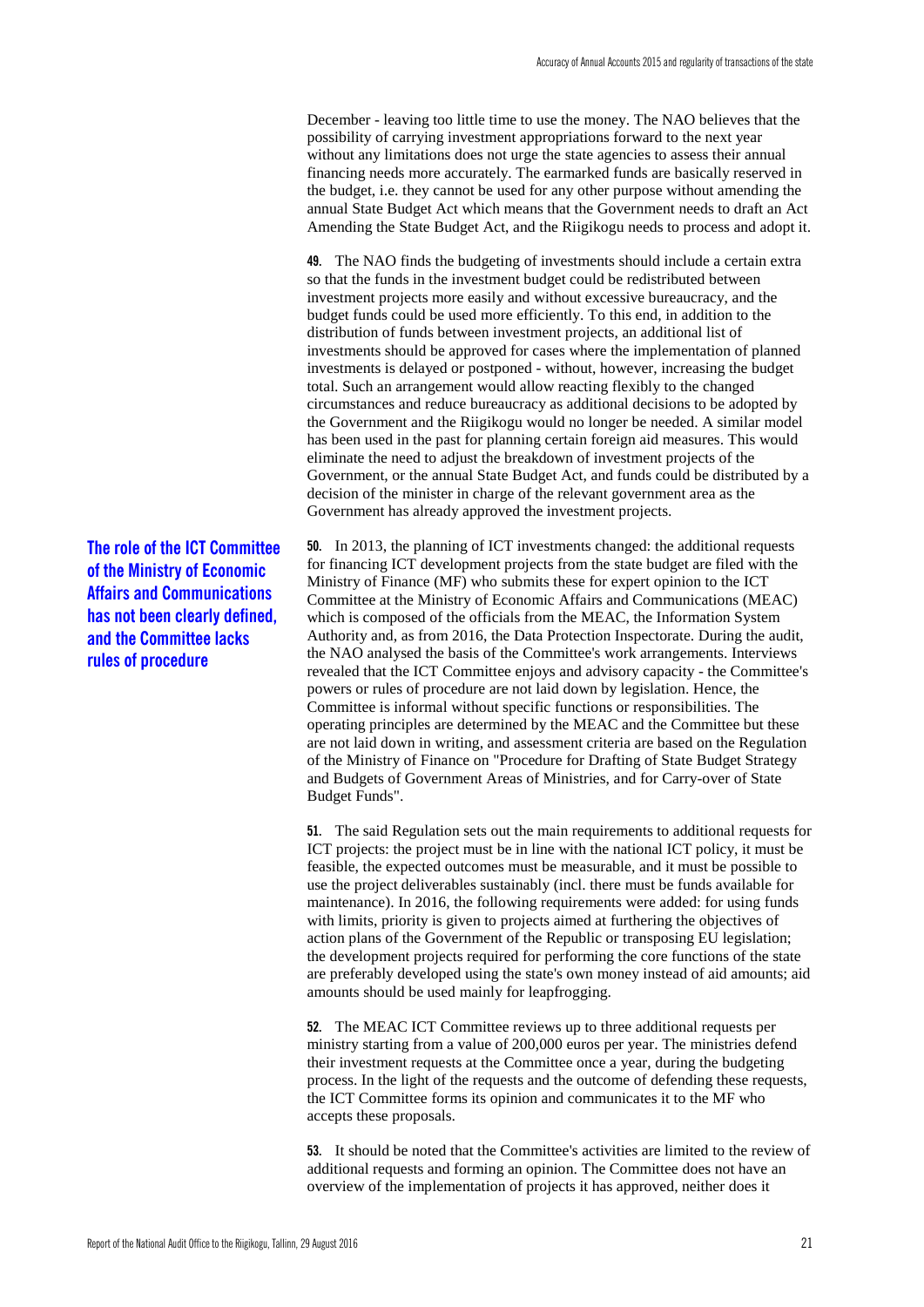request feedback from the ministries. The NAO argues that under these circumstances it is not possible to identify and analyse any errors made so as to improve this process or the management of ICT investments. There is no feedback as to whether or when the financed activities were implemented (funds could have been reallocated for other activities), how effective they were, or whether they achieved the objectives set at the time of making the financing decision. The interviewed coordinators within the Committee assured that the Committee intends to start systematic collection of information on the use of money.

**54.** Interviews with those staff members of ministries who did not participate in the defending of investment requests or in the preparations for this process revealed that the lack of rules of procedure or the legal basis for the Committee's work creates confusion within the ministries because there is no clarity as to the evaluation criteria or considerations applied by the Committee. The meetings of the Committee are not recorded in the minutes and the entire process is informal which means that the applicants do not get feedback as to why the activities were not financed. Further, the Committee and the ministries communicate by e-mail instead of using the budget information system, for example.

**55.** The interviewees raised yet another issue: only three requests, each with a value above 200,000 euros, may be filed with the Committee. They noted that important development projects might cost less and hence be set aside, or, alternatively, the authors might start manipulating the project value, i.e. present its value to be higher than it actually is or include activities beyond what is necessary or justified. Financing for cheaper yet essential development projects cannot be requested from the ICT Committee - the ministries need to find the required amounts within the limits of their own budget. If the ministry's government area is large, finding money for smaller developments is usually not a problem, whereas in ministries with smaller budgets this could prove to be a major obstacle.

**56.** According to the MEAC ICT Committee, the described rules (up to three financing requests with a value above 200,000 euros) are put in place to keep the Committee's workload within reasonable limits - a greater number of requests would not allow analysing the projects in depth. This has led to a situation where the Cabinet of Ministers reviews the ministries' investment requests which remain below the ICT Committee's value threshold but are still considered essential by the ministries, and for which the ministries have no available funds within their budgets. The NAO finds that a reasonable arrangement should be set up for reviewing small-scale requests so that the Cabinet of Ministers would not need to discuss these in detail at its meetings.

**57.** The ICT Committee found it positive that the MEAC has developed a very good nationwide overview of the necessary ICT investments, and that, owing to the strict criteria applicable to requests, the investments are contemplated much more thoroughly and increased attention is paid to the future operating and development costs entailed by the investments. Further, the Committee maintained that their work has urged the ministries to draft ICT strategies for a four-year period outlining the links between the overall objectives and activities of the agencies, on the one hand, and IT objectives and IT development projects, on the other hand, envisaging IT development projects, accompanied by timetables and financing schemes (incl. foreign aid), with reference to the objectives of their core activities, and priorities. For major or expensive projects, it is mandatory to draw up a more thorough action plan and an analysis - of the profitability and effectiveness of the project - that describes the necessity, impact, expected outcomes, preconditions, and ancillary activities of the project. The Committee believes that, owing to ICT strategies and the action plans of large-scale projects, agencies have started to analyse their needs much more accurately and focused on the most important activities.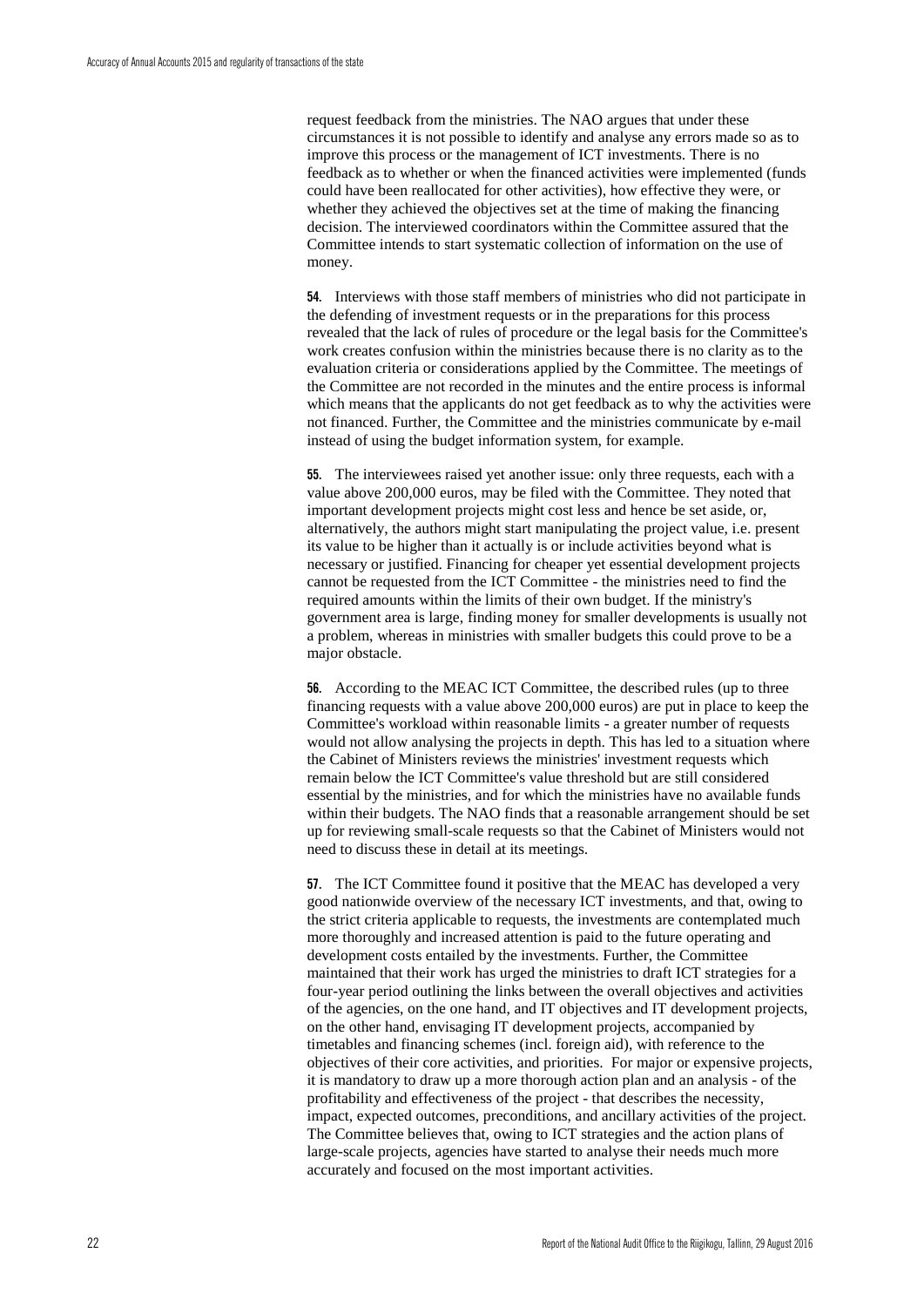**Central contracting authority** means a contracting entity authorised by the Government of the Republic to carry out procurement on behalf of other state agencies. Other state agencies are required to use the services of the central contracting authority.

**58.** Mostly, the planning and management of ICT investments in ministries is centralised, except for certain agencies. For example, the Agricultural Registers and Information Board acts independently within the Ministry of Rural Affairs, the Land Board within the Ministry of the Environment, the Tax and Customs Board and Statistics Estonia within the Ministry of Finance, and the National Institute for Health Development and the State Agency of Medicines within the Ministry of Social Affairs.

**59.** As of the end of 2015, the centralised planning and management of investments is primarily carried out in the IT departments of ministries whereas some ministries have set up specific responsible for their entire government area, for example, specific councils at the executive level. Four ministries have a specific agency for managing ICT investments and operating costs: the Centre of Registers and Information Systems under the Ministry of Justice, the Information Technology Centre of the Ministry of the Environment under the Ministry of the Environment, Information Technology and Development Centre under the Ministry of the Interior, and Information Technology Centre of the Ministry of Finance under the Ministry of Finance.

**60.** According to a Government Regulation, as from 2014, the powers of the central contracting authority have been vested in the Centre of Registers and Information Systems (CRIS) for the acquisition of computers and monitors which means that all state agencies are required to buy laptops, desktop PCs and monitors through the CRIS who awards the corresponding centralised framework contracts by announcing a public tender. According to the interview with the CRIS, computers and monitors purchased through them are, on the average, 25- 30% cheaper than the retail price and this benefits particularly smaller contracting entities who would be unable to solicit such discounts due to the small value of contracts.

**61.** The NAO believes that, overall, the centralisation of planning and management has benefited the government areas because in most part the ministries have an overview of the long-term development needs of ICT within their government areas and the amount of money required. However, the accuracy of planning should be improved in certain government areas because the postponement of certain acquisitions should have been foreseen, and activities have been planned that were not even started during the budgetary year (also, see Figure 3).

**62.** The investments analysed during the audits are usually reflected in the ministerial or sectoral development plans but, due to the structure of the State Budget Strategy, these investments cannot be clearly associated with the strategy as the latter describes fields of investment in a very general sense. Most investments could be associated with the Estonian Information Society Development Plan 2020 but there were spheres where the associations could not be detected. This is because all ICT investments do not contribute directly to information society development; for example, information systems related to internal security rather serve the very needs of state agencies and are based on the Development Plan for Internal Security. Hence, it could be argued that issues related to ICT development are scattered across various development plans, and there is no comprehensive and nationwide ICT development plan or policy document. The State Budget Strategy does not serve this function either.

#### **63. NAO recommendations to the Minister of Finance:**

consider whether it would be necessary to draw up a list of alternative investments that could be financed pursuant to a simplified procedure without an additional decision by the Government or the Parliament in cases where the implementation of the planned investments fails for some reason;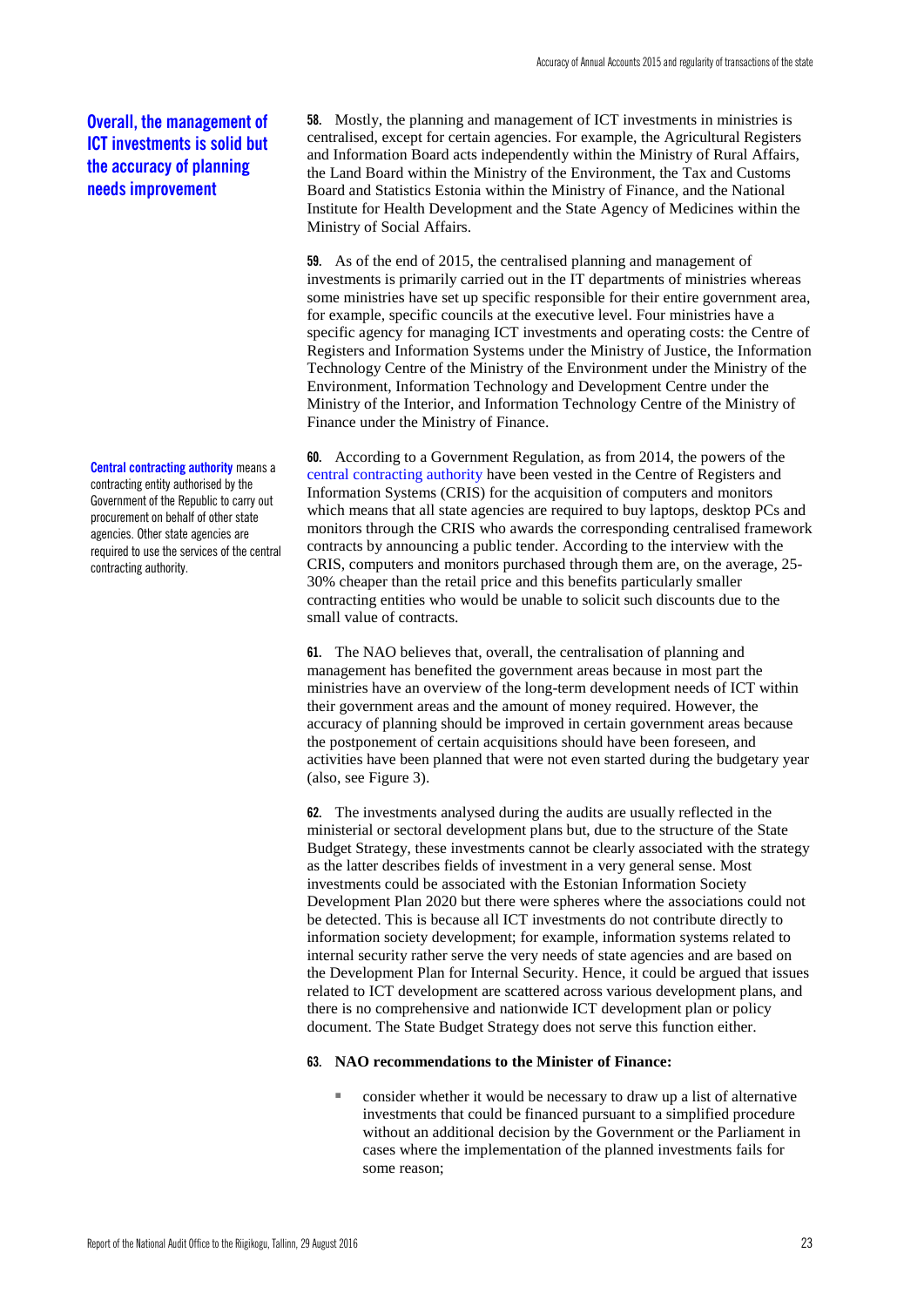- lay down the functions and rules of procedure of the ICT Committee at the MEAC, and the criteria for assessing investment requests;
- lay down the criteria for evaluating the effectiveness of projects approved for financing by the ICT Committee, and analyse the functioning and performance of the applicable decision-making model;
- find a solution that allows requesting ICT investments for smaller projects and/or current developments;
- for planning ICT investments, use instead of e-mails an information system that ensures a simplified application, review and recording process.

**Response from the Minister of Finance:** Regulation No. 9 of 4 February 2016 of the Minister of Finance and the State Budget Act set out the principles the adjustment and breakdown of state budget funds. It would not be practicable to establish a separate procedure for ICT expenditure and the adjustment of investments. According to the current procedures for amending the state budget and adjusting the budget breakdown, funds can be reallocated for other ICT investments and expenses, should such need arise. For analysing the ICT financing needs we have an overview of expenses not financed, but the financing of such expenses requires the setting of priorities within government areas, and making a justified motion to amend the budget legislation or the budget breakdown.

We intend to detail the principles of operation of the ICT Committee in the aforesaid Regulation of the Minister of Finance. § 13 of the said Regulation already lists the criteria applicable to ICT projects. The requests for additional funding are reviewed and evaluated against those criteria.

The financed ICT projects and expenses are monitored on the same basis as any other state budget funds. First and foremost, ICT projects should help attain the objectives and outcomes set for the government area, and various indicators are used to measure this. It would not be practicable to develop a standalone set of rules for performance assessment as this would increase the administrative burden and create confusion with regard to the existing performance assessment principles. Further, ICT expenses differ substantively (maintenance, personnel, development costs, etc.) making it impossible to apply uniform performance assessment criteria.

Neither the MEAC nor the MF have set the value threshold of two hundred thousand euros per project for government areas as mentioned in the audit report. The MEAC pointed out this misunderstanding already in connection with the draft audit report but it was probably overlooked. For filing additional requests related to ICT, it is essential that priorities are set within the government area, whereas the financial value of the project or expenses is irrelevant.

The requests for additional financing of ICT are already being collected through the state budget information system that allows uploading Annex 4 to the said Regulation of the Minister of Finance. E-mails have been used to provide instant initial feedback on the project to the party requesting additional funds. Once the project and expenses have been reviewed and assessed, the Government of the Republic processes the additional requests similarly to any other requests for additional financing and makes the financing decisions. All expenses and additional requests (incl. for ICT) are processed in the state budget information system.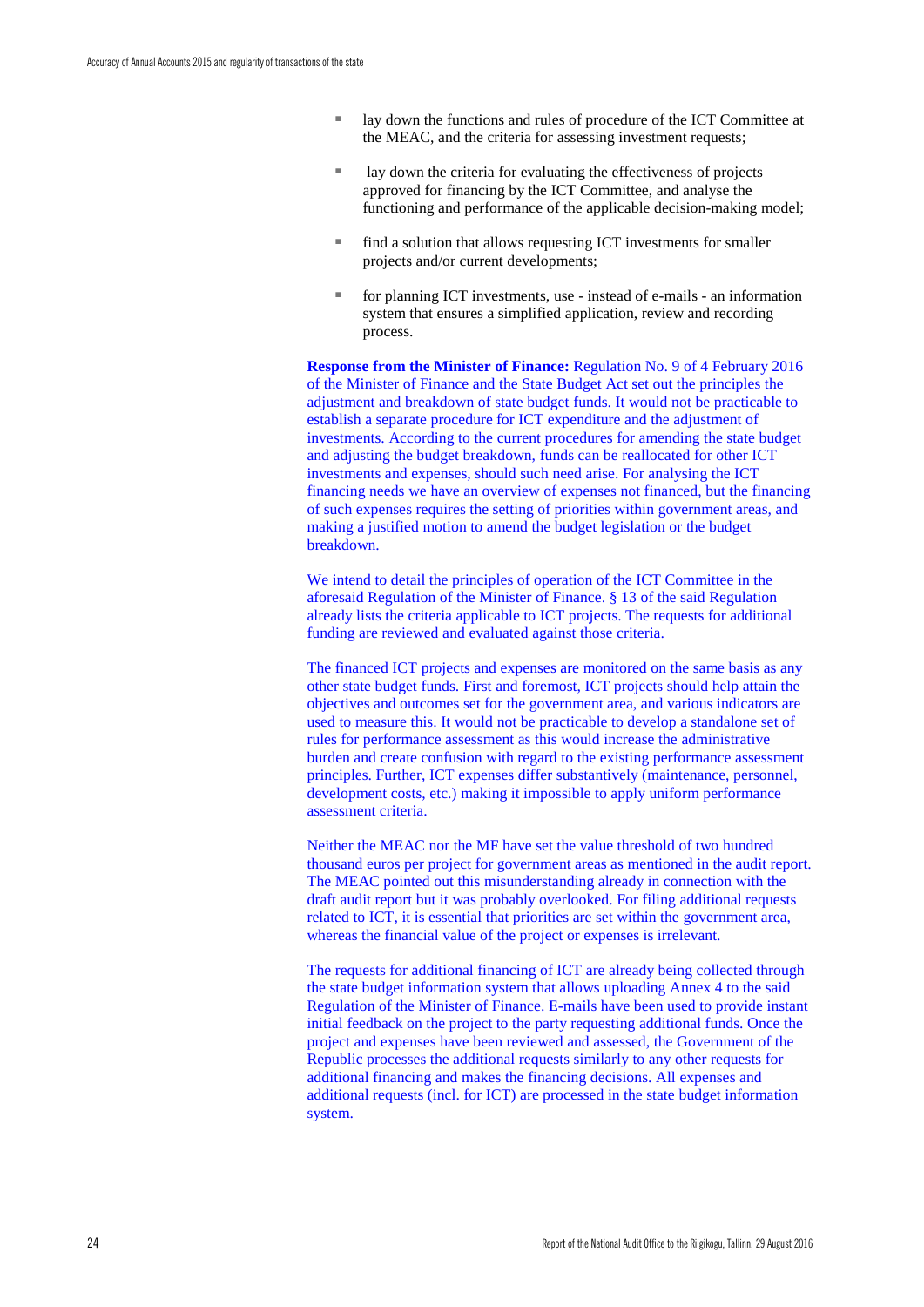## **Interpretation of lease contracts leads to errors**

#### **Terms and conditions of finance lease**

are assessed on the basis of the Accounting Standards Board's guideline No. 9 on "Lease accounting" that sets out the criteria for accounting for and recognising lease contracts in the annual accounts.

**Unavoidable expenses** mean, for the purposes of lease contracts, the lease payments for future periods that cannot be avoided upon termination. According to contractual terms and conditions, one must notify of premature termination for a certain number of months in advance.

## <span id="page-26-0"></span>**The State Budget Act is violated due to the misinterpretation of lease contracts and this leads to errors in the statistics on public finances**

**64.** The audits of the NAO have shown that state agencies lease vehicles, office furniture and computers for carrying out their core activities. The audits have revealed that the lease contracts entered into by state agencies contain several conditions which are in conflict with the State Budget Act and lead to errors in the statistics on public finances.

**65.** From summer 2015 to spring 2016, the NAO audited the practicability of managing the vehicle fleet of ministries and, in that context, analysed conformity with the terms and conditions of finance lease for lease contracts of 73 vehicles used over the period from 1 January 2013 to 30 June 2015. The analysis showed that nearly two-tenths of audited contracts meet the terms and conditions of finance lease. Terms and conditions characteristic of finance lease:

- obligation to settle all lease payments upon premature termination; contract period is 4 or 5 years; current value of minimum lease payments makes up at least 70% of the vehicle's fair value. More than one-tenth of finance lease contracts featured such terms and conditions concurrently;
- other terms and conditions of finance lease that occurred randomly but were present in one-tenth of audited contracts: right to buy the property upon end of contract at its residual value (that right was exercised); current value of minimum lease payments at the time of entry into force of the lease contract is close to the fair value of leased property (over 90%); obligation to compensate for any loss due to a reduction in the value of leased property; obligation to compensate for damage due to premature termination.

**66.** Thus, for years, the state agencies have violated the State Budget Act that permits them to assume commitments and effect finance lease transactions only if the state budget allows this and contains the corresponding means. In most cases, the state agencies have not asked for such permission, and the payments made under these contracts are not planned or recognised as financing transactions in the annual state budget. Hence, transactions/expenses in the annual state budget are ill-planned and non-transparent. Further, the signed lease contracts are incorrectly recognised in the accounts, i.e. not recognised as property or finance lease commitments.

**67.** The NAO learned that, in addition to contracts that meet the terms and conditions of finance lease, the state agencies have entered into operating lease contracts that entail unavoidable expenses. The NAO auditors discovered that about one-third of audited lease contracts entailed unavoidable expenses. Unavoidable expenses are actual commitments that, in terms of finance statistics and the underlying system of national accounts, must be recognised as commitments on the financial account and, consequently, be accounted for.

**68.** The state has introduced off-balance sheet accounts to keep account of contracts and the entailing commitments that are not recognised on the balance sheet. The NAO auditors discovered that the said accounts recognise, among other things, contracts that meet the terms and conditions of finance lease, although accounting rules provide that such commitments should be recognised on the balance sheet.

**69.** Further, the NAO learned that the entries in off-balance sheet accounts are not all related to contracts in question. In addition to lease payments for future periods that cannot be avoided upon termination, such accounts incorrectly recognise payments arising from contracts that can be terminated.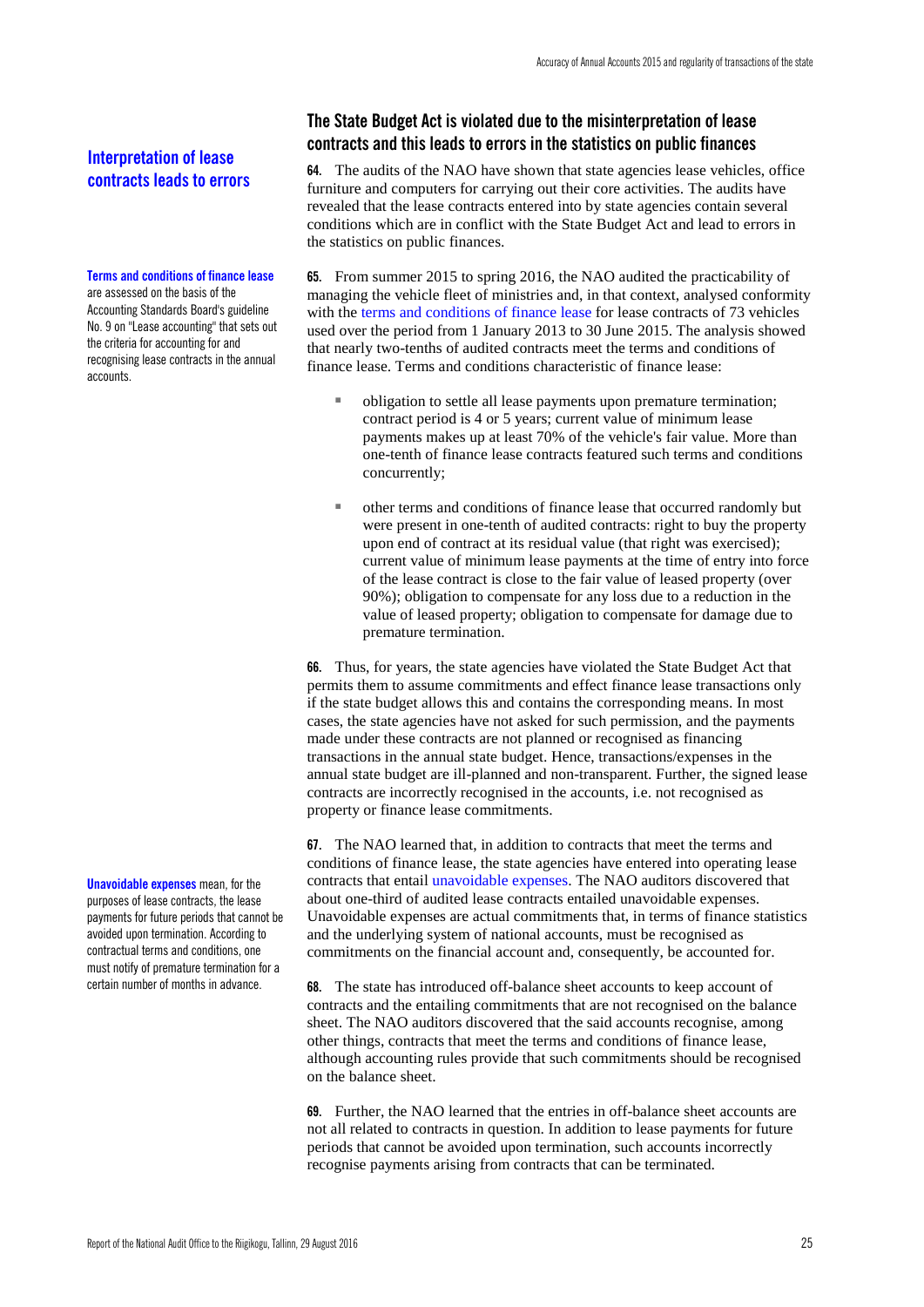## **Incorrect recognition of lease contracts in the accounts leads to errors in the statistics of public finances**

**70.** Statistics Estonia prepares its statistics on public finances on the basis of the European system of national and regional accounts which contains rules on recognising lease contracts - and such rules are in line with the principles for the classification of lease contracts as set out in the General Rules of State Accountancy. Statistics Estonia calculates debt on the basis of amounts recognised on the corresponding balance sheet accounts in the Balance Records Information System of the Ministry of Finance. Therefore, the correct classification of lease contracts as operating or finance lease and their corresponding recognition in the accounts is necessary to ensure the accuracy of the statistics on public finances.

**71.** The audited contracts allow concluding that two-thirds of lease contracts entered into by state agencies affect the statistics on public finances. One-third of these should be taken into account as finance lease in calculating the debt burden, and one-third should be recognised on the financial account as commitments arising from unavoidable expenses.

**72.** The NAO believes that providing for uniform contractual conditions in tender documents would allow avoiding the entry into contracts that meet the terms and conditions of finance lease. Using a standard form allows enables to avoid the standard and special conditions of lessors that encumber the lessee with risks and benefits related to the leased property. A standard form helps avoid conditions that are disadvantageous for the state.

#### **73. NAO recommendations to the Minister of Finance:**

- develop transparent and unambiguous guidelines for state agencies for the classification of lease contracts;
- guide the ministries during the budgeting process so that they would ask permission for financing transactions in order to eliminate state budget violations arising from contracts already entered into and prevent errors in the planning of new lease contracts;
- draw up standard forms of lease contracts that the agencies could include in tender documents to avoid contracts containing terms and conditions which are disadvantageous and/or characteristic of finance lease;
- require the Centre of State Support Services in coordination with the accountants of state agencies to review all existing lease contracts and recognise them in the accounts in line with the contractual conditions and accounting rules so as to ensure correct source data for government sector statistics:
- require the Centre of State Support Services in coordination with Statistics Estonia to find a solution that would enable Statistics Estonia to gain information on the unavoidable expenses of government areas so as to ensure the accuracy of the financial account in the statistics on public finances.

**Response from the Minister of Finance: The MF does not completely agree with the NAO's criteria for recognising lease contracts as finance or operating lease.** For instance, we find that the obligation to settle all lease payments upon premature termination, whereby the contract period is 4 or 5 years and the current value of minimum lease payments makes up at least 70% of the vehicle's fair value, does not necessarily mean that all risks and benefits related to ownership have been transferred to the lessee. Neither is such transfer of risks and benefits implied by contractual conditions that include obligations to compensate for any loss due to a reduction in the value of leased property or for damage due to premature termination. Lease contracts are classified at the start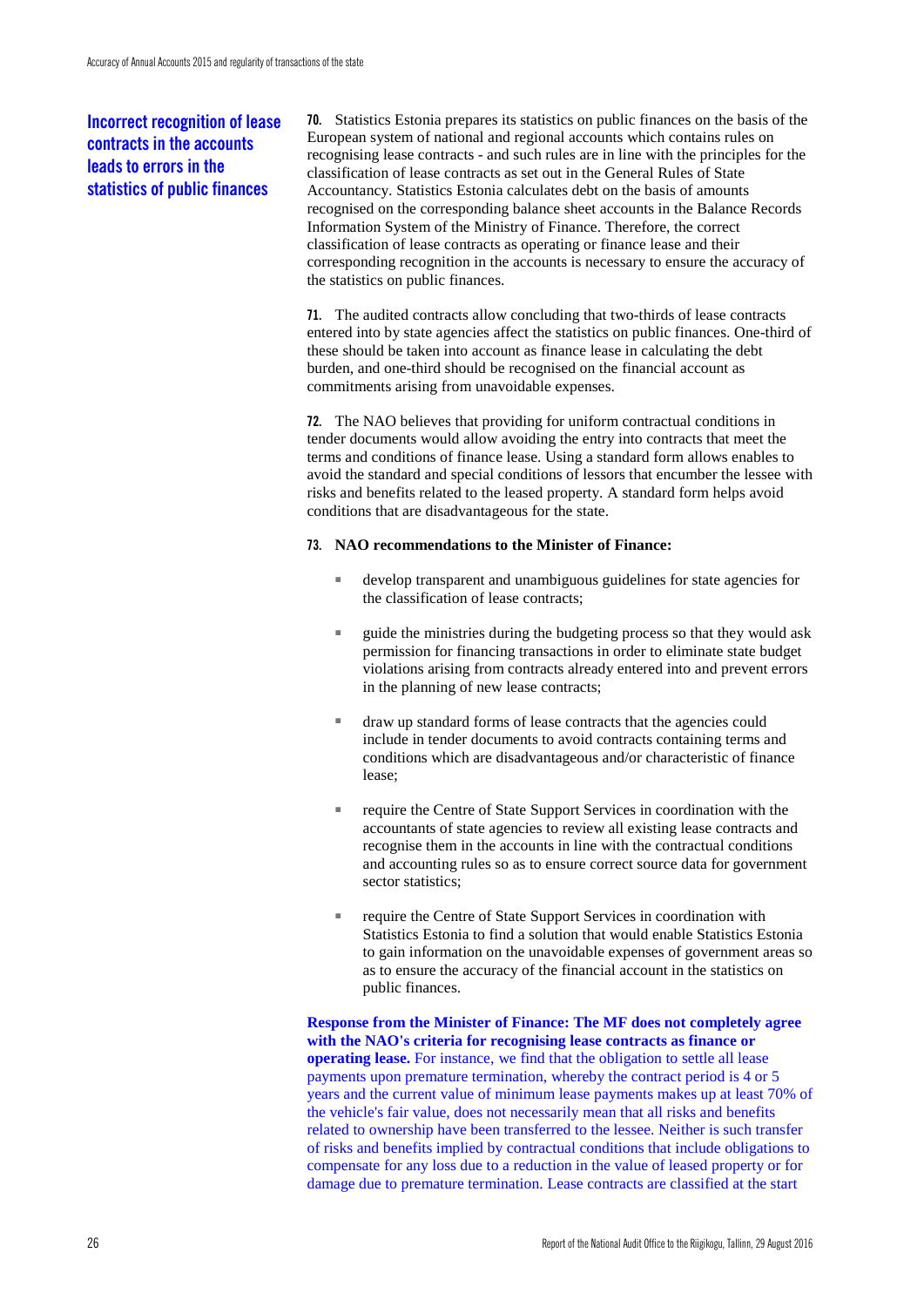of the lease period rather than at the time of learning of the transactions effected upon end of contract or the reduction in the value of property. Generally, lessees enter into lease contracts with the intent to use the property until the end of lease period. The need to enter into insurance policies is assessed in order to safeguard against any negative scenarios that might occur during the lease period. The agencies are not willing to assume commitments that are not prescribed in the state budget. Therefore, they let the lessors know whether they would prefer a finance or operating lease. The NAO sent us a list of specific contracts for leasing vehicles that should have been recognised as finance lease instead of operating lease. Following the inquiries addressed to agencies, we cannot agree with the NAO.

**We are planning to have all real estate lease contracts concluded through Riigi Kinnisvara AS ("Government Real Estate Ltd." or "GRE"). Further, we have agreed on an amendment to the General Rules of State Accountancy to the effect that contracts entered into with GRE would be recognised as operating lease. For vehicles, we intend to make the transition to centralised procurement (a representative from the NAO has participated in the respective working group), whereas computers are already acquired centrally. In view of the aforesaid, we see no need for developing separate guidelines.** We find that the Accounting Standards Board's guideline No. 9 covers the classification of lease contracts. Classification of lease contracts does imply the application of specific rules - instead, it means assessing the risks and benefits related to ownership of property. Hence, we cannot draw up unambiguous classification guidelines. **The Centre of State Support Services (CSSS) constantly reviews, in coordination with the agencies, the new contracts entered into and provides advice on recognising these in the accounts. We argue that additional reviewing of earlier contracts would amount to an excessive effort because the audits have not yielded a list of specific contracts which, according to the opinions provided by the agencies, would be currently incorrectly recognised.**

**We are aware that in some cases assets are intentionally acquired by way of operating lease although it would be economically more efficient to use finance lease. This could be due to the simpler state budget rules applicable to operating lease. We will analyse this bottleneck, provide advice to agencies at briefings and on current basis - during the budgeting process.** Further, we point out that, in summer 2016, the MF prepared a streamlining strategy report on "Acquisition and management of the passenger vehicle fleet of government agencies, and organisation of business travel" that aimed to analyse the ordinary use (incl. acquisition) of passenger vehicles by government agencies and the related costs. Some of the recommendations contained in the report:

- for normal intensity of use (annual mileage up to  $25,000$  km), prefer payment of full sale price or finance lease that allows extending the vehicle's period of use;
- organise centralised procurement of passenger vehicles through the CSSS. The recommendations will be delivered to the Government of the Republic for decision-making and determining further course of action.

The NAO has considered avoidable expenses to be unavoidable ones. In particular, the lease contracts set out the lessee's obligation to notify a certain number of months in advance of the ordinary or extraordinary termination. If the lessee needs to continue using the property and intends to notify in advance of the termination in accordance with contractual conditions, such expenses are deemed avoidable. Therefore, such commitments are recognised as (conditional) commitments off rather than on the balance sheet. Only actual commitments (that have become due) rather than conditional commitments need to be recognised as commitments for statistical purposes. Statistics Estonia assured us that conditional commitments are not recognised as commitments for statistical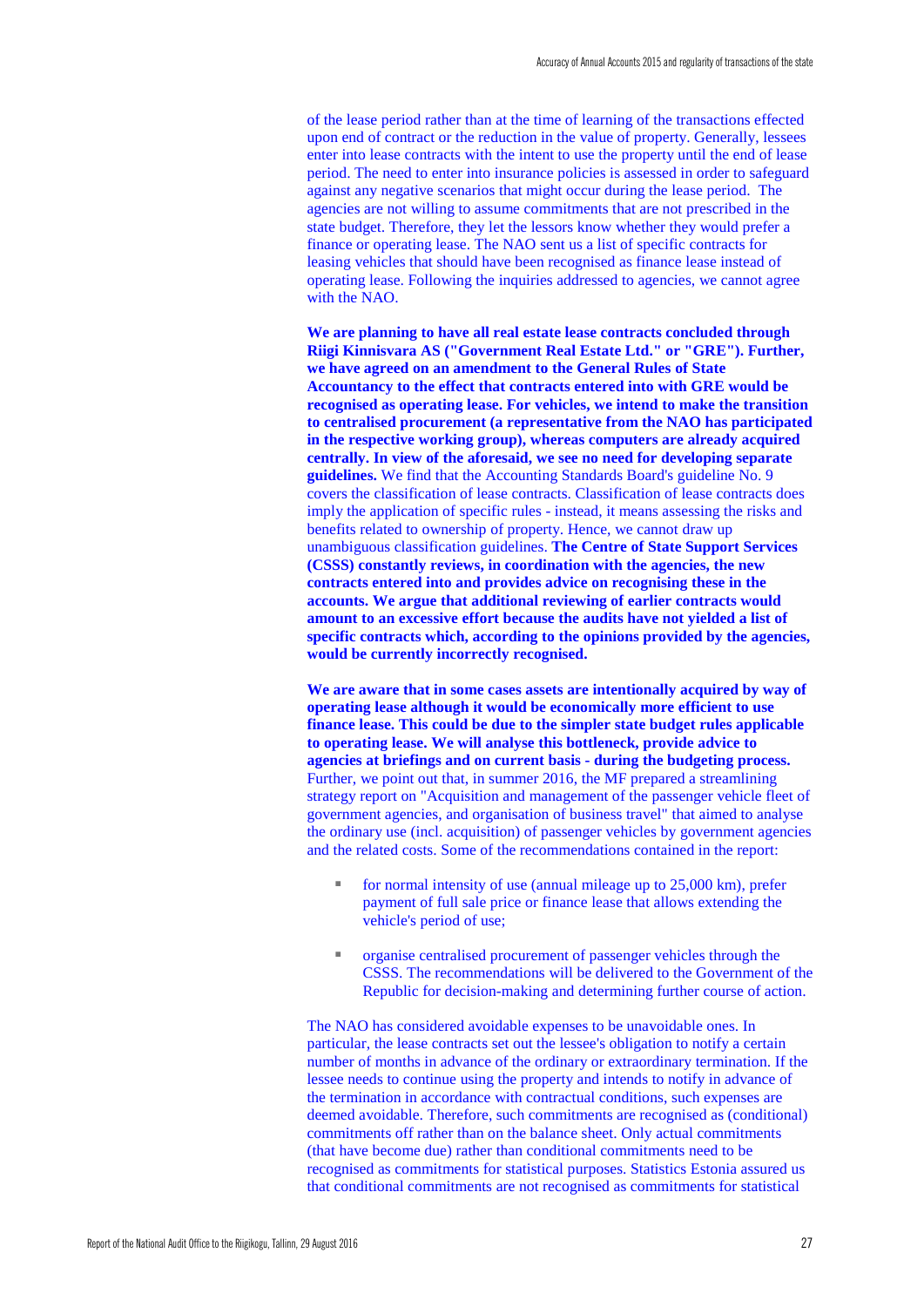purposes. We have identified cases where the value of conditional commitments was shown to be higher than it was supposed to be. This means that in some cases the agencies have recognised all future operating lease payments on an offbalance sheet account although such accounts should recognise only unavoidable payments that cannot be evaded upon termination of lease contracts (provided that these are smaller than future lease payments). **In coordination with agencies, we will review the conditional commitments recognised on offbalance sheet accounts and endeavour to recognise conditional commitments correctly in the future.** However, this is not related to shortcomings in statistical reports because conditional commitments may not be recognised as financial commitments for the purposes of national accounts.

**Comment from the NAO**: The NAO disagrees with the approach that the described expenses are avoidable as outlined in the response from the Minister of Finance.

The opinion of the NAO is based on information obtained from Statistics Estonia. Following a request from the NAO, Statistics Estonia analysed the articles of lease contracts underlying the aforesaid expenses and sent an e-mail to the NAO on 3 March 2016 where it claimed that the expenses in question amount to actual commitments. Further, whilst inspecting the audit report on "Practicability of managing the vehicle fleet of ministries" for factual errors, Statistics Estonia confirmed on 31 March 2016 that unavoidable expenses (lease payments that cannot be evaded regardless of the contract period or the intended length of use of leased property) amount to actual commitments which, for the purposes of the system of national accounts, should be recognised as commitments on the financial account. The NAO is aware that conditional commitments are not recognised as commitments for statistical purposes but actual commitments should be recognised. The NAO is not aware of any changes by Statistics Estonia in its approach to unavoidable expenses.

In view of the above, the NAO remains true to its opinion and maintains that the Centre of State Support Services should, in coordination with Statistics Estonia, analyse comprehensively the terms and conditions of lease contracts entered into by state agencies so as to determine the type of commitments and expenses in question and ensure the accuracy and comprehensiveness of the data underlying the statistics on public finances, and provide clarity as to where Statistics Estonia could obtain the relevant information.

## <span id="page-29-0"></span>**The guidelines for drawing up operational programme implementation reports do not ensure the clarity of reports**

**74.** After the obligation of the ministries to file annual reports was abolished in 2015, the report on the implementation of the operational programme remains the only document where the ministries provide an overview of their activities over the year. For preparing the operational programme implementation report, the Ministry of Finance (MF) provided the other ministries with a pre-processed Excel table which the ministry needed to fill in and return to the MF together with a summary opinion. Further, the MF published a short guideline but this addresses only the format of the report, and the reports prepared in such format do not always provide complete information required for describing the outcomes of government's work. For example, the guideline does not require the provision of specific indicators or address the reporting of negative outcomes, or prescribe where or how the operational programme implementation report should be published, etc.

**75.** For instance, the operational programme implementation report contains a number of indicators that, in order to assess government's work, should have a reference value (normally, preceding year's value), the target value for 2015, and actual value for 2015 but those values are missing in some cases. Some

## **Management reporting of the state**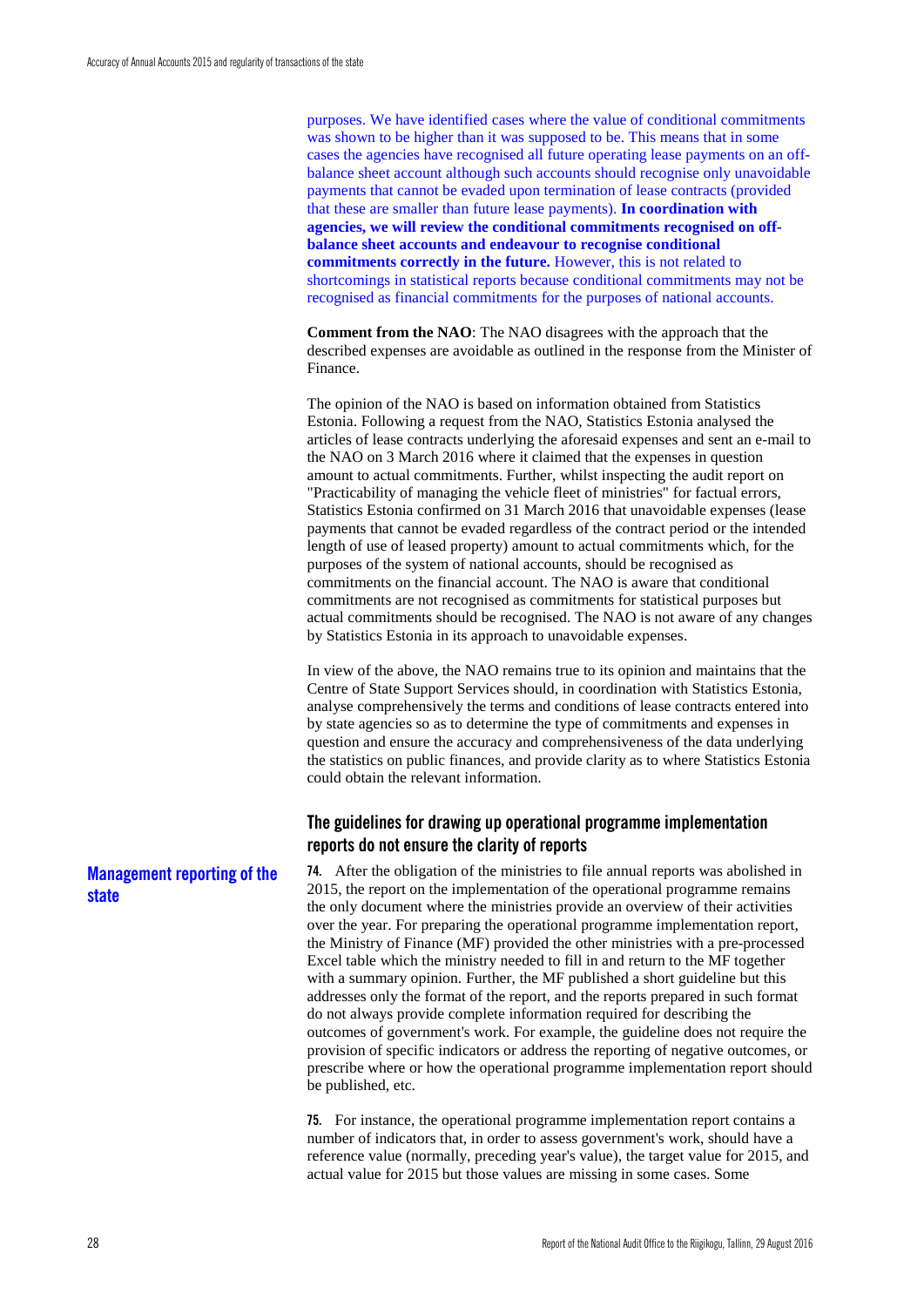indicators lack a target value or the intended situation to be achieved by 2015, and some lack the actual value for 2015 - in either case, there is not enough information to determine whether the objective was met. The actual value for 2015 is missing mostly because the data had not yet been obtained at the time of drafting the report - and this leads to another problem: the value for such indicators remains unreported as there will be a new target value for the following year. The NAO finds that in cases where actual attainment of the target cannot be reported the indicator should be accompanied by its closest known value, e.g. the value for the preceding year.

**76.** The NAO maintains that, for each indicator provided, the Ministry of Finance should analyse whether the government uses them for making management decisions or reporting on its activities to the public. If not, the presentation of such indicator should be discontinued because monitoring its value amounts to an unnecessary administrative burden. However, if the indicator is deemed necessary, it should be accompanied by its reference, target and actual value for the accounting year; if actual attainment cannot be reported in a timely fashion due to the procedures for collecting statistical information, the indicator should be accompanied by its closest known value, e.g. the value for the preceding year.

**77.** The government is moving towards activity-based budgeting where state budget funds will be linked to specific programmes so as to provide an overview of the activities on which money is spent and allow assessing the outcomes of such activities and the effectiveness of using the money. The NAO believes that the success of activity-based budgeting requires a solid overview of the field covered by programmes and the outcomes of the related activities; such an overview, however, requires reliable reporting that could be used as input for management decisions. To this end, detailed requirements should be established for reports as otherwise it would only increase bureaucracy.

#### **78. NAO recommendations to the Minister of Finance:**

- draw up more detailed guidelines for preparing the reports on the implementation of operational programmes and include in those guidelines specific requirements to the structure of, and data presentation in, such programmes;
- analyse whether the government needs indicators included in the operational programme implementation report for making management decisions or reporting on its activities to the public, and if not, discontinue their presentation in the report;
- provide, for all indicators presented, their reference value, target value for the current year, and actual attained value in the current year, or failing that, the closest historical value of the indicator.

**Response from the Minister of Finance:** The procedure for drafting the state budget strategy and the state budget as well as the manual developed by the MF contain specific requirements to the structure of, and data presentation in, operational programmes. Further, the guidelines for operational programmes provide that the form used for operational programmes shall be the 2015 operational programme for government area as adopted by Government Regulation No. 581 of 29 December 2014. The planned activities are reported on. Furthermore, the guidelines include a clear requirement that both positive and negative outcomes must be described for each objective, indicator, measure or activity. We update the guidelines annually. For the sake of clarity, we will include in future guidelines the disclosure requirement set out in the General Rules of State Accountancy. Plus, we will revise the guidelines to reduce the number of shortcomings in the reporting phase. The MF will continue to provide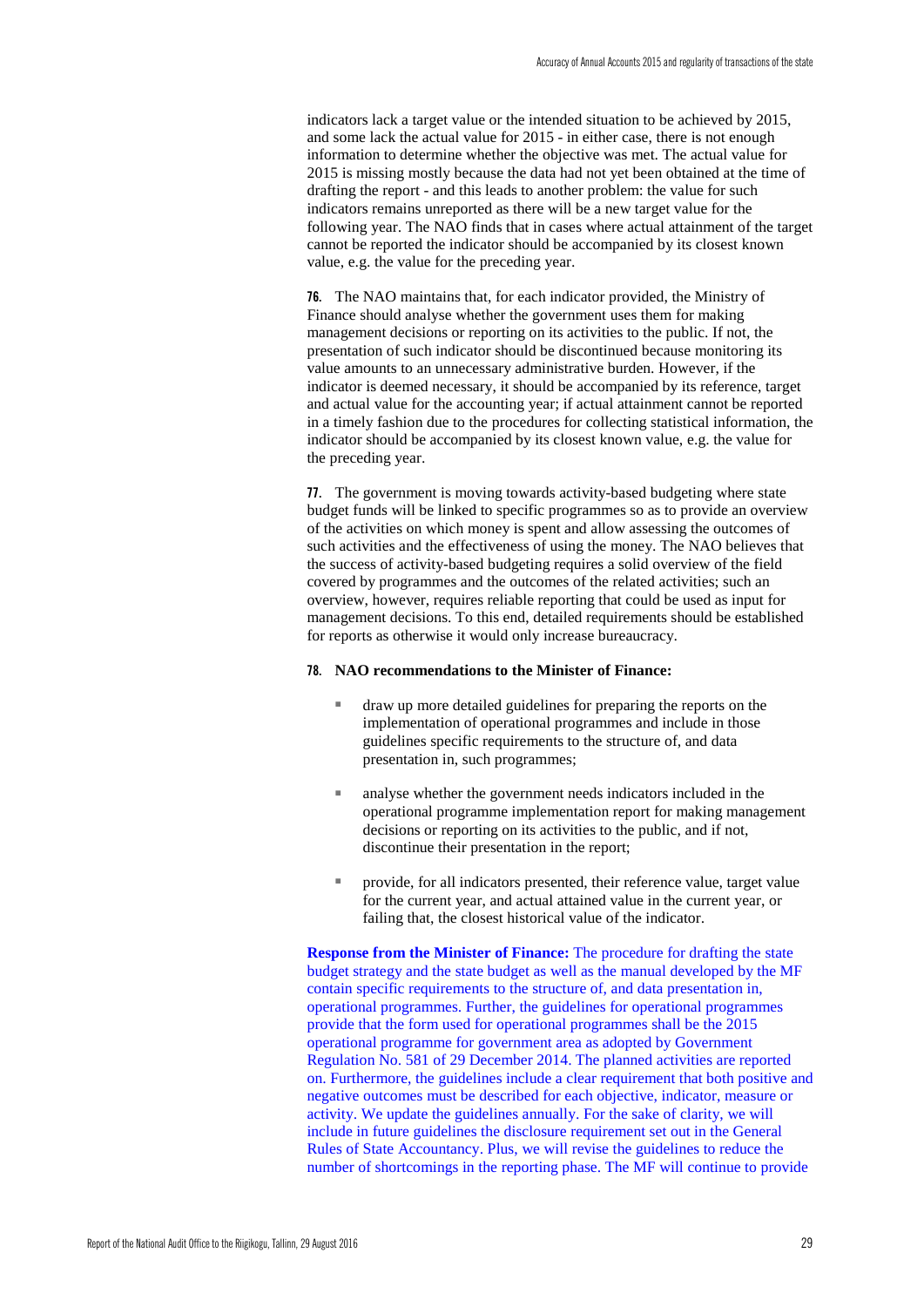advice accompanied by examples and be more stringent about the materials received.

The chapter on operational programme implementation as contained in the consolidated annual report presents indicators that, in the opinion of the ministries, best characterise their respective spheres whereby such indicators must completely comply with the operational programme, incl. indicators, adopted by the Government for the corresponding year. The ministries select the essential indicators in view of the Government's policy priorities (that sometimes already contain numerical targets) and the Government's operational programme that elaborates on these. The indicators in the operational programme originate from sectoral development plans that include indicators which have been reviewed by the Government as well as the Riigikogu. The said indicators and the most important activities during the completed period are reflected, *inter alia*, in the State Budget Strategy (SBS) that was developed on the basis of data from the ministries by the Government Office and the MF, and approved by the Government. This provides assurance that the Government considers the indicators in question, some of which are set out in the Government's operational programme and some in the forward-looking SBS, necessary for making management decisions. To provide a detailed overview, the consolidated annual report includes references and links to the ministries' detailed reports on the implementation of the operational programme and other reviews that sum up the past year's results.

We agree that the convenience of using the indicators should be improved for the readers of the report. We will try to find a solution that allows readily using the last known value in cases where the values for the specific year are missing. To this end, we will continue to counsel the ministries and improve the guidelines. However, there are cases where no reference value can be given because certain indicators were not measured in the past, or were measured using a different approach.

**79.** In its 2012 audit report on "Activities of the Government of the Republic in

#### <span id="page-31-0"></span>**The regulation on strategic planning is still to be adopted**

**Strategic planning**

assessing the impact of its work and in reporting of the results of its work", the NAO pointed out that the state's management report does not provide a reliable overview of the impact of the Government's activities on attaining development goals essential for the society, and that a costly system of develop plans burdening the ministries has been put in place for managing the country's development although that system finds little use in decision-making. The NAO found that the Riigikogu and the Government need to provide clear guidelines as to what kind of (performance) information they need for managing the national development goals. If the objective is to use impact assessment and reporting more extensively in making management decisions, the system of development plans should be reorganised, the principles of impact assessment (scope, priorities, tier, financing, mechanisms for verifying the reliability of data) should be put in place, impact assessment capacity should be enhanced, the best practices should be identified, and the specific uses of strategic plans as regards drawing up the state budget and making management decisions concerning the government areas should be determined. In his response, the Minister of Finance noted that the ministry is already devising development plans for strategic management and budgeting.

**80.** The State Budget Act adopted on 19 February 2014 provides for the development of strategic documents that include policy fundamentals, sectoral development plan, government area development plan and programme in order to ensure that any expenses are well-reasoned. The Government of the Republic was supposed to adopt a specific regulation on the procedure for the development, implementation, reporting, assessment and amendment of strategic documents. However, two years after the enactment of the State Budget Act, the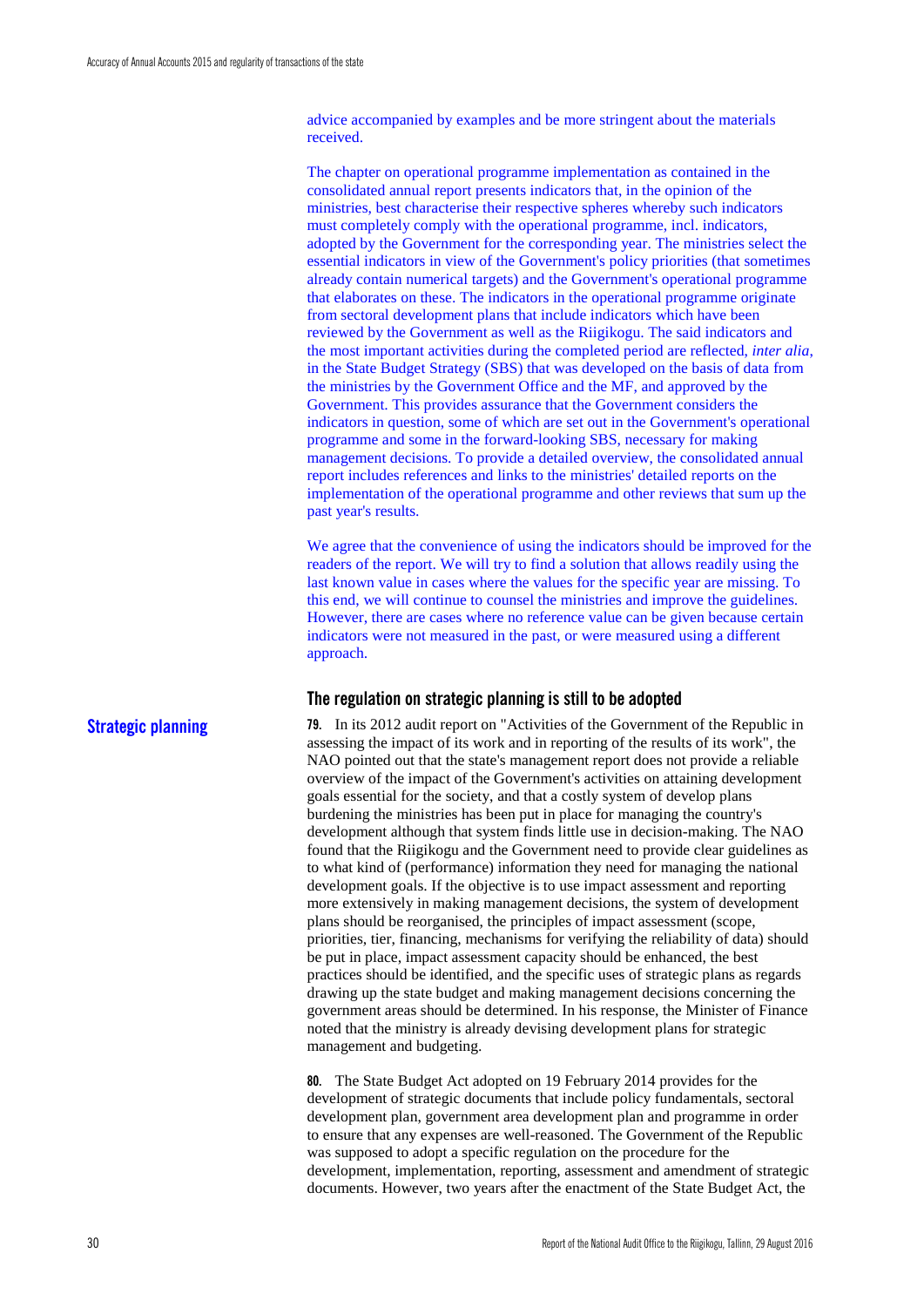said procedure is yet to be introduced. According to the renewed plans, this regulation is to be adopted by the end of 2016.

**81.** Because the strategic planning framework is not in place, the Government does not systematically monitor the reporting on the development plans of government areas or assess any progress made. Instead, the Government is actively engaged in monitoring the implementation of its short-term operational programme, and the overview of the implementation of the operational programme in 2015 is available on the Government's web site. The NAO finds that long-term development should be ensured in spheres that are excluded from the Government's specific priorities for some reason - therefore, it is important that the monitoring of strategic planning and implementation would cover all the state's activities rather than only the Government's operational programme.

**82. NAO recommendation to the Minister of Finance:** adopt a procedure for the development, implementation, reporting, assessment and amendment of strategic documents to create a system for monitoring the implementation of strategic documents.

**Response from the Minister of Finance:** It would be an exaggeration to claim that the strategic framework has not been put in place. An important part of the rules originate from the State Budget Act and its implementing provisions. Further, strategic planning is governed by Regulation No. 47 of 16 December 2015 of the Minister of Finance. Additionally, a manual available directly at https://sites.google.com/site/eelarvejuhend/ has been developed to help link strategic planning with financial management. We agree that, in the interests of clarity, the said Regulation needs to be updated. This requires a Government Decision. In the course of drafting this document, the views of different government areas have given rise to the need to further analyse the preparation of the budget. The Government of the Republic has commissioned the Ministry of Finance to prepare a letter of intent for renewing the State Budget Act. The time limits for performing this task are set out in the Government's operational programme.

**Comment from the NAO**: The NAO reiterates that the procedure for strategic planning as provided for by the State Budget Act has not been developed, and there is still no systematic approach to strategic planning. By now, a complicated and cumbersome system of development plans and reporting has been put in place but that system is used little in making budget decisions and monitoring their effectiveness. The NAO finds that individual provisions across legislation do not replace an integral framework required for making well-reasoned budget decisions. To this end, the Riigikogu and the Government of the Republic need to provide clear guidelines as to what kind of (performance) information they need for managing the national development goals, and in this light, reorganise the entire strategic planning system.

## <span id="page-32-0"></span>**Other observations on the regularity of transactions**

## <span id="page-32-1"></span>**The number of violations of the Public Procurement Act by state agencies has not dropped**

**83.** According to the Public Procurement Register, the state agencies had a total of 1,849 completed or pending procurements in 2015 amounting to 490 million euros (also, see Table 4). The register shows that, compared to the preceding year, the number of procurements was smaller by 225 and their total value had dropped by 144 million euros.

**Auditing of public procurement in state agencies**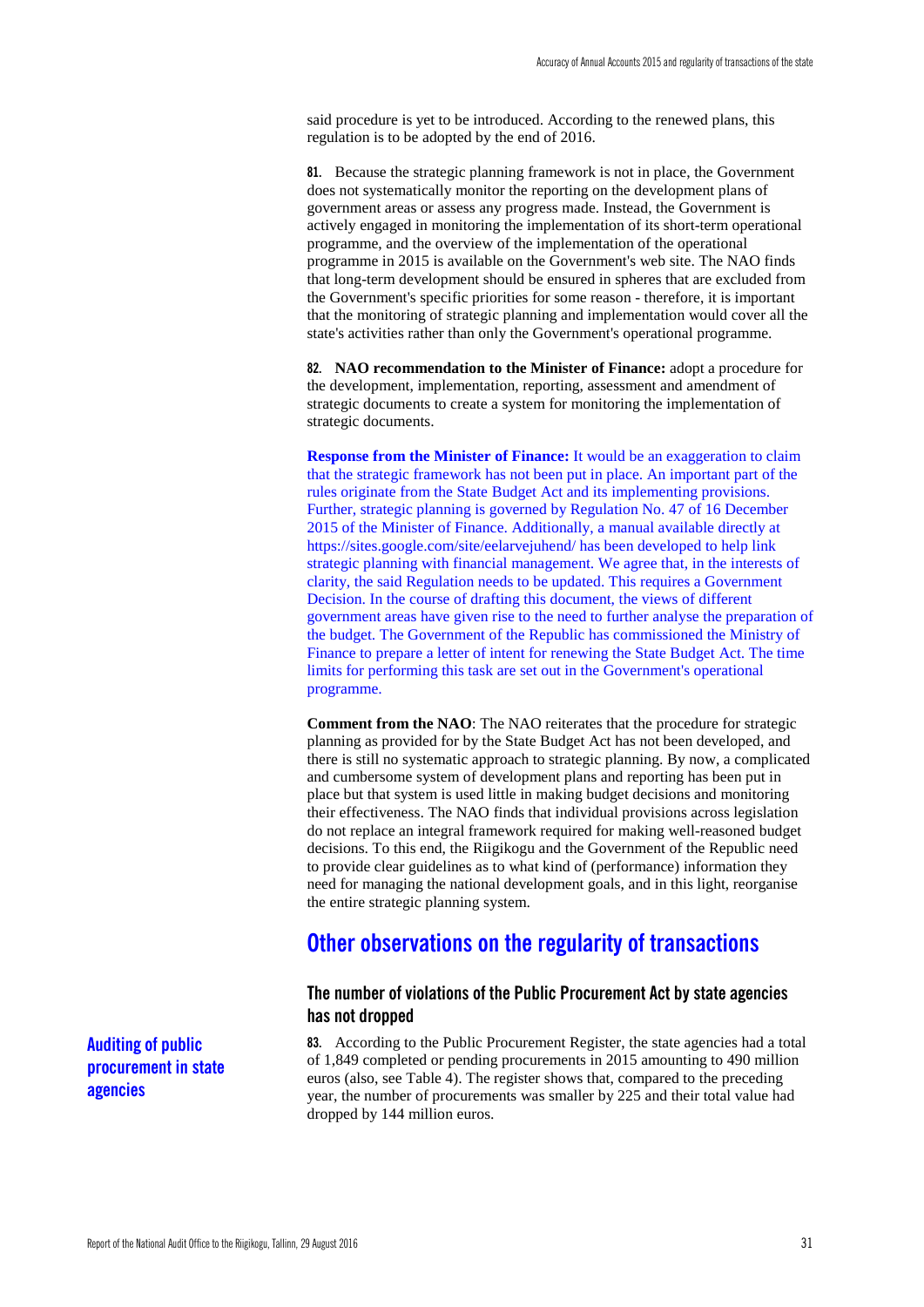| <b>Ministry</b>                                    | <b>Number of completed</b><br>and pending<br>procurements in 2015 | <b>Total value (EUR</b><br>million) of completed<br>and pending<br>procurements in 2015 |
|----------------------------------------------------|-------------------------------------------------------------------|-----------------------------------------------------------------------------------------|
| Ministry of Education and<br>Research              | 320                                                               | 35                                                                                      |
| Ministry of Justice                                | 73                                                                | 13                                                                                      |
| Ministry of Defence*                               | 199                                                               | 133                                                                                     |
| Ministry of the Environment                        | 175                                                               | 17                                                                                      |
| Ministry of Culture                                | 37                                                                | 13                                                                                      |
| Ministry of Rural Affairs                          | 115                                                               | 14                                                                                      |
| Ministry of Economic Affairs<br>and Communications | 450                                                               | 139                                                                                     |
| Ministry of Finance                                | 93                                                                | 31                                                                                      |
| Ministry of the Interior                           | 200                                                               | 66                                                                                      |
| Ministry of Social Affairs                         | 122                                                               | 19                                                                                      |
| Ministry of Foreign Affairs                        | 42                                                                | 10                                                                                      |
| <b>Government Office</b>                           | 23                                                                | 1                                                                                       |

| Table 4. The number and monetary value of completed and pending procurements by state |  |  |
|---------------------------------------------------------------------------------------|--|--|
| agencies in 2015                                                                      |  |  |

Source: Public Procurement Register

**84.** Every year, the NAO has audited the procurement activities of state agencies, incl. compliance with the principles of the Public Procurement Act. In its earlier audits, the NAO has identified a number of cases where the procurement procedures and simplified procedures required by the law were not carried out, and detected irregularities in the documentation of procurement procedures, identified cases of failure to submit procurement reports, and found shortcomings in procurement rules and the preparation or updating of procurement plans.

**85.** In this year's audits, similarly to previous years, the NAO examined the internal controls in place for procurement procedures and audited the conformity of selected procurements with the Public Procurement Act and the internal rules of agencies. Among other things, the NAO inspected whether procurement procedures had been conducted for procurements exceeding the threshold and whether the correct type of procedure had been selected.

**86.** The audit results indicated that - although the internal controls for procurement activities are in place and generally solid, i.e. in most cases, sufficiently detailed procurement rules have been developed and procurement plans are up to date - the number of omitted simplified procedures and standard procedures has increased as compared to the preceding year. Further, there are still cases where the submission of reports to the register is omitted or delayed; however, it is to be noted that such delays have become less frequent.

**87.** The government areas of the Ministry of Education and Research (total of 33 cases) and the Ministry of the Interior (total of 20 cases) featured the largest number of omitted simplified and standard procedures. The Ministry of Justice, the Ministry of Culture and the Ministry of Economic Affairs and Communications had omitted at least 11 simplified and standard procedures.

There is an obligation to apply a standard procurement procedure, if the goods and services to be acquired cost 40,000 euros or more, or the construction work to be commissioned costs 250,000 euros or more.

According to the Public Procurement Act, a simplified procedure must be applied, if the outsourced goods or services cost more than 10,000 euros (excl. VAT), or if the commissioned construction work costs more than 30,000 euros (excl. VAT).

A simplified procedure begins with publishing a notice of simplified procurement in the register. The contracting authority may, but does not have to, apply all the rules set out in the Public Procurement Act. After awarding the contract, the contracting authority shall file with the register a public procurement report, and after contract end, an annex to the report.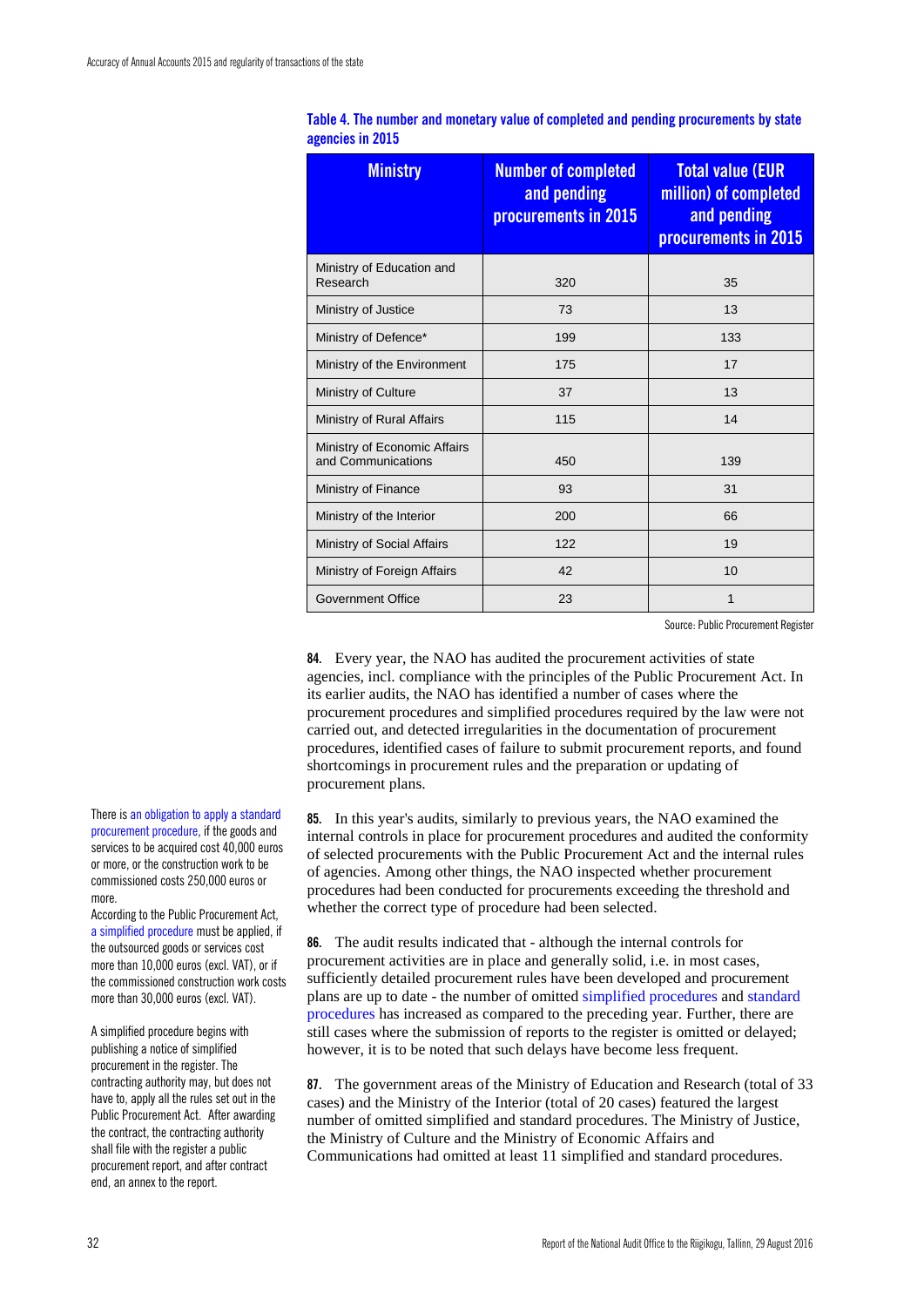**88.** Further, there were violations in the Ministry of Defence, the Ministry of Rural Affairs, the Ministry of Social Affairs, the Ministry of Foreign Affairs, the Ministry of the Environment, the Ministry of Finance, the Government Office, the Chancellery of the Riigikogu, and the Supreme Court. Some procurement procedures, incl. simplified procedures had been omitted.

**89.** The number of violations of the Public Procurement Act has not grown smaller which implies that these violations refer to weaknesses in the procurement planning, implementation and supervision system. The main shortcomings in the organisation of procurements are problems related to the varying interpretation and implementation of the act and insufficient experience or capability, especially in small agencies.

**90.** The conducted audits revealed that the state agencies still struggle with the procurement of travel services and airline tickets. In 2015, travel services and airline tickets have been purchased without applying a public procurement procedure by the Ministry of Culture, the Ministry of Foreign Affairs whose procurement procedure failed, and some of the agencies governed by the Ministry of Education and Research. The Ministry of the Interior, the Ministry of Economic Affairs and Communications, the Ministry of Social Affairs and the Ministry of Justice purchased airline tickets as tour operator services under simplified procedure. However, according to the Public Procurement Act, the airline tickets must be purchased (i.e. air transport services outsourced) by applying the standard procurement procedure instead of a simplified procedure.

**91.** The NAO finds that the acquisition of tour operator and air transport services requires better analysis, central coordinated and counselling, and thorough planning of the terms and conditions of procurement.

### <span id="page-34-0"></span>**The procurement activities of state-controlled companies and foundations need improvement**

**92.** The obligation to comply with the principles set out in the Public Procurement Act and conduct procurement procedures where necessary extends to all foundations controlled by the state, the profit-making state agency, and most of the state-controlled companies. The certified auditors who audited the annual accounts of those foundations and companies have not audited compliance with the Public Procurement Act in all state-controlled companies, foundations, or the profit-making state agency, because the contracts for outsourcing auditing services in 2015 did not include auditing the regularity of transactions. The NAO has not conducted additional audit operations in these entities either. Therefore, general conclusions for state-controlled companies and foundations, and the State Forest Management Centre cannot be drawn.

**93.** On its web site, the NAO has published a list of important state-controlled companies and foundations whose transactions should be audited for regularity. Further, the NAO web site features guidelines for auditing the regularity of transactions and the NAO guidelines communicated to certified auditors<sup>[3](#page-34-1)</sup>. The NAO has assisted the certified auditors in auditing the regularity of transactions in state-controlled foundations and companies - organised an information day, arranged meetings with certified auditors, and replied to their questions on daily basis.

For **services acquired under simplified procedure**, the contracting entity must publish and invitation to tender on its web site or in the Public Procurement Register, and file with the latter a public procurement report, if the expected contract value, excl. VAT, exceeds 40,000 euros. If the expected total value of the contract exceeds the international threshold, the contracting authority must, in addition, draw up a technical description according to the Public Procurement Act.

**Auditing of public procurements in statecontrolled companies, foundations, and the State Forest Management Centre**

<span id="page-34-1"></span><sup>&</sup>lt;sup>3</sup> NAO guidelines to auditors of entities controlled by the state for providing an opinion on the regularity of economic transactions in 2015.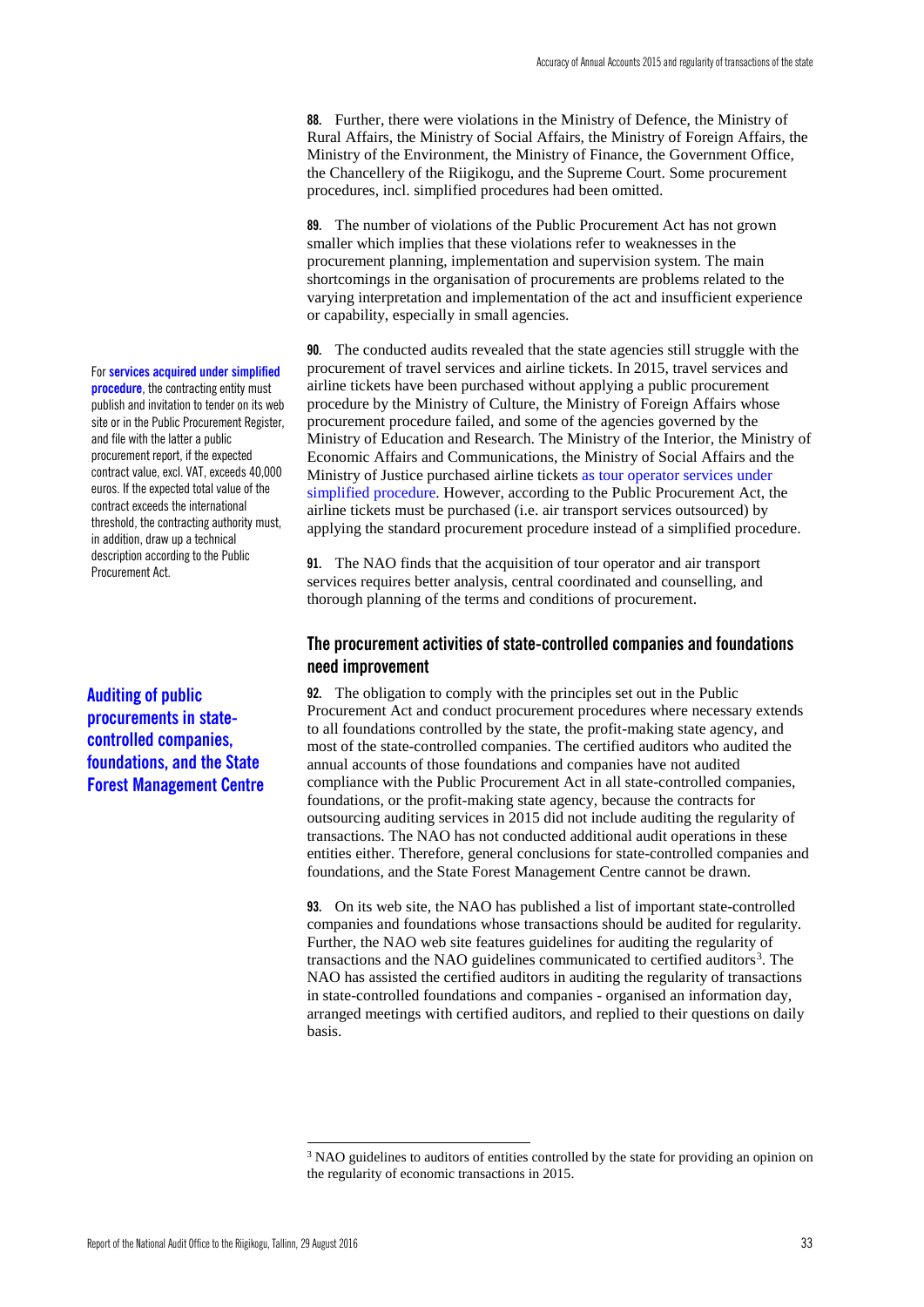## **In 2015, the procurement activities were audited in 15 out of the 37 foundations and companies designated as essential by the NAO**

## **The procurement activities of nearly one half of auditees were free from irregularities**

## **Shortcomings in the procurement activities of AS Tallinna Sadam group**

## **Shortcomings in the procurement activities of AS Eesti Loto**

**94.** According to the Public Procurement Register, the state-controlled companies, foundations and the profit-making state agency had a total of 1,502 completed or pending procurements in 2015 amounting to 527 million euros. Compared to the preceding year, the number and monetary value of procurements has grown: 431 procurements more, and total value 258 million euros higher. The NAO believes that one of the reasons for the increase in the total value of procurements is the monitoring of compliance with the Public Procurement Act exercised by the Ministry of Finance in the context of national and administrative supervision, and by the certified auditors mentored by the NAO.

**95.** Compared to the previous year, the number of state-established foundations and companies whose procurement activities were audited by certified auditors has grown. In 2014, the procurement activities of seven foundations and one company were audited. In 2015, the certified auditors audited procurement activities in nine state-controlled foundations and six companies. (Also, see Annex 1 to the report.)

**96.** In 2015, no shortcomings were identified in the procurement activities of four (Estonian Drama Theatre, Information Technology Foundation for Education, Enterprise Estonia, and KredEx) of the audited foundations and three (Riigi Kinnisvara AS, AS Eesti Liinirongid and Eesti Raudtee AS) of the audited companies. These entities had put in place internal controls for procurement activities in accordance with the Public Procurement Act, and respected its fundamental principles in purchasing goods and services, organising design contests, contracting for construction work, and awarding concessions for construction work and services.

**97.** The audit revealed that AS Tallinna Sadam and its subsidiary AS TS Energia had failed to put in place such internal controls for managing procurement activities that would adequately comply with the requirements of the Public Procurement Act. Further, in 2015, the said public limited companies failed to adequately respect the general principles of managing public procurement with respect to purchasing goods, contracting for services, organising design contests, contracting for construction work, and awarding concessions for construction work and services. The auditors identified cases where procurement procedures, incl. simplified procedures were omitted, the type of procedure was incorrectly selected, and other instances of non-compliance with the general principles of public procurement.

**98.** Likewise, AS Eesti Loto has failed to put in place internal controls for managing procurement activities in accordance with the legal requirements, and ignored the fundamental principles of the Public Procurement Act in purchasing goods and services and contracting for construction work - a number of public procurement procedures, incl. simplified procedures, were omitted.

**99.** In the audit report on "Management of public procurement in statecontrolled companies and state-established foundations" published in February 2013, the NAO pointed out that AS Eesti Loto had not defined itself as a contracting entity for the purposes of the Public Procurement Act. Back then, the NAO maintained that AS Eesti Loto is a contracting entity for the purposes of the Public Procurement Act because it provides - as its core or ancillary activity services which are in public interest and have no industrial and/or commercial characteristics. Until 9 September 2015 when the Minister of Finance sent a letter to AS Eesti Loto where he adopted a definitive view that AS Eesti Loto must start acting as a contracting entity for the purposes of the Public Procurement Act, the company refused to define itself as such contracting entity. The company started to align its procurement practices with the law only after being required to do so by the Minister of Finance.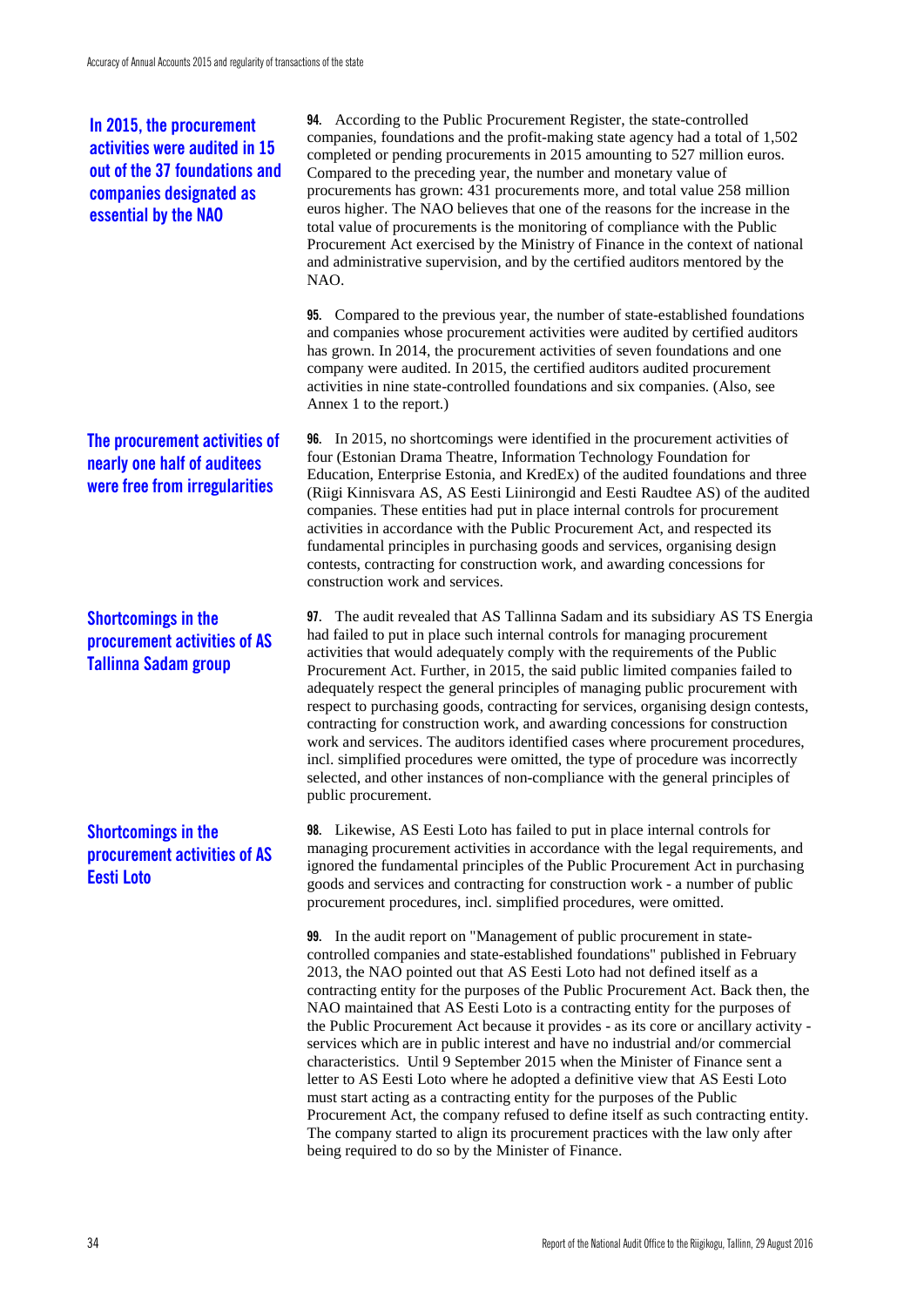## **Omitted procurement procedures in the Foundation Tartu University Hospital**

**100.** Similarly to the preceding year, the certified auditor of Tartu University Hospital issued a qualification concerning the omission of procurement procedures. For other entities, the observations mostly concerned shortcomings in the internal control system, and in some cases, the omission of simplified procurement procedures.

**101.** The NAO finds that companies and foundations should improve their internal controls for procurement management and align procurement arrangements with the Public Procurement Act.

#### **102. NAO recommendations to the Minister of Finance and the Minister of Public Administration:**

- continue and expand centralised procurement and foster joint procurement, implement publicity measures to this end, and consolidate and analyse the agencies' procurement needs;
- in the context of planning the monitoring of compliance with the Public Procurement Act, consider whether monitoring should be intensified in state-controlled companies and foundations where compliance with the said Act has not been or is not planned to be audited;
- analyse the procurement of air transport and tour operator services, and implement, in coordination with the ministries, measures to align their outsourcing with the Public Procurement Act, incl. consider using centralised procurement.

#### **Response of the Minister of Finance and the Minister of Public**

**Administration:** over the recent years, the MF has prioritised centralised and joint procurement, and we intend to continue our current practice to foster it. Last year's developments in this field were remarkable, especially in terms of the activities of the Centre of Registers and Information Systems (CRIS) and Government Real Estate Ltd (GRE). Midway through 2016, a procurement unit was launched in the Centre of State Support Services (CSSS) that provides procurement management services to the MF and the MJ, their government areas, and the Government Office. In June, the Government of the Republic adopted two Orders to expand the scope for centralised procurement:

- Order No. 224 of the Government of the Republic of 30 June 2016 designated the CSSS as the optional centralised contracting entity for public tenders of government agencies and the state agencies administered by them.
- Order No. 225 of the Government of the Republic of 30 June 2016 designated the CSSS as the mandatory centralised contracting entity for public IT tenders of government agencies and the state agencies administered by them.

In the future, the CSSS intends to conduct joint procurements in addition to centralised ones. More attention should be paid to consolidating the information on procurement needs. In connection with the increased role of the CSSS in conducting centralised procurement, one of its functions is to consolidate the procurement needs of agencies so as to plan centralised procurement more effectively. In coordination with the CSSS, we intend to introduce the CSSS procurement portal for managing optional and mandatory centralised procurement to allow informing the agencies about the centralised public tenders planned by the CSSS, consolidate the procurement needs of interested agencies in cases of optional centralised tenders, prepare the tender documents, etc. Further, we plan to publish the relevant information through the public procurement portal managed by the MF. In parallel, optional centralised tenders will be published on the CSSS web site. The task of the CSSS is to draw up a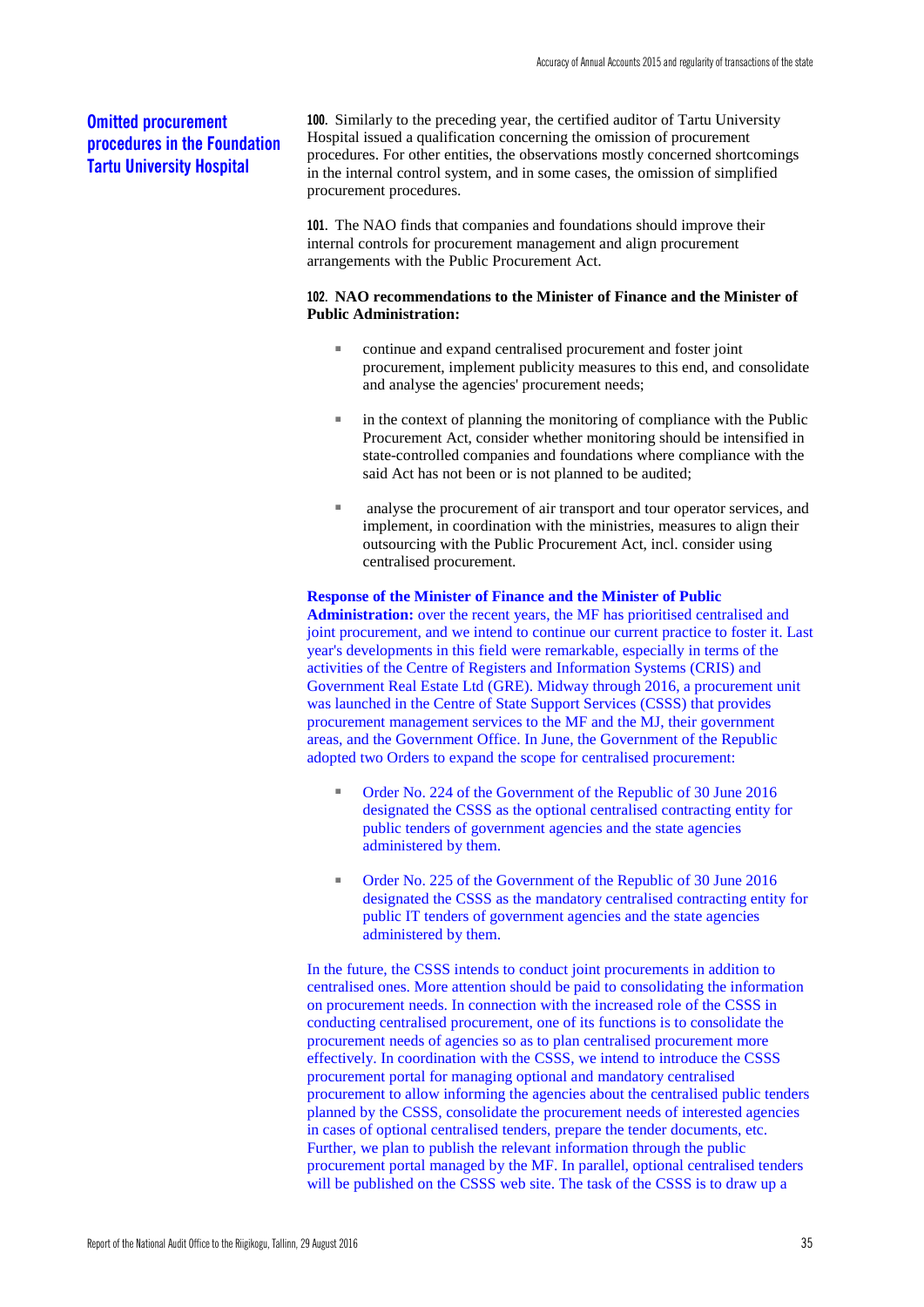procurement plan that covers the procurement needs of all agencies served by the CSSS. Therefore, one of the objectives of the CSSS is to consolidate similar procurement needs of agencies and organise joint invitations to tender whenever possible. The procurement plan will be published on the CSSS web site as well to allow agencies not served by the CSSS on contractual basis joining the public tenders featured in the procurement plan. In 2016, the MF began to develop the new e-environment for public procurement with more attention paid to possibilities of centralised and joint procurement. In parallel, we work together with the CSSS to develop an e-catalogue which should make the management of public tenders and the formalisation of contracts much more convenient, especially in terms of joint and centralised procurement. The e-catalogue allows simplified placement of orders under contracts awarded following procurement procedures, monitoring of current contracts, and drafting of necessary documentation. This electronic solution simplifies and harmonises the ordering process in the framework of conducted public tenders so as to reduce labour costs.

Where possible, we will take the NAO's recommendations into account in planning the monitoring activities and drawing up the risk analysis. The purpose of regular monitoring is to obtain a complete overview of the procurement activities of contracting entities, and where necessary, draw their attention to shortcomings, and map the structural problems arising in connection with the application of public procurement rules. Regular monitoring is based on annual risk analysis. In 2014, the monitoring based on risk analysis focused on local government authorities above all. In 2015-2016, we used the general risk level as the benchmark without limiting the sample by the types of contracting entities. To achieve comparable results and draw conclusion, it is necessary be consistent in terms of risk assessment methods as well as sampling criteria.

The MF has met with the representatives of the Estonian Travel and Tourism Association to develop the most effective tender criteria for air transport and tour operator services. In the second half of 2016 and in 2017, we intend to analyse, in coordination with the CSSS, the possibilities for centralised procurement of air transport and tour operator services across the government sector. Further, over the recent years, we have consulted the European Commission in this regard and examined the relevant practices of other countries (e.g. Finland). Furthermore, authorities from other Member States (e.g. Lithuania) have contacted us to learn about our practices. Overall, this topic is quite complex and gives rise to issues in other countries as well. In addition, we would like to note that clarity in the selection of procedural rules is enhanced by the fact that due to the new directives on public procurement the travel agency and tour operator services can no longer be procured by applying the simplified procedure. To alleviate the problems related to contracting for such services we have consistently provided advise to contracting authorities and, after analysing the possibilities of centralised procurement in cooperation with the CSSS, we will determine the need for developing the relevant guidelines.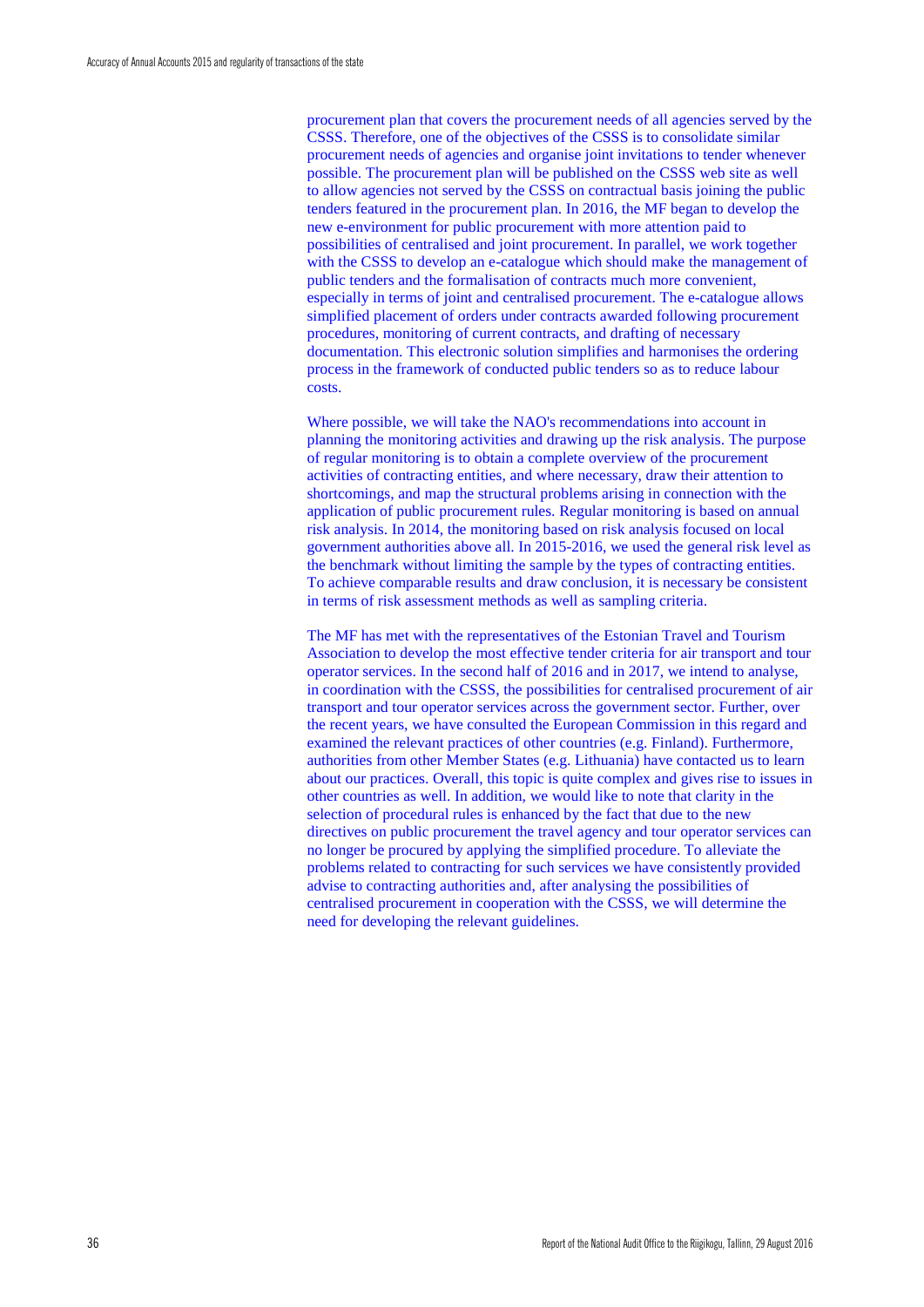## <span id="page-38-0"></span>**Observations on accounting**

## **Drawing attention to the recognition of state forests**

#### **Formula for calculating the book value of state forests**:

 $\frac{MT-MK}{I-P}.$ metsa väärtus =

where MT – revenue from forest management, i.e. the average sale price of timber multiplied by the average estimated annual prescribed cut over a ten-year period;

MK – expenses on forest management, i.e. the average estimated expenses over a ten-year period that allow achieving the prescribed cut values and create the required preconditions for the regeneration of forests;

I – discount rate of 4%,

P – inflation rate, i.e. the estimated average value over a ten-year period.

> Source: Annex 8 to the General Rules of State **Accountancy**

#### **Inflation rate that affects the value of**

**forests** – value-added deflator for forestry included in the GDP estimate that characterises in greater detail the price changes in the forestry sector. The forestry sector deflator depends on the growth of the deflators for production and intermediate consumption (fuel and other purchased goods and services) - to determine its value, the deflator changes over the years are analysed, the dynamics of timber prices, the changes in the export and import price indexes and the producer price index for wood processing are reviewed, and trends and correlations are analysed. The forestry sector deflator is forecast for a five-year period.

#### **Forests not included in the prescribed**

**cut** means that part of managed forests which is left growing as a result of forest management, incl. the timber volume of forest stands, both conifer and hardwood. Forest management includes silviculture, and forest use, planning and protection. Non-managed forests are strictly protected forests designed mainly for the conservation of natural features.

### <span id="page-38-1"></span>**The accounting methods for state forests ignores the characteristics of state forests**

**103.** As at 31 December 2015, the book value of state forests was 3.19 billion euros. Compared to 2014, this figure has dropped by 4.3 million euros, primarily due to revaluation. Up to 2015, the book value of state forests was recalculated only if the average sale price of timber had changed by more than 10%, but since 2015, the state forests are revalued as at the end of each year.

**104.** According to the valuation methods for state forests applicable since 2010, the valuation of forests includes only forests included in the cutting plan, and the prescribed cut values in solid cubic metres are determined by the Supervisory Board of the State Forest Management Centre (SFMC) in the SFMC Development Plan. In 2015, the value of forests is calculated on the basis of the average estimated annual prescribed cut over a ten-year period as set out in the SFMC Development Plan 2015-2020. As the valuation methods are based on the average estimated revenue, expenses and inflation rate over a ten-year period, the prescribed cut values approved by the SFMC Supervisory Board for the sixth year are expected to prevail until the tenth year. Although the state forests are expected to be used sustainably for an indefinite period, the SFMC Development Plan provides, over a six-year period, for an annual increase of 3% in the prescribed cut. Hence, the NAO lacks assurance whether the constant growth of the prescribed cut ensures sustainable use of forests and whether the planned cut values are proportionate to volume increment.

#### **105.** Further, the value of state forests intended to be cut is affected by the inflation rate P that the Ministry of Finance forecasts for five years only. The accounting methods for state forests are based on ten-year forecasts meaning that using the five-year inflation rate in the model does not ensure comparability.

**106.** In addition, the NAO points out that, because forests not included in the prescribed cut is not recognised on the balance sheet, it is not possible to use the information on the line "Biological assets" on the balance sheet of the SFMC or the state for drawing conclusions as to the changes that have occurred over the years in the value of state-managed forests. The valuation of state forests should take into account that the SFMC's functions include more than just the sale of felled timber, and therefore, the impact of forest management on the value of assets should be recognised.

**107.** In order to obtain an overview of the developments which occurred in state forests during the accounting year, one must read the State Forest Management Centre's annual report and its notes.

**108.** In the opinion of the NAO, several circumstances imply that the forest valuation methods should be revised: partial recognition of managed state forests, using forecasts of varying length in the methods, proportionality of the planned cut values to volume increment, etc.

**109. NAO recommendation to the Ministry of Finance:** review, in coordination with the State Forest Management Centre, the accounting methods for state forests and, wherever possible, adjust it to accommodate the characteristics of state forests.

**Response from the Minister of Finance:** It is difficult to develop reasonable and reliable accounting principles that accommodate the characteristics of forests without giving rise to excessive expenses and efforts. We have dealt with this issue for years and renewed the accounting principles in coordination with the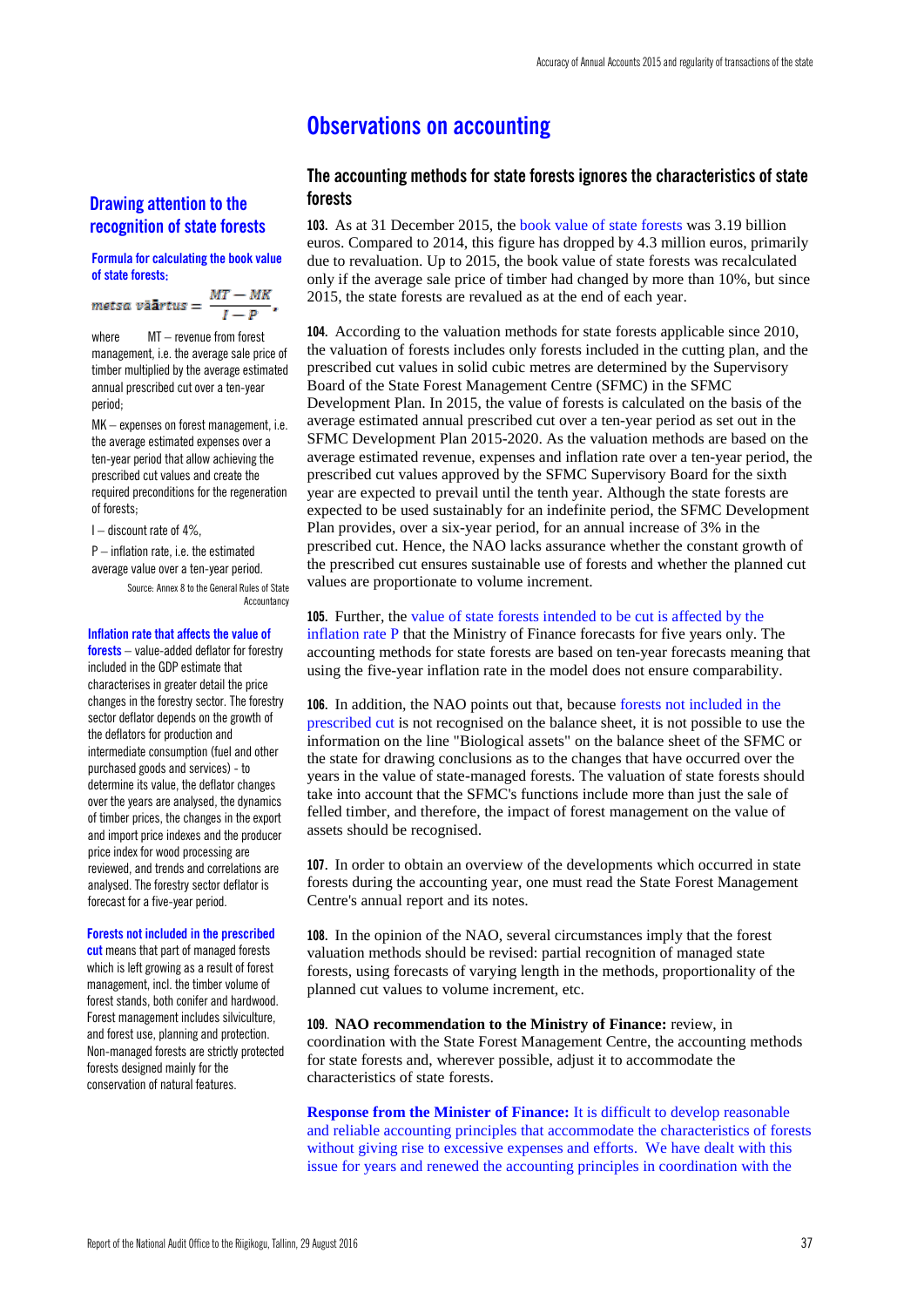NAO. This year, we would also like to address this matter to possibly come up with new ideas for improving the recognition of forest value.

## **Opinions of certified auditors on the annual reports of companies and foundations controlled by the state and of the profit-making state agency**

#### **Unqualified opinion with highlighted**

**circumstances** – the annual accounts are accurate in all material respects but the auditors draw attention to a certain fact that is essential for understanding the information presented in the financial statement.

#### **The inter-transmission system operator compensation mechanism (ITC)** is a

mechanism of compensating for crossborder electricity flows provided for by EU Regulation No. 838/2010 that involves transmission system operators of more than 30 European countries. The mechanism's principle of operation is that the country's transmission system operator shall, through the ITC Fund, compensate the other transmission system operators for extra costs arising from cross-border flows of electricity, if the corresponding country has exported or imported electricity during the accounting period, and shall receive compensation, if the transit flows generated by the market participants of other countries have passed through the country in question.

## **Recognition of pension provisions**

### <span id="page-39-0"></span>**The accounting in foundations and companies controlled by the state is generally sound**

**110.** The annual accounts of the state contain the financial indicators of statecontrolled companies and foundations, and the profit-making state agency. Certified auditors have audited the annual accounts of these entities, and the NAO has taken their opinion into account in expressing an opinion on the state's annual accounts.

**111.** Auditors who audited the annual accounts 2014 of state-controlled companies and foundations have issued unqualified opinions (also, see Annexes 2 and 3 hereto), excl. opinions on the annual accounts of Hiiumaa Museums Foundation and Foundation Tallinn Science Park Tehnopol. For the annual accounts 2015 of AS Eesti Raudtee, the certified auditor issued an unqualified opinion with highlighted circumstances. These circumstances did not affect the opinion of the NAO on the accuracy of the annual accounts of the state.

**112.** In his report, the certified auditor of AS Eesti Raudtee highlighted the circumstance that, as of 31 December 2015, the company does not meet the contractual conditions for the loan commitment. Because of that, the creditor may require the immediate repayment of the loan balance amounting to 38.2 million euros. As of the date of drawing up the annual accounts, the company's Management Board was not aware of the creditor using such right.

**113.** The certified auditor who audited AS Elering informed the NAO that the revenue, net profit and equity capital of the company were undervalued by nearly 0.9 million euros because, in its income statement, the company has recognised the revenue from transactions related to ITC as being 0.9 million euros smaller.

## <span id="page-39-1"></span>**Accounting and recognition of pension provisions requires further consideration**

**114.** According to the applicable accounting rules, the pension increases and occupational pensions earned by the balance sheet date but not paid out to former and working public servants are recognised as provisions on the balance sheet of the state accounting entity where they earned the respective benefit. Pursuant to the Public Service Act, the Social Insurance Board keeps account of the pension provisions of retired employees. The State Accounting Department of the Centre of State Support Services keeps account of the pension provisions, accumulated according to the Public Service Act and set up for employees who retired from the agencies, if these provisions were received from the agency as a transfer, and forwards these in the form of a transfer to the Social Insurance Board as at the end of the year when the employee attains retirement age. Pensions are disbursed by the Social Insurance Board.

**115.** The NAO believes that it is possible to make improve the efficiency of accounting and recognising pension provision. To this end, it should be done centrally at the Centre of State Support Services on the basis of data received from the state accounting entities and the Social Insurance Board, and provisions should be recognised on the balance sheet of the Ministry of Finance.

#### **116. NAO recommendation to the Minister of Finance and the Minister of Public Administration:** change the arrangements for accounting and recognising pension provisions so that the accounting and recognition would be carried out within a single state accounting entity - the Ministry of Finance.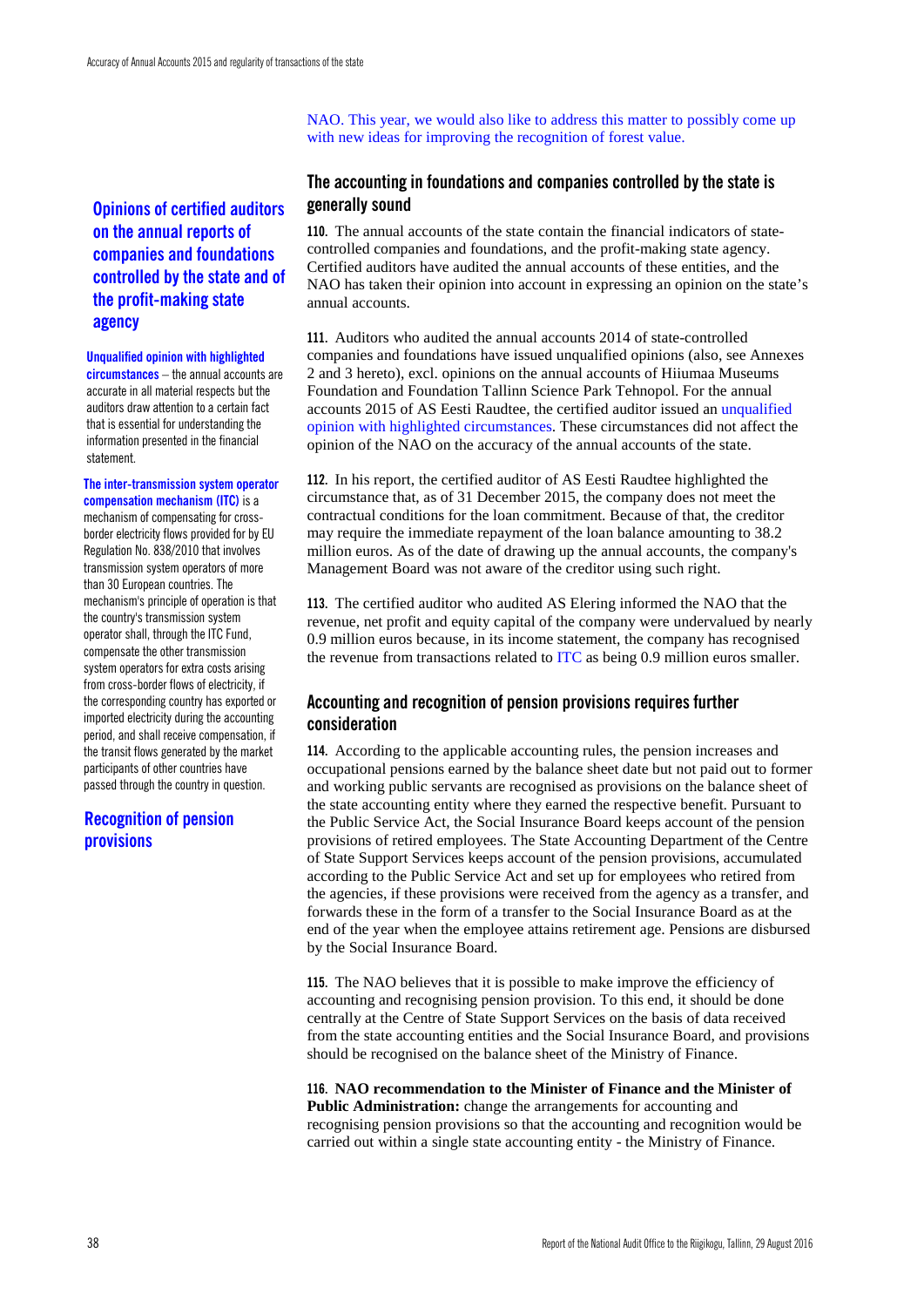#### **Response of the Minister of Finance and the Minister of Public**

**Administration:** Mostly, the CSSS keeps account of pension provisions as accounting has been increasingly centralised. However, we do not find it correct to recognise the expenses arising from the adjustment of pension provisions only in the financial statements of the MF because in that case, the statements of other government areas would not feature the major expenses arising from occupational pension and pension increase schemes applicable to the staff of their government areas. Most adjustments in pension provisions are due to the occupational pensions of police officers, members of the Defence Forces, and judges. We believe that the financial statements of the relevant government areas are the right place for recognising such items.

#### <span id="page-40-0"></span>**Information on transactions with related parties is not disclosed**

**117.** The General Rules of State Accountancy provide that the annual accounts shall disclose information on transactions with related parties that are not in line with the legislation or the general requirements of the accounting entity's internal documents, or the market situation. Related parties include the members of the highest governing bodies, executives, and their family members, including spouses, unmarried partners and children, as defined in the accounting policies and procedures of the government area as well as foundations, non-profit associations and companies where the aforesaid persons either individually or collectively with their family members have control or significant influence.

**118.** The NAO finds that the above principle does not ensure the transparency and verifiability of transactions with related parties because all transactions need not be disclosed. The actions of the public sector should provide an example to the private sector but as regards disclosing transactions with related parties the state has opted for a principle that is notably less stringent than those applicable to the private sector. The NAO finds it essential to disclose all transactions between related parties; such practice is in line with the International Public Sector Accounting Standards (ISPAS) and the internationally recognised best practices of public sector. In this context, it is irrelevant whether the transaction between related parties was compatible with the general requirements, market situation or legal requirements. Introducing the outlined principle in the country helps to further the objective - set out in the Government's anti-corruption strategy - to enhance the transparency of decisions and activities. Where necessary (many transactions), different types of transactions should be grouped and their nature and substance explained.

**119. NAO recommendation to the Minister of Finance and the Minister of Public Administration:** adjust the General Rules of State Accountancy so that all transactions with related parties are disclosed in the form of a separate statement along with the financial statements of the state accounting entity.

#### **Response of the Minister of Finance and the Minister of Public**

**Administration:** We find that the disclosure of values of transactions with related parties is disproportionately expensive and essentially impracticable in real life - therefore, we consider it unreasonable to adjust the general rules.

According to Accounting Standards Board's guideline No. 2, the purpose of disclosing transactions with related parties is to understand how transactions not compatible with the market situation affect the financial statements. It should be noted that transactions in the public sector are effected in accordance with the legislation and the principle that transactions not provided for by the law are not permitted. Likewise, according to the Anti-corruption Act, there restrictions apply to related parties who are natural persons (ministers, secretaries general, general directors, members of management board, etc.). They are required to provide declarations of economic interest which, among other things, list their close ones and their participation in companies. Such declarations are subject to verification according to the said Act. Further, it should be noted for the public

## **Transactions with related parties**

**Control** means the power to control the financial or business policy of another company.

**Significant influence** means the power to participate in the making of decisions concerning the financial or business activities of the subject of investment without having control over such decisions.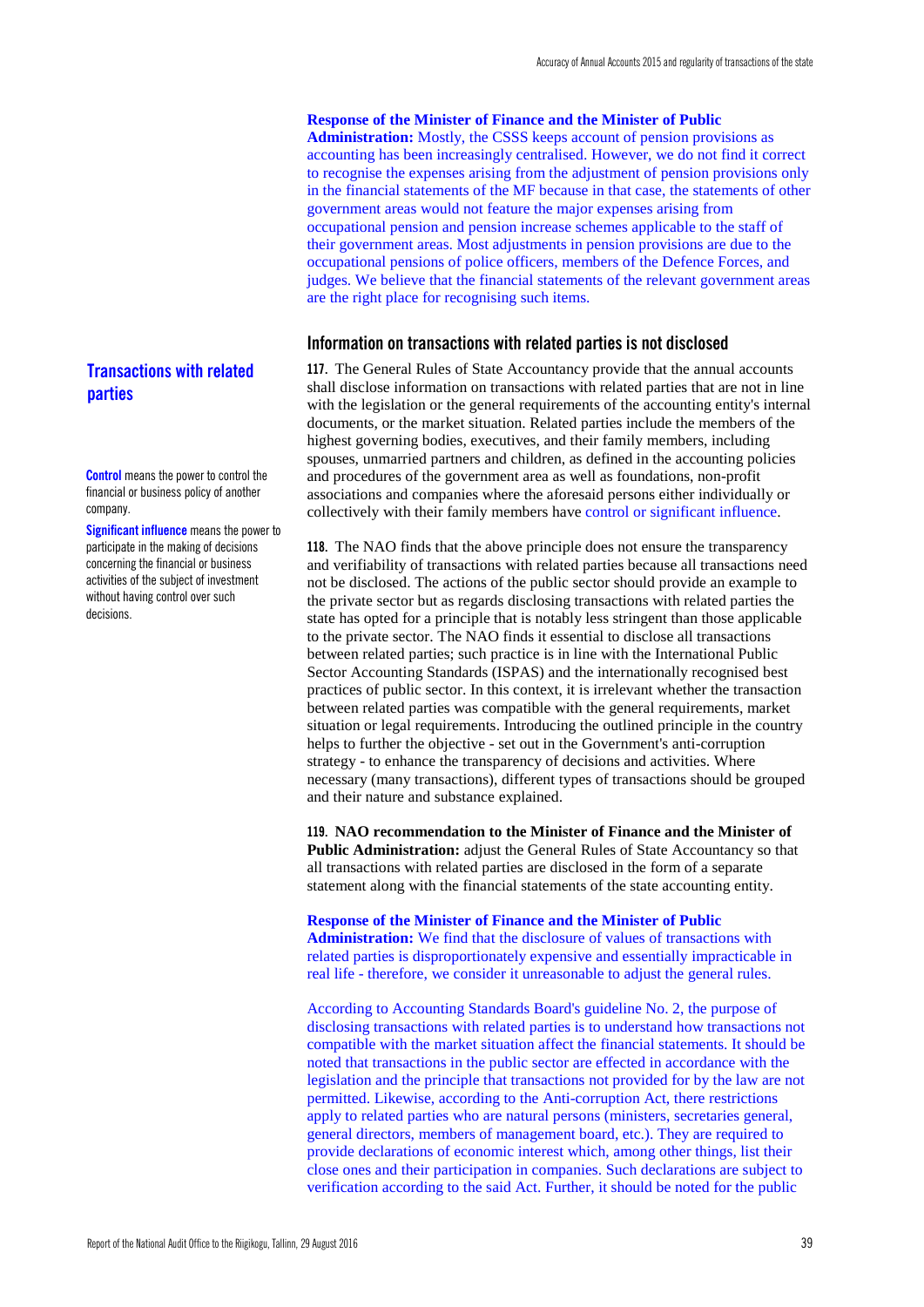sector that many databases would need to be modified to collect transaction information on related parties. How else would it be possible to disclose in financial statements how much the executives and their close ones paid taxes, received social benefits or paid for consumed electricity, etc. Collection of data, incl. identification of related parties and monitoring and describing any changes regarding them in the databases, would create an unreasonable administrative burden and, at the same time, give rise to issues related to data protection, privacy, and freedom of enterprise. You have inaccurately stated that international accounting standards require the disclosure of transaction information in the public sector under standard conditions. We would like to draw your attention to IPSAS 20 "Related Party Disclosures", incl. paragraph 27 which provides that the disclosure of information on transactions effected under market conditions is not required.

**Comment from the NAO**: The NAO does not agree with the view that the disclosure of information on transactions with related parties causes an unreasonable administrative burden. For example, private sector initiatives have led to the development of databases that, on the basis of data available in national registers, allow determining the connections between various persons, their payment discipline, arrears, etc. The government can develop an IT solution with little cost to identify transactions with related parties. The NAO reiterates that transactions with related parties should be disclosed in a separate statement along with the financial statements of state accounting entities. This will help to reduce the risk of corruption notably.

## <span id="page-41-0"></span>**Conclusions of the NAO regarding the audited areas**

**120.** Table 5 provides an overview of areas audited by the NAO and the main conclusions regarding the audited areas. The monetary value of policy areas as in the 2015 state budget implementation report.

| <b>Audited area</b>                                                                                                                                                                            | <b>Monetary</b><br>value in<br>2015, in<br><b>EUR</b> | <b>Are the</b><br><b>transactions</b><br>correctly<br>recognised in the<br>accounts? | Have the principles of the<br>listed legislation been<br>respected in conducting<br>transactions within the<br>audit scope? |
|------------------------------------------------------------------------------------------------------------------------------------------------------------------------------------------------|-------------------------------------------------------|--------------------------------------------------------------------------------------|-----------------------------------------------------------------------------------------------------------------------------|
| <b>Collection of revenue, incl. taxes and social security</b><br>contributions, sale of goods and services, other<br>revenue                                                                   | 7.321 billion                                         | Yes                                                                                  | Yes                                                                                                                         |
| Receipt of support, incl. mediation of support                                                                                                                                                 | 393 million                                           | Yes                                                                                  | Yes                                                                                                                         |
| Granting of support, incl. mediation of support                                                                                                                                                | 4.023 billion                                         | Yes                                                                                  | Yes                                                                                                                         |
| Effecting of <b>operating expenses</b> and assumption of<br>commitments, incl. labour and management costs,<br>other operating expense, financial expenses, effecting<br>of public procurement | 4.122 billion                                         | Yes                                                                                  | Yes                                                                                                                         |
| Transactions in state assets, incl. investments,<br>financing transactions, effecting of public procurement                                                                                    | 378 million                                           | Yes                                                                                  | Yes                                                                                                                         |
| Depositing of public funds (interest revenue from<br>bonds, deposits and loans, other financial revenue)                                                                                       | 10 million*                                           | Yes                                                                                  | Yes                                                                                                                         |
| Exercise of founder's rights in foundations, non-<br>profit associations and profit-making agencies; state<br>participation in legal persons governed by private law                           | 213 million*                                          | Yes                                                                                  | Yes                                                                                                                         |

#### **Table 5. Overview of audit areas and the corresponding opinions of the NAO**

\* As featured in the state's unconsolidated cash flow statement for 2015.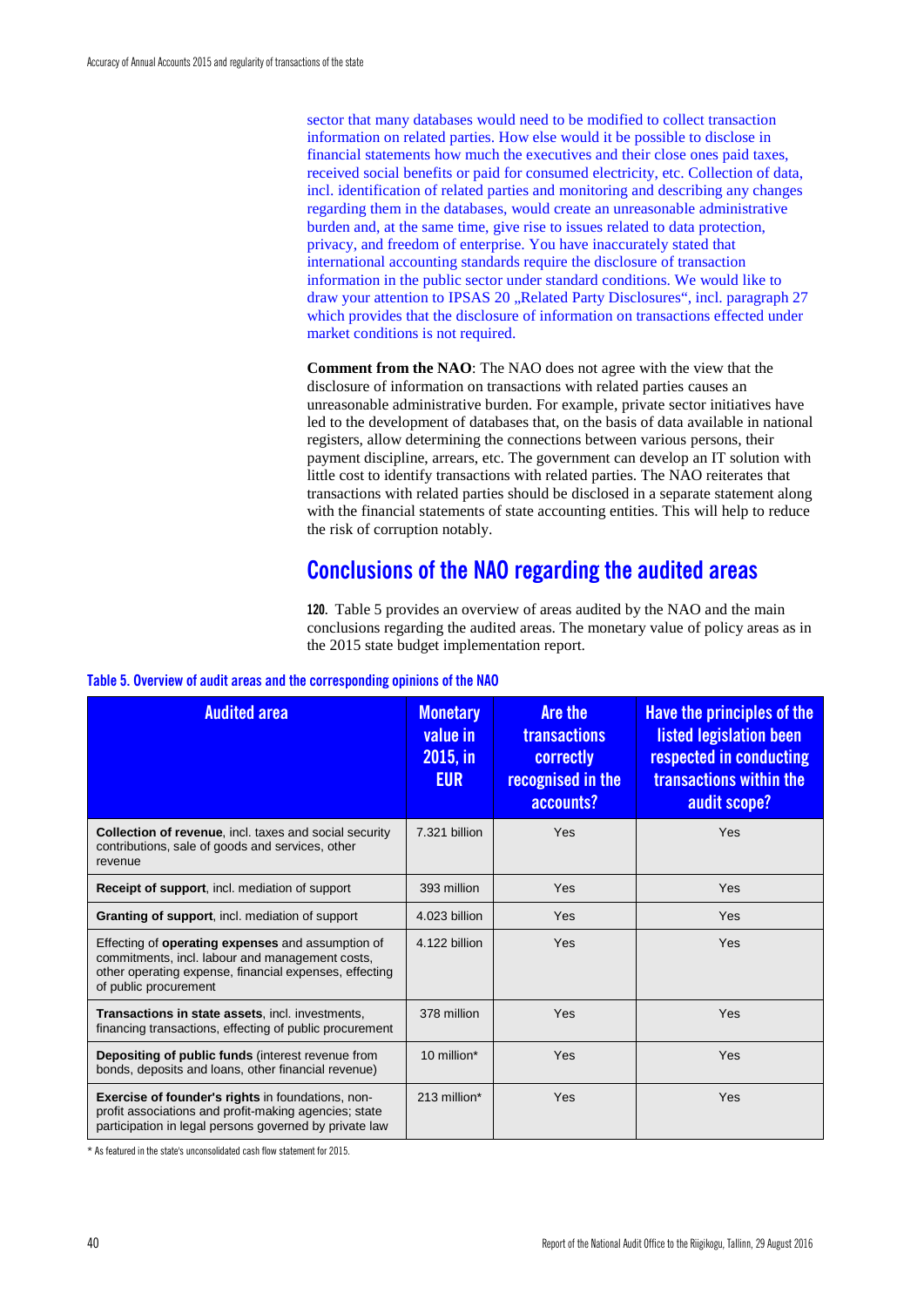**121.** A summary of audited areas and the NAO's opinions, broken down by ministries, is set out in Annex 4 hereto. The NAO has given detailed explanations of the omissions found and recommendations on how to avoid them in the audit reports and memos sent to state accounting entities. The financial audit reports are available on the website of the NAO.

/signed digitally/

Alar Karis Auditor General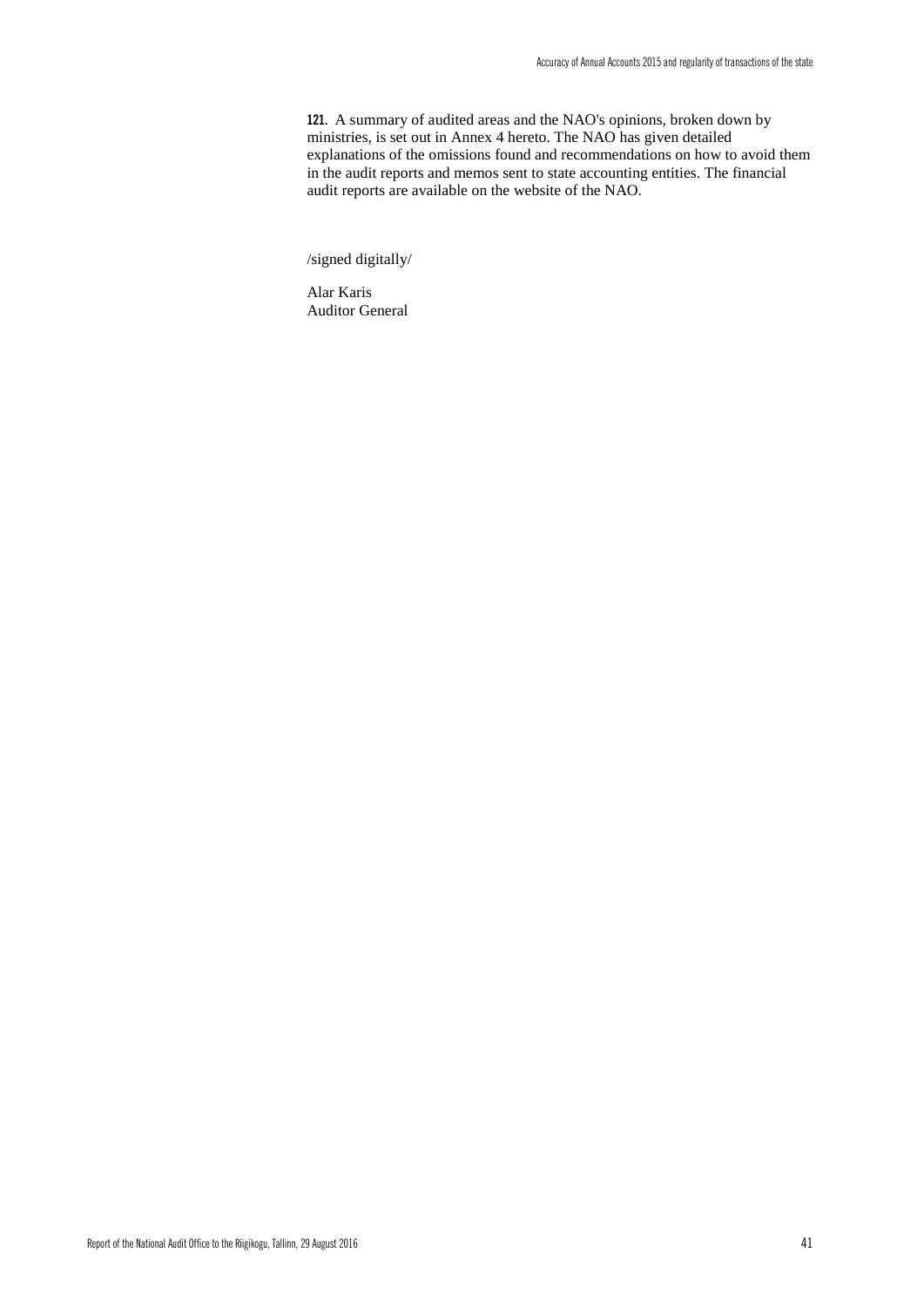## <span id="page-43-0"></span>**NAO recommendations to and replies from the Minister of Finance and the Minister of Public Administration**

On the basis of the audit, the NAO made several recommendations to the Ministry of Finance. On 16.08.2016, the ministers sent their response to the recommendations made by the NAO.

| <b>NAO recommendations</b>                                                                                                                                                                                                                                                                                                                                                                                                                                                                                                                                                                                                                                                                                                                                                              | <b>Replies from the ministers</b>                                                                                                                                                                                                                                                                                                                                                                                                                                                                                                                                                                                                                                                                                                                                                                                                                                                                                                                                                                                                                                                                                                                                                                                                                                                                                                                                                                                                                                                                                                                                                                                                                                                                                                                                                                                                                                                                                                                                                                                                                                                                                                                                                                                                                                                                                                                                                                                                                                                                                                                                                                                                                                                                                                                                                                                                                                                                                                                                                                                                                                                                                                                                                                                                                                                                                                                                                                                                                                                                                                                                                                                                                                                                                                                                                                                                                               |
|-----------------------------------------------------------------------------------------------------------------------------------------------------------------------------------------------------------------------------------------------------------------------------------------------------------------------------------------------------------------------------------------------------------------------------------------------------------------------------------------------------------------------------------------------------------------------------------------------------------------------------------------------------------------------------------------------------------------------------------------------------------------------------------------|-----------------------------------------------------------------------------------------------------------------------------------------------------------------------------------------------------------------------------------------------------------------------------------------------------------------------------------------------------------------------------------------------------------------------------------------------------------------------------------------------------------------------------------------------------------------------------------------------------------------------------------------------------------------------------------------------------------------------------------------------------------------------------------------------------------------------------------------------------------------------------------------------------------------------------------------------------------------------------------------------------------------------------------------------------------------------------------------------------------------------------------------------------------------------------------------------------------------------------------------------------------------------------------------------------------------------------------------------------------------------------------------------------------------------------------------------------------------------------------------------------------------------------------------------------------------------------------------------------------------------------------------------------------------------------------------------------------------------------------------------------------------------------------------------------------------------------------------------------------------------------------------------------------------------------------------------------------------------------------------------------------------------------------------------------------------------------------------------------------------------------------------------------------------------------------------------------------------------------------------------------------------------------------------------------------------------------------------------------------------------------------------------------------------------------------------------------------------------------------------------------------------------------------------------------------------------------------------------------------------------------------------------------------------------------------------------------------------------------------------------------------------------------------------------------------------------------------------------------------------------------------------------------------------------------------------------------------------------------------------------------------------------------------------------------------------------------------------------------------------------------------------------------------------------------------------------------------------------------------------------------------------------------------------------------------------------------------------------------------------------------------------------------------------------------------------------------------------------------------------------------------------------------------------------------------------------------------------------------------------------------------------------------------------------------------------------------------------------------------------------------------------------------------------------------------------------------------------------------------------|
| Use of funds of Estonian Health Insurance Fund<br>and Eesti Töötukassa for state's liquidity<br>management                                                                                                                                                                                                                                                                                                                                                                                                                                                                                                                                                                                                                                                                              |                                                                                                                                                                                                                                                                                                                                                                                                                                                                                                                                                                                                                                                                                                                                                                                                                                                                                                                                                                                                                                                                                                                                                                                                                                                                                                                                                                                                                                                                                                                                                                                                                                                                                                                                                                                                                                                                                                                                                                                                                                                                                                                                                                                                                                                                                                                                                                                                                                                                                                                                                                                                                                                                                                                                                                                                                                                                                                                                                                                                                                                                                                                                                                                                                                                                                                                                                                                                                                                                                                                                                                                                                                                                                                                                                                                                                                                                 |
| 30. NAO recommendations to the Minister of<br><b>Finance and the Minister of Public</b><br><b>Administration:</b>                                                                                                                                                                                                                                                                                                                                                                                                                                                                                                                                                                                                                                                                       | Response of the Minister of Finance and the Minister of Public<br><b>Administration:</b>                                                                                                                                                                                                                                                                                                                                                                                                                                                                                                                                                                                                                                                                                                                                                                                                                                                                                                                                                                                                                                                                                                                                                                                                                                                                                                                                                                                                                                                                                                                                                                                                                                                                                                                                                                                                                                                                                                                                                                                                                                                                                                                                                                                                                                                                                                                                                                                                                                                                                                                                                                                                                                                                                                                                                                                                                                                                                                                                                                                                                                                                                                                                                                                                                                                                                                                                                                                                                                                                                                                                                                                                                                                                                                                                                                        |
| initiate the amendment of the State Budget<br>Act and, where necessary, the Estonian<br>Health Insurance Fund Act and the<br>Unemployment Insurance Act to ensure legal<br>clarity as to whether the funds held and<br>invested by the Ministry of Finance may be<br>used for the state's liquidity management;<br>assess the state's liquidity risk in its entirety<br>and take measures to mitigate this risk;<br>assess whether the current liquidity<br>ш<br>management model meets the state's needs;<br>ш<br>in the monthly statements of reserves,<br>present information on the amount of other<br>entities' money in the Liquidity Reserve held<br>and invested by the Ministry broken down by<br>entities as was the applicable practice until<br>2016.<br>(Paragraphs 10-29) | The Ministry of Finance is prepared to submit to the Riigikogu proposals<br>for avoiding ambiguous interpretations of the Act. The Ministry of Finance<br>(MF) has been guided by the spirit and purpose of the Act in accordance with<br>the intentions of the legislator. The legislator decided to hold the cash<br>reserves and the legal reserve of the Health Insurance Fund and the financial<br>means of the Unemployment Insurance Fund in the State Treasury by the<br>2012 State Budget Act that it adopted on 7 December 2011 in connection<br>with the Act Amending Alcohol, Tobacco, Fuel and Electricity Excise Duty Act,<br>Estonian Health Insurance Fund Act, Local Government Financial<br>Management Act and Unemployment Insurance Act. In that context, § 39 of<br>the Estonian Health Insurance Fund Act was amended and § 341 was added<br>to the Unemployment Insurance Act, and the MF entered into holding<br>agreements with the Health Insurance Fund and the Unemployment<br>Insurance Fund. The involvement of available means of the Health Insurance<br>Fund and the Unemployment Insurance Fund - held by the State Treasury<br>according to a holding agreement - for the purpose of offsetting the negative<br>cash flows of the state was the objective of the legal amendment and the<br>intention of the legislator. According to $\S 67$ (1) and (2), the MF must enable<br>entities that hold money in the State Treasury to make payments on the<br>account of their funds at any time for the purpose of performing their statutory<br>functions. Meanwhile, the state pays the Health Insurance Fund and the<br>Unemployment Insurance Fund interest on their balances, i.e. a fee for using<br>their money. Hence, as a result of such operations, their financial resources<br>increase instead of shrinking.<br>The MF maintains that the liquidity management requirements set out in the<br>applicable legislation ensure the mitigation of the liquidity risk. The principles<br>for the management of state's cash flows are laid down by § 66 of the State<br>Budget Act and the Government Regulation on "Principles for Management of<br>the State's Cash Flows and the Stabilisation Reserve Fund". A liquidity<br>management framework has been put in place for the State Treasury for<br>keeping the value of the state's liquid resources and instant credit lines on a<br>level that, given a reasonable level of risk, the state can, at any time, properly<br>meet all financial commitments, incl. disbursements on behalf of depositors.<br>According to the Government Regulation, the minimum level of the state's<br>liquid resources must allow offsetting a negative net cash flow over a nine-<br>month period. The calculation of the negative cash flow over the nine-month<br>period takes into account the estimated impact of a potential economic<br>downturn on the state's tax revenue, the servicing of its financial debts, the<br>payments of the Social Insurance Board and social security funds, and the<br>state's potential commitments that are likely to become payable. In addition to<br>the minimum required liquidity provision set out in the Government<br>Regulation, the MF has established an internal requirement that the state<br>must always have liquid financial means (Liquidity Reserve) that cover at<br>least two weeks' payments. The State Treasury has consistently respected<br>the above requirements in managing the liquidity risk. There have been no<br>cases of the amount of the state's liquid financial means or the value of<br>instant credit lines dropping below the set target level.<br>The MF finds that the liquidity risk have been mitigated because the<br>liquidity level, incl. compliance with the above requirements, is |

**assessed daily, and we have instant credit lines available, and have the**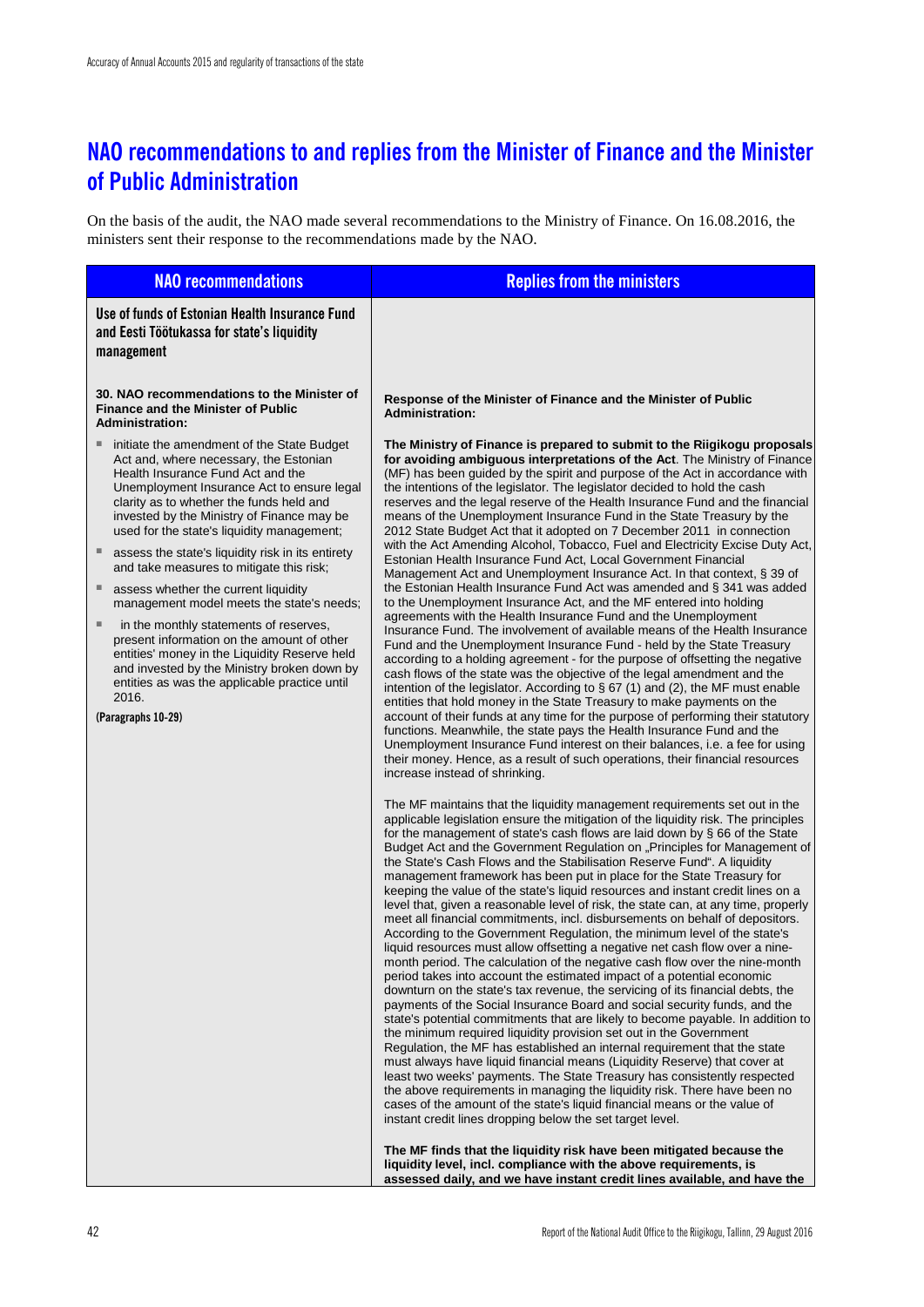| <b>NAO recommendations</b>                                                                                                                                                                                                                                                         | <b>Replies from the ministers</b>                                                                                                                                                                                                                                                                                                                                                                                                                                                                                                                                                                                                                                                                                                                                                                                                                                                                                                                                                                                                                                                                                                                                                                                                                                                                                                                                                                                                                                                                                                                                                                                                                                                                                                                                                                                                                                                                                                                                                                                                                                                                                                                                                             |
|------------------------------------------------------------------------------------------------------------------------------------------------------------------------------------------------------------------------------------------------------------------------------------|-----------------------------------------------------------------------------------------------------------------------------------------------------------------------------------------------------------------------------------------------------------------------------------------------------------------------------------------------------------------------------------------------------------------------------------------------------------------------------------------------------------------------------------------------------------------------------------------------------------------------------------------------------------------------------------------------------------------------------------------------------------------------------------------------------------------------------------------------------------------------------------------------------------------------------------------------------------------------------------------------------------------------------------------------------------------------------------------------------------------------------------------------------------------------------------------------------------------------------------------------------------------------------------------------------------------------------------------------------------------------------------------------------------------------------------------------------------------------------------------------------------------------------------------------------------------------------------------------------------------------------------------------------------------------------------------------------------------------------------------------------------------------------------------------------------------------------------------------------------------------------------------------------------------------------------------------------------------------------------------------------------------------------------------------------------------------------------------------------------------------------------------------------------------------------------------------|
|                                                                                                                                                                                                                                                                                    | capability to act promptly should such need arise. Further, we find that<br>the applicable liquidity management model ensures the effective use of<br>the funds of the state in its entirety because holding money separately<br>instead of using group accounts would, all in all, increase the state's<br>interest costs. The compatibility of the liquidity management model with the<br>state's needs and the economic situation is analysed regularly. If<br>circumstances change, adjustments to the model will be proposed. The<br>decisions regarding the structure for ensuring the minimum liquidity provision<br>(Liquidity Reserve and instant credit lines) are made in view of the situation of<br>financial markets and aim to strike the optimal balance between risk and cost.<br>Currently, the loan market conditions are favourable and Estonia's loan<br>capacity is high meaning that there is no need to hold a hefty liquidity<br>provision. In the current situation, the MF can borrow a maximum of 750<br>million euros from banks on the same day or subject an advance notice of up<br>to 15 days (overdraft, credit lines, and loan from the EIB). This ensures that<br>the payments of all entities included in the state's group accounts are made in<br>due time. The MF will take a loan, if doing so is necessary for managing the<br>cash flows. By postponing the use of borrowed funds, the state saves loan<br>interest costs. Since November 2015, the value of the Liquidity Reserve has<br>dropped below the total value of the deposits concerned but this leads to<br>neither financial risks nor financial loss for the depositors. The state is liable<br>for the liquidity risk, refinancing risk and interest rate risk, and the State<br>Treasury manages these risks. The deposits earn interest according to the<br>rate of yield of investing the assets in the Liquidity Reserve regardless of the<br>value of the reserve, and the depositors are free from the credit risk (the state<br>is liable for negative yield).<br>We are willing to modify the statement of reserves and add the<br>information both in table and graph form. |
| <b>Planning of the budget</b>                                                                                                                                                                                                                                                      |                                                                                                                                                                                                                                                                                                                                                                                                                                                                                                                                                                                                                                                                                                                                                                                                                                                                                                                                                                                                                                                                                                                                                                                                                                                                                                                                                                                                                                                                                                                                                                                                                                                                                                                                                                                                                                                                                                                                                                                                                                                                                                                                                                                               |
| 45. NAO recommendations to the Minister of<br><b>Finance and the Minister of Public</b>                                                                                                                                                                                            | Response of the Minister of Finance and the Minister of Public                                                                                                                                                                                                                                                                                                                                                                                                                                                                                                                                                                                                                                                                                                                                                                                                                                                                                                                                                                                                                                                                                                                                                                                                                                                                                                                                                                                                                                                                                                                                                                                                                                                                                                                                                                                                                                                                                                                                                                                                                                                                                                                                |
| <b>Administration:</b><br>outline, in the consolidated annual report of<br>the state, justifications for carrying forward<br>significant amounts from the accounting year<br>to the following year, and include a reference<br>to the location of more detailed information;       | <b>Administration:</b> According to the commitment assumed last year by the<br>Ministry of Finance (MF), Note a31 to the Annual Consolidated Report of the<br>State (pp. 183 to 189) includes, as a new item, an overview of the funds<br>carried over from 2014 to 2015 and from 2015 to 2016, broken down by<br>budget components and government areas. The so-called funds with limits,<br>according to a Directive of the Minister of Finance, make up 20 to 30% of<br>amounts carried over whereby relevant detailed explanations are included in                                                                                                                                                                                                                                                                                                                                                                                                                                                                                                                                                                                                                                                                                                                                                                                                                                                                                                                                                                                                                                                                                                                                                                                                                                                                                                                                                                                                                                                                                                                                                                                                                                        |
| disclose, on the web site of the Ministry of<br>Finance, complete information on the<br>amounts carried forward from the preceding<br>budgetary year to the next;                                                                                                                  | the Directive and its Annexes.<br>A significant share of funds carried over automatically is made up by foreign<br>aid and the related co-financing (35 to 60% of the total carried over). As from                                                                                                                                                                                                                                                                                                                                                                                                                                                                                                                                                                                                                                                                                                                                                                                                                                                                                                                                                                                                                                                                                                                                                                                                                                                                                                                                                                                                                                                                                                                                                                                                                                                                                                                                                                                                                                                                                                                                                                                            |
| disclose, in a separate column of or notes to<br>the state budget implementation report, the<br>funds carried forward from the preceding<br>financial year to the accounting year, broken<br>down by the ministries - similarly to funds<br>carried forward to the following year; | the 2014-2020 programming period, the European Commission (EC) makes<br>notably less prepayments compared to the previous period (3% instead of the<br>10% over the previous period) which means that the amounts recognised as<br>prepayments and carried forward to the following year have shrunk<br>considerably. Since the EC pays only 90% of the amount requested as interim<br>payment, the annual available amount of operating funds is approx. 210<br>million euros smaller than in the period 2007-2013. As a rule, foreign aid is                                                                                                                                                                                                                                                                                                                                                                                                                                                                                                                                                                                                                                                                                                                                                                                                                                                                                                                                                                                                                                                                                                                                                                                                                                                                                                                                                                                                                                                                                                                                                                                                                                                |
| envisage all financing transactions in the<br>budget and disclose the planned<br>transactions in the explanatory memorandum<br>to the annual state budget.                                                                                                                         | paid by the EC (in the extent of 90%) to the MF (excl. direct aid) and the MF<br>transfers the money to intermediate bodies so that the latter could make<br>payments to the final beneficiaries towards their certified (analysed and<br>approved) expenses. Therefore, the money received for payments related to<br>foreign aid is held over a longer period on the accounts of the MF, and for                                                                                                                                                                                                                                                                                                                                                                                                                                                                                                                                                                                                                                                                                                                                                                                                                                                                                                                                                                                                                                                                                                                                                                                                                                                                                                                                                                                                                                                                                                                                                                                                                                                                                                                                                                                            |
| plan, on uniform basis and in full amount, the<br>funds of all ministries necessary for the<br>performance of statutory functions within<br>their respective budgets;                                                                                                              | shorter periods, on the accounts of intermediate bodies whereby such money<br>is not specifically marked as the rules of distributing foreign aid provide for<br>such holding of funds. The amount of money accumulated on the accounts of<br>intermediate bodies due to this cash flow scheme as at year-end does not                                                                                                                                                                                                                                                                                                                                                                                                                                                                                                                                                                                                                                                                                                                                                                                                                                                                                                                                                                                                                                                                                                                                                                                                                                                                                                                                                                                                                                                                                                                                                                                                                                                                                                                                                                                                                                                                        |
| attribute, in the context of drawing up the<br>annual state budget, the revenue to the<br>budget lines of ministries that handle the<br>planning, collection and verification of and<br>accounting for such revenue regardless of<br>the revenue being actually paid to the bank   | provide valuable information on the nature or progress of activities financed<br>from foreign aid. The second-largest group of expenses automatically carried<br>over is made up by balances of tax revenue collected by the state (20 to 30%)<br>of the total carry-over) that are to be transferred to other entities (Health<br>Insurance Fund, Unemployment Insurance Fund, local authorities, etc.)<br>according to tax laws. The obligation to transfer the money and the relevant<br>procedures are set out in tax laws. We believe thank Note a31 shows - with                                                                                                                                                                                                                                                                                                                                                                                                                                                                                                                                                                                                                                                                                                                                                                                                                                                                                                                                                                                                                                                                                                                                                                                                                                                                                                                                                                                                                                                                                                                                                                                                                        |
| accounts of other entities.<br>(Paragraphs 31-44)                                                                                                                                                                                                                                  | sufficient clarity - how much remained untransferred as at year-end. Money<br>does not remain untransferred because of omitted work or low capacity,                                                                                                                                                                                                                                                                                                                                                                                                                                                                                                                                                                                                                                                                                                                                                                                                                                                                                                                                                                                                                                                                                                                                                                                                                                                                                                                                                                                                                                                                                                                                                                                                                                                                                                                                                                                                                                                                                                                                                                                                                                          |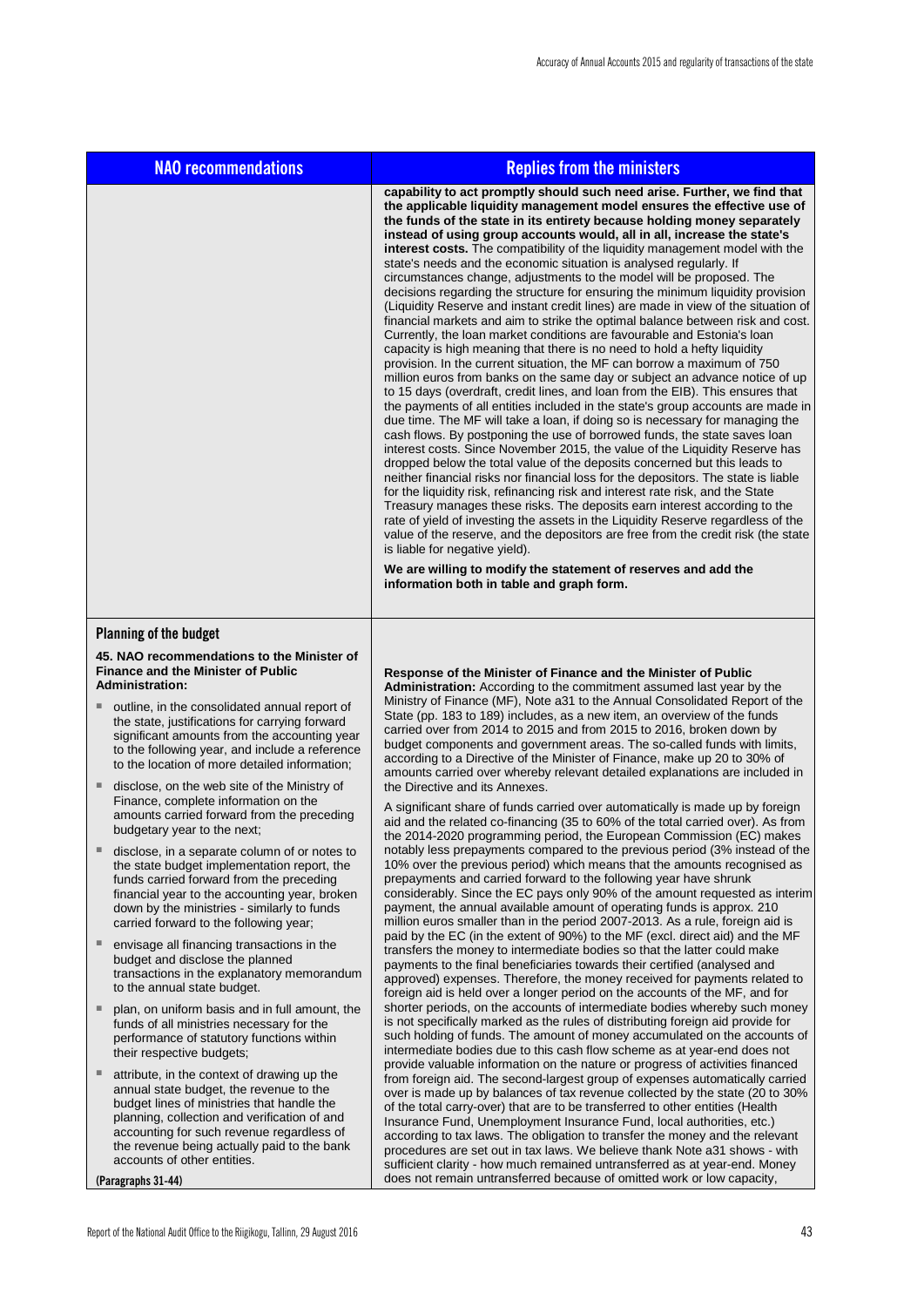| <b>NAO recommendations</b> | <b>Replies from the ministers</b>                                                                                                                                                                                                                                                                                                                                                                                                                                                                                                                                                                                                                                                                                                                                                                                                                                                                                                                                                                                                                                                                                                                                                                                                                      |
|----------------------------|--------------------------------------------------------------------------------------------------------------------------------------------------------------------------------------------------------------------------------------------------------------------------------------------------------------------------------------------------------------------------------------------------------------------------------------------------------------------------------------------------------------------------------------------------------------------------------------------------------------------------------------------------------------------------------------------------------------------------------------------------------------------------------------------------------------------------------------------------------------------------------------------------------------------------------------------------------------------------------------------------------------------------------------------------------------------------------------------------------------------------------------------------------------------------------------------------------------------------------------------------------|
|                            | neither can it be linked to other reasons suggested by the NAO that would<br>necessitate the provision of additional explanations about transfers. In<br>addition to the above two groups, the revenue from economic activities are<br>carried over automatically (4 to 8% of the total carried over). Each state<br>agency may use the revenue from economic activities at its own discretion for<br>carrying out its operations.                                                                                                                                                                                                                                                                                                                                                                                                                                                                                                                                                                                                                                                                                                                                                                                                                     |
|                            | The MF is willing to provide, in the Annex and explanatory memorandum<br>to the Directive of the Minister of Finance and for each budget<br>component and government area, basic explanations about the carry-<br>over of the rest of the funds, i.e. amounts automatically carried over. To<br>this end, we intend to revise Regulation No. 9 of 4 February 2016 of the<br>Minister of Finance on "Procedure for Drafting of State Budget Strategy and<br>Budgets of Government Areas of Ministries, and for Carry-over of State<br>Budget Funds".                                                                                                                                                                                                                                                                                                                                                                                                                                                                                                                                                                                                                                                                                                    |
|                            | However, we would like to point out that due to the transition to accrual-<br>based budgeting the precise figures can be determined later than<br>provided for by the current procedure (in January). We believe the<br>inclusion in the consolidated report of a further overview that provides more<br>detailed information on individual revenue lines or projects than Note a31<br>would increase the administrative burden and provide no real additional value.<br>Instead, we recommend that interested parties make use of the detailed view<br>for individual measures, projects, beneficiaries, counties, etc. on the web site<br>of Structural Funds: http://www.struktuurifondid.ee/mis-on-tehtud/. In 2014,<br>the Monitoring Committee for the 2014-2020 Operational Programme for<br>Cohesion Policy Instruments was set up and the Committee's rules of<br>procedure were adopted. The Monitoring Committee reviews the progress<br>made in attaining the programme's objectives. The MF provides regular<br>monitoring reports on the use of Structural Funds. The first report for 2014-<br>2015 was approved on 25 May 2016 and will be published within two months<br>of its approval at: http://www.struktuurifondid.ee/proov-12/ |
|                            | Next time, we will additionally include in the consolidated annual report<br>a reference to the monitoring reports by the European Commission that<br>contain budget-based as well as activity-based information.                                                                                                                                                                                                                                                                                                                                                                                                                                                                                                                                                                                                                                                                                                                                                                                                                                                                                                                                                                                                                                      |
|                            | The Cabinet of Ministers meeting on 7 July 2016 adopted the White<br>Paper on Participatory Policy-making which, inter alia, provides that, in<br>order to enhance transparency, the explanatory memoranda to future<br>state budgets will outline the companies that will enjoy an increase in<br>share capital according to the state budget, and the objectives of such<br><b>increase.</b> Financing transactions cannot be budgeted with great precision<br>because these depend on the needs of counterparties that might not be<br>formalised as binding commitments at the time of entry into force of the<br>annual budget act.                                                                                                                                                                                                                                                                                                                                                                                                                                                                                                                                                                                                               |
|                            | The MF agrees with the NAO's recommendation to plan, on uniform<br>basis and in full amount, the funds of all ministries necessary for the<br>performance of statutory functions within their respective budgets. The<br>search for solutions to this situation is still ongoing. On the one hand, this<br>requires amendment of the Environmental Charges Act in order to redirect in<br>full the revenue assigned to the EIC's budget to the state budget. On the other<br>hand, the applicable solution must ensure flexibility for unforeseen events that<br>could affect the sector, e.g. sharp drop in income or sudden surge of costs.                                                                                                                                                                                                                                                                                                                                                                                                                                                                                                                                                                                                          |
|                            | In connection with the developments in the financial management<br>system (accrual-based state budget from 2017, and activity-based from<br>2020), we intend to harmonise the principles of recognising transactions<br>to eliminate the current differences between the accounting principles<br>used in budgeting and accounting. Harmonisation requires the<br>restructuring of guidelines and the counselling of contributors to the<br>management of public finances during the transition period. For cash-based<br>budgeting we rely on (until the implementation of accrual-based budgeting)<br>the general rule that revenue is recognised in the budget of the government<br>area which receives the money. The responsibility for the collection of<br>environmental charges is divided on the basis of a cooperation agreement<br>between the government area of the Ministry of the Environment (imposition<br>of charges) and the government area of the MF (collection of charges).                                                                                                                                                                                                                                                     |

Likewise, the responsibilities for collecting fees for court procedures are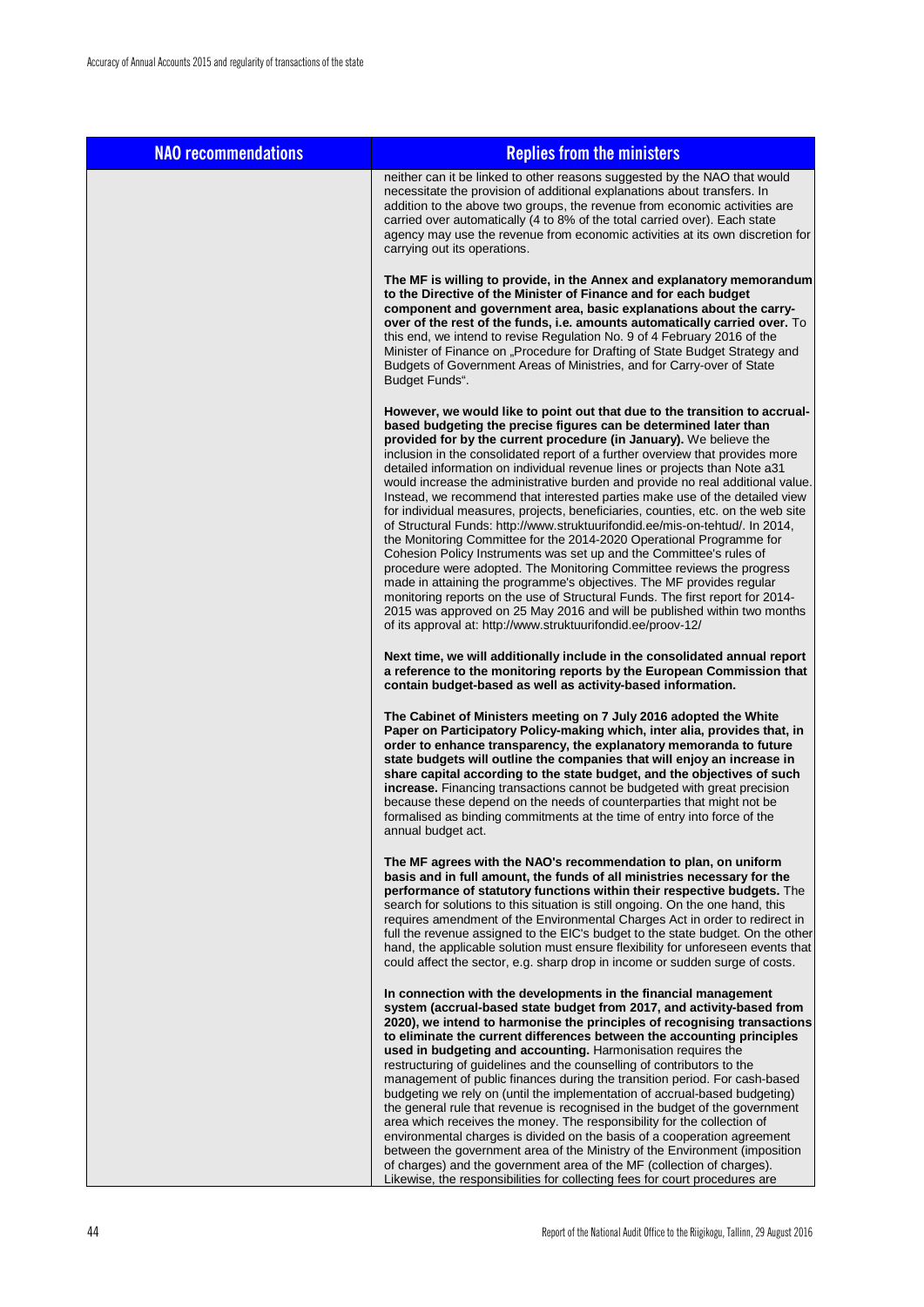| <b>NAO recommendations</b>                                                                                                                                                                                                                                                                                                                                                                                                                                                                                                                                                                                                                                                                                                                                                                                                                                                                                                                                                                                                                                                                              | <b>Replies from the ministers</b>                                                                                                                                                                                                                                                                                                                                                                                                                                                                                                                                                                                                                                                                                                                                                                                                                                                                                                                                                                                                                                                                                                                                                                                                                                                                                                                                                                                                                                                                                                                                                                                                                                                                                                                                                                                                                                                                                                                                                                                                                                                                                                                                                                                                                                                                                                                                                                                                                                                                                                                                                                                                                                                                                                                                                                                                                                                                                                                                                                                                                               |  |  |  |
|---------------------------------------------------------------------------------------------------------------------------------------------------------------------------------------------------------------------------------------------------------------------------------------------------------------------------------------------------------------------------------------------------------------------------------------------------------------------------------------------------------------------------------------------------------------------------------------------------------------------------------------------------------------------------------------------------------------------------------------------------------------------------------------------------------------------------------------------------------------------------------------------------------------------------------------------------------------------------------------------------------------------------------------------------------------------------------------------------------|-----------------------------------------------------------------------------------------------------------------------------------------------------------------------------------------------------------------------------------------------------------------------------------------------------------------------------------------------------------------------------------------------------------------------------------------------------------------------------------------------------------------------------------------------------------------------------------------------------------------------------------------------------------------------------------------------------------------------------------------------------------------------------------------------------------------------------------------------------------------------------------------------------------------------------------------------------------------------------------------------------------------------------------------------------------------------------------------------------------------------------------------------------------------------------------------------------------------------------------------------------------------------------------------------------------------------------------------------------------------------------------------------------------------------------------------------------------------------------------------------------------------------------------------------------------------------------------------------------------------------------------------------------------------------------------------------------------------------------------------------------------------------------------------------------------------------------------------------------------------------------------------------------------------------------------------------------------------------------------------------------------------------------------------------------------------------------------------------------------------------------------------------------------------------------------------------------------------------------------------------------------------------------------------------------------------------------------------------------------------------------------------------------------------------------------------------------------------------------------------------------------------------------------------------------------------------------------------------------------------------------------------------------------------------------------------------------------------------------------------------------------------------------------------------------------------------------------------------------------------------------------------------------------------------------------------------------------------------------------------------------------------------------------------------------------------|--|--|--|
|                                                                                                                                                                                                                                                                                                                                                                                                                                                                                                                                                                                                                                                                                                                                                                                                                                                                                                                                                                                                                                                                                                         | divided between the government area of the Ministry of Justice (MJ) and that<br>of the MF. Hence, the MF is responsible for managing the collection of fees.                                                                                                                                                                                                                                                                                                                                                                                                                                                                                                                                                                                                                                                                                                                                                                                                                                                                                                                                                                                                                                                                                                                                                                                                                                                                                                                                                                                                                                                                                                                                                                                                                                                                                                                                                                                                                                                                                                                                                                                                                                                                                                                                                                                                                                                                                                                                                                                                                                                                                                                                                                                                                                                                                                                                                                                                                                                                                                    |  |  |  |
| <b>Planning of ICT investments</b><br>63. NAO recommendations to the Minister of<br>Finance:<br>consider whether it would be necessary to<br>draw up a list of alternative investments that<br>could be financed pursuant to a simplified<br>procedure without an additional decision by<br>the Government or the Parliament in cases<br>where the implementation of the planned<br>investments fails for some reason;<br>lay down the functions and rules of<br>procedure of the ICT Committee at the<br>MEAC, and the criteria for assessing<br>investment requests;<br>lay down the criteria for evaluating the<br>effectiveness of projects approved for<br>financing by the ICT Committee, and analyse<br>the functioning and performance of the<br>applicable decision-making model;<br>find a solution that allows requesting ICT<br>ш<br>investments for smaller projects and/or<br>current developments;<br>for planning ICT investments, use - instead<br>of e-mails - an information system that<br>ensures a simplified application, review and<br>recording process.<br>(Paragraphs 46-62) | Response from the Minister of Finance: Regulation No. 9 of 4 February<br>2016 of the Minister of Finance and the State Budget Act set out the<br>principles the adjustment and breakdown of state budget funds. It would not<br>be practicable to establish a separate procedure for ICT expenditure and the<br>adjustment of investments. According to the current procedures for amending<br>the state budget and adjusting the budget breakdown, funds can be<br>reallocated for other ICT investments and expenses, should such need arise.<br>For analysing the ICT financing needs we have an overview of expenses not<br>financed, but the financing of such expenses requires the setting of priorities<br>within government areas, and making a justified motion to amend the budget<br>legislation or the budget breakdown.<br>We intend to detail the principles of operation of the ICT Committee in the<br>aforesaid Regulation of the Minister of Finance. § 13 of the said Regulation<br>already lists the criteria applicable to ICT projects. The requests for additional<br>funding are reviewed and evaluated against those criteria.<br>The financed ICT projects and expenses are monitored on the same basis as<br>any other state budget funds. First and foremost, ICT projects should help<br>attain the objectives and outcomes set for the government area, and various<br>indicators are used to measure this. It would not be practicable to develop a<br>standalone set of rules for performance assessment as this would increase<br>the administrative burden and create confusion with regard to the existing<br>performance assessment principles. Further, ICT expenses differ<br>substantively (maintenance, personnel, development costs, etc.) making it<br>impossible to apply uniform performance assessment criteria.<br>Neither the MEAC nor the MF have set the value threshold of two hundred<br>thousand euros per project for government areas as mentioned in the audit<br>report. The MEAC pointed out this misunderstanding already in connection<br>with the draft audit report but it was probably overlooked. For filing additional<br>requests related to ICT, it is essential that priorities are set within the<br>government area, whereas the financial value of the project or expenses is<br>irrelevant.<br>The requests for additional financing of ICT are already being collected<br>through the state budget information system that allows uploading Annex 4 to<br>the said Regulation of the Minister of Finance. E-mails have been used to<br>provide instant initial feedback on the project to the party requesting additional<br>funds. Once the project and expenses have been reviewed and assessed, the<br>Government of the Republic processes the additional requests similarly to any<br>other requests for additional financing and makes the financing decisions. All<br>expenses and additional requests (incl. for ICT) are processed in the state<br>budget information system. |  |  |  |
| <b>Planning of lease contracts</b>                                                                                                                                                                                                                                                                                                                                                                                                                                                                                                                                                                                                                                                                                                                                                                                                                                                                                                                                                                                                                                                                      |                                                                                                                                                                                                                                                                                                                                                                                                                                                                                                                                                                                                                                                                                                                                                                                                                                                                                                                                                                                                                                                                                                                                                                                                                                                                                                                                                                                                                                                                                                                                                                                                                                                                                                                                                                                                                                                                                                                                                                                                                                                                                                                                                                                                                                                                                                                                                                                                                                                                                                                                                                                                                                                                                                                                                                                                                                                                                                                                                                                                                                                                 |  |  |  |
| 73. NAO recommendations to the Minister of<br>Finance:<br>ш<br>develop transparent and unambiquous<br>guidelines for state agencies for the<br>classification of lease contracts;<br>guide the ministries during the budgeting<br>process so that they would ask permission<br>for financing transactions in order to<br>eliminate state budget violations arising from<br>contracts already entered into and prevent<br>errors in the planning of new lease contracts;                                                                                                                                                                                                                                                                                                                                                                                                                                                                                                                                                                                                                                 | Response from the Minister of Finance: The MF does not completely<br>agree with the NAO's criteria for recognising lease contracts as finance<br>or operating lease. For instance, we find that the obligation to settle all lease<br>payments upon premature termination, whereby the contract period is 4 or 5<br>years and the current value of minimum lease payments makes up at least<br>70% of the vehicle's fair value, does not necessarily mean that all risks and<br>benefits related to ownership have been transferred to the lessee. Neither is<br>such transfer of risks and benefits implied by contractual conditions that<br>include obligations to compensate for any loss due to a reduction in the value<br>of leased property or for damage due to premature termination. Lease<br>contracts are classified at the start of the lease period rather than at the time<br>of learning of the transactions effected upon end of contract or the reduction<br>in the value of property. Generally, lessees enter into lease contracts with the                                                                                                                                                                                                                                                                                                                                                                                                                                                                                                                                                                                                                                                                                                                                                                                                                                                                                                                                                                                                                                                                                                                                                                                                                                                                                                                                                                                                                                                                                                                                                                                                                                                                                                                                                                                                                                                                                                                                                                                                |  |  |  |
| draw up standard forms of lease contracts<br>that the agencies could include in tender<br>documents to avoid contracts containing<br>terms and conditions which are                                                                                                                                                                                                                                                                                                                                                                                                                                                                                                                                                                                                                                                                                                                                                                                                                                                                                                                                     | intent to use the property until the end of lease period. The need to enter into<br>insurance policies is assessed in order to safeguard against any negative<br>scenarios that might occur during the lease period. The agencies are not<br>willing to assume commitments that are not prescribed in the state budget.                                                                                                                                                                                                                                                                                                                                                                                                                                                                                                                                                                                                                                                                                                                                                                                                                                                                                                                                                                                                                                                                                                                                                                                                                                                                                                                                                                                                                                                                                                                                                                                                                                                                                                                                                                                                                                                                                                                                                                                                                                                                                                                                                                                                                                                                                                                                                                                                                                                                                                                                                                                                                                                                                                                                         |  |  |  |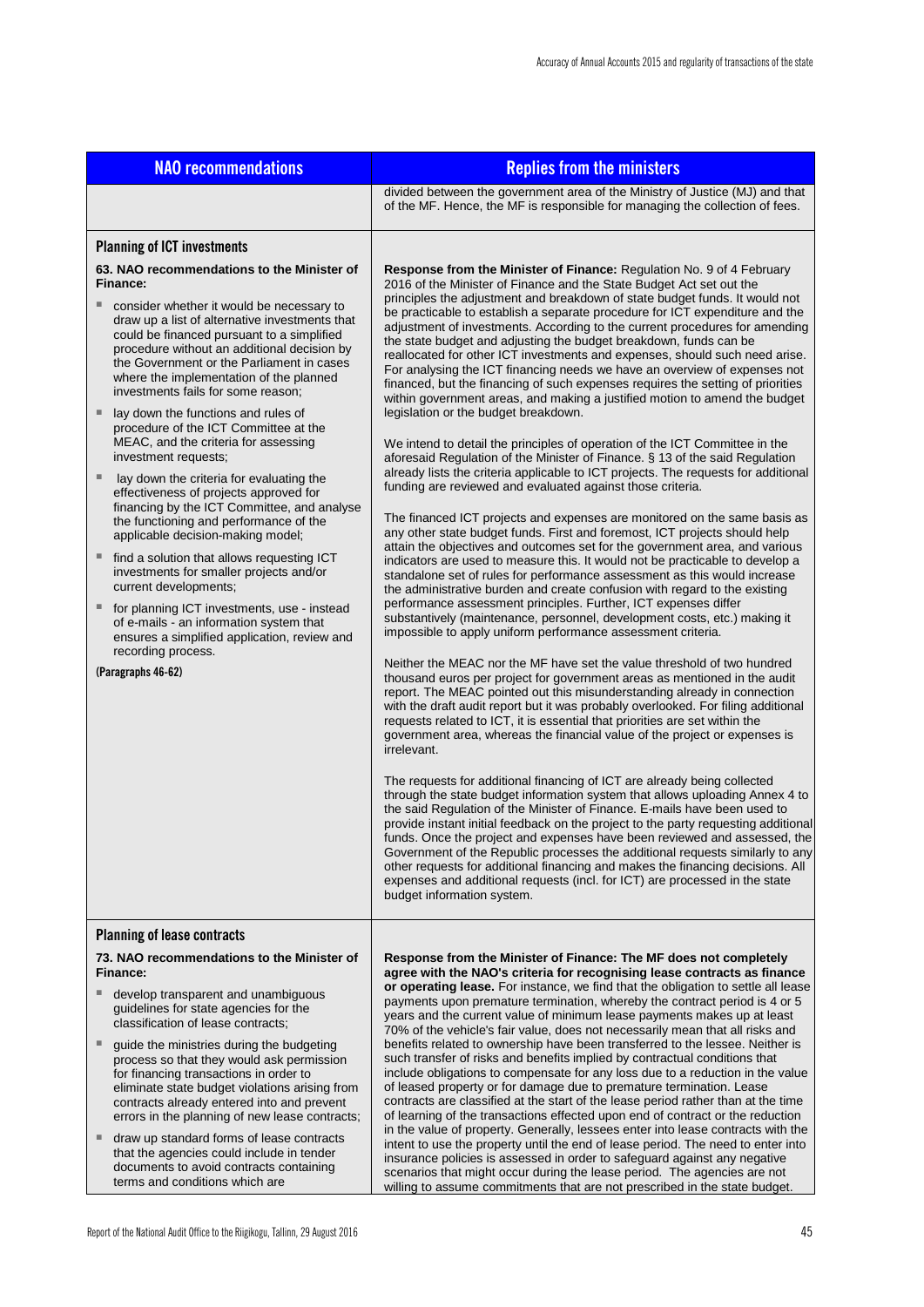| <b>NAO recommendations</b>                                                                                                                                                                                                                                                                                                                                                                      | <b>Replies from the ministers</b>                                                                                                                                                                                                                                                                                                                                                                                                                                                                                                                                                                                                                                                                                                                                                                                                                                                                                                                                                                                                                                                                                                                                                                                                                                                                                                                                                                                                                                                                                                                                                                                                                                                                                          |
|-------------------------------------------------------------------------------------------------------------------------------------------------------------------------------------------------------------------------------------------------------------------------------------------------------------------------------------------------------------------------------------------------|----------------------------------------------------------------------------------------------------------------------------------------------------------------------------------------------------------------------------------------------------------------------------------------------------------------------------------------------------------------------------------------------------------------------------------------------------------------------------------------------------------------------------------------------------------------------------------------------------------------------------------------------------------------------------------------------------------------------------------------------------------------------------------------------------------------------------------------------------------------------------------------------------------------------------------------------------------------------------------------------------------------------------------------------------------------------------------------------------------------------------------------------------------------------------------------------------------------------------------------------------------------------------------------------------------------------------------------------------------------------------------------------------------------------------------------------------------------------------------------------------------------------------------------------------------------------------------------------------------------------------------------------------------------------------------------------------------------------------|
| disadvantageous and/or characteristic of<br>finance lease;<br>$\blacksquare$<br>require the Centre of State Support Services<br>in coordination with the accountants of state<br>agencies to review all existing lease<br>contracts and recognise them in the<br>accounts in line with the contractual<br>conditions and accounting rules so as to<br>ensure correct source data for government | Therefore, they let the lessors know whether they would prefer a finance or<br>operating lease. The NAO sent us a list of specific contracts for leasing<br>vehicles that should have been recognised as finance lease instead of<br>operating lease. Following the inquiries addressed to agencies, we cannot<br>agree with the NAO.<br>We are planning to have all real estate lease contracts concluded<br>through Riigi Kinnisvara AS ("Government Real Estate Ltd." or "GRE").<br>Further, we have agreed on an amendment to the General Rules of State                                                                                                                                                                                                                                                                                                                                                                                                                                                                                                                                                                                                                                                                                                                                                                                                                                                                                                                                                                                                                                                                                                                                                               |
| sector statistics;<br>require the Centre of State Support Services<br>in coordination with Statistics Estonia to find<br>a solution that would enable Statistics<br>Estonia to gain information on the<br>unavoidable expenses of government areas<br>so as to ensure the accuracy of the financial<br>account in the statistics on public finances.<br>(Paragraphs 64-72)                      | Accountancy to the effect that contracts entered into with GRE would be<br>recognised as operating lease. For vehicles, we intend to make the<br>transition to centralised procurement (a representative from the NAO<br>has participated in the respective working group), whereas computers<br>are already acquired centrally. In view of the aforesaid, we see no need<br>for developing separate guidelines. We find that the Accounting Standards<br>Board's guideline No. 9 covers the classification of lease contracts.<br>Classification of lease contracts does imply the application of specific rules -<br>instead, it means assessing the risks and benefits related to ownership of<br>property. Hence, we cannot draw up unambiguous classification guidelines.<br>The Centre of State Support Services (CSSS) constantly reviews, in<br>coordination with the agencies, the new contracts entered into and<br>provides advice on recognising these in the accounts. We argue that<br>additional reviewing of earlier contracts would amount to an excessive<br>effort because the audits have not yielded a list of specific contracts<br>which, according to the opinions provided by the agencies, would be<br>currently incorrectly recognised.                                                                                                                                                                                                                                                                                                                                                                                                                                                         |
|                                                                                                                                                                                                                                                                                                                                                                                                 | We are aware that in some cases assets are intentionally acquired by<br>way of operating lease although it would be economically more efficient<br>to use finance lease. This could be due to the simpler state budget rules<br>applicable to operating lease. We will analyse this bottleneck, provide<br>advice to agencies at briefings and on current basis - during the<br>budgeting process. Further, we point out that, in summer 2016, the MF<br>prepared a streamlining strategy report on "Acquisition and management of<br>the passenger vehicle fleet of government agencies, and organisation of<br>business travel" that aimed to analyse the ordinary use (incl. acquisition) of<br>passenger vehicles by government agencies and the related costs. Some of<br>the recommendations contained in the report:                                                                                                                                                                                                                                                                                                                                                                                                                                                                                                                                                                                                                                                                                                                                                                                                                                                                                                |
|                                                                                                                                                                                                                                                                                                                                                                                                 | for normal intensity of use (annual mileage up to 25,000 km), prefer<br>payment of full sale price or finance lease that allows extending the<br>vehicle's period of use;                                                                                                                                                                                                                                                                                                                                                                                                                                                                                                                                                                                                                                                                                                                                                                                                                                                                                                                                                                                                                                                                                                                                                                                                                                                                                                                                                                                                                                                                                                                                                  |
|                                                                                                                                                                                                                                                                                                                                                                                                 | organise centralised procurement of passenger vehicles through the<br>CSSS. The recommendations will be delivered to the Government of the<br>Republic for decision-making and determining further course of action.                                                                                                                                                                                                                                                                                                                                                                                                                                                                                                                                                                                                                                                                                                                                                                                                                                                                                                                                                                                                                                                                                                                                                                                                                                                                                                                                                                                                                                                                                                       |
|                                                                                                                                                                                                                                                                                                                                                                                                 | The NAO has considered avoidable expenses to be unavoidable ones. In<br>particular, the lease contracts set out the lessee's obligation to notify a certain<br>number of months in advance of the ordinary or extraordinary termination. If<br>the lessee needs to continue using the property and intends to notify in<br>advance of the termination in accordance with contractual conditions, such<br>expenses are deemed avoidable. Therefore, such commitments are<br>recognised as (conditional) commitments off rather than on the balance sheet.<br>Only actual commitments (that have become due) rather than conditional<br>commitments need to be recognised as commitments for statistical purposes.<br>Statistics Estonia assured us that conditional commitments are not<br>recognised as commitments for statistical purposes. We have identified cases<br>where the value of conditional commitments was shown to be higher than it<br>was supposed to be. This means that in some cases the agencies have<br>recognised all future operating lease payments on an off-balance sheet<br>account although such accounts should recognise only unavoidable payments<br>that cannot be evaded upon termination of lease contracts (provided that<br>these are smaller than future lease payments). In coordination with<br>agencies, we will review the conditional commitments recognised on<br>off-balance sheet accounts and endeavour to recognise conditional<br>commitments correctly in the future. However, this is not related to<br>shortcomings in statistical reports because conditional commitments may not<br>be recognised as financial commitments for the purposes of national<br>accounts. |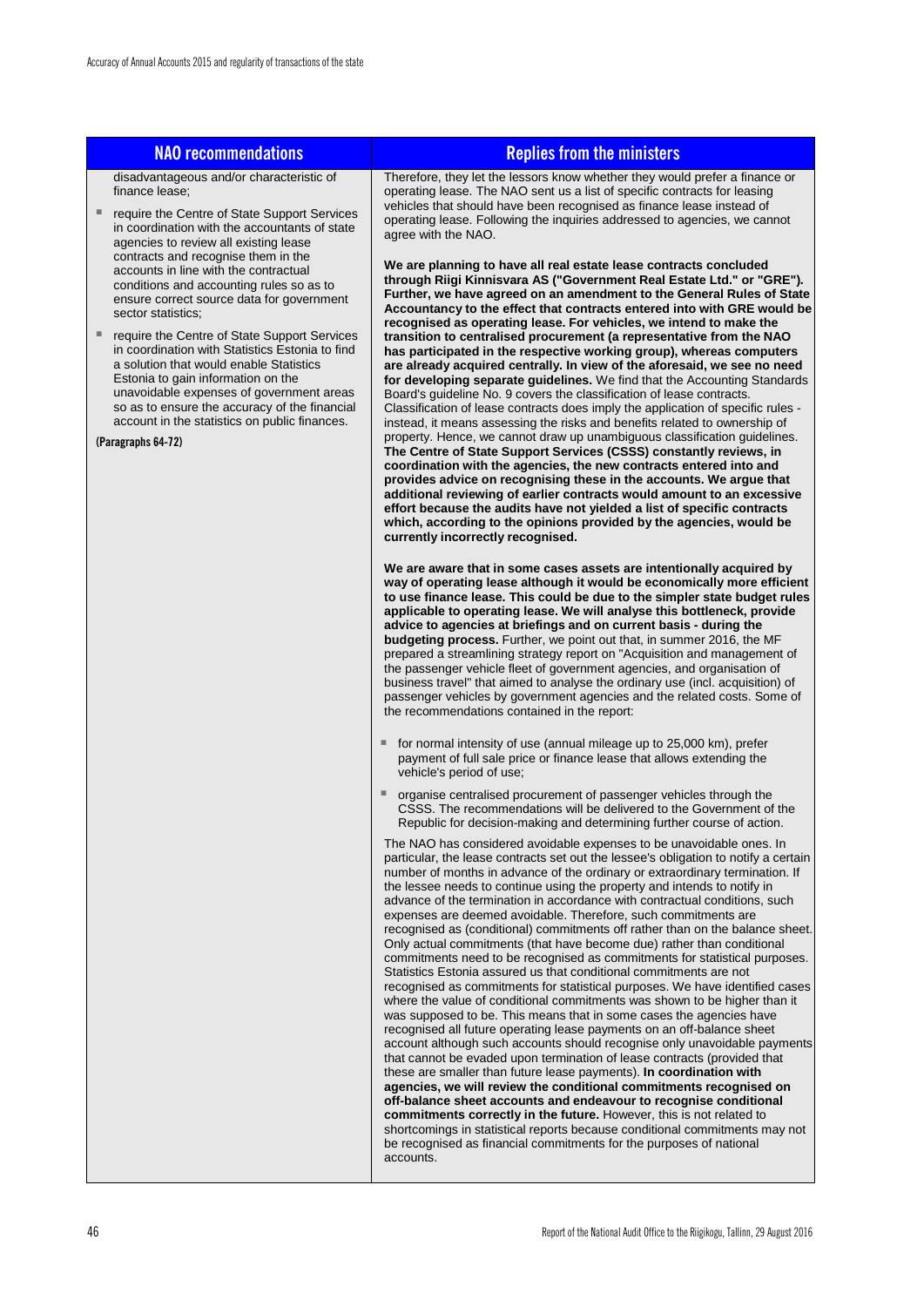| <b>NAO recommendations</b>                                                                                                                                                                                                                                                                                                                                                                                                                                                                                                                                                                | <b>Replies from the ministers</b>                                                                                                                                                                                                                                                                                                                                                                                                                                                                                                                                                                                                                                                                                                                                                                                                                                                                                                                                                                                                                                                                                                                                                                                                                                                                                                                                                                                                                                                                                                                                                                                                                                                                                                                                             |  |  |  |
|-------------------------------------------------------------------------------------------------------------------------------------------------------------------------------------------------------------------------------------------------------------------------------------------------------------------------------------------------------------------------------------------------------------------------------------------------------------------------------------------------------------------------------------------------------------------------------------------|-------------------------------------------------------------------------------------------------------------------------------------------------------------------------------------------------------------------------------------------------------------------------------------------------------------------------------------------------------------------------------------------------------------------------------------------------------------------------------------------------------------------------------------------------------------------------------------------------------------------------------------------------------------------------------------------------------------------------------------------------------------------------------------------------------------------------------------------------------------------------------------------------------------------------------------------------------------------------------------------------------------------------------------------------------------------------------------------------------------------------------------------------------------------------------------------------------------------------------------------------------------------------------------------------------------------------------------------------------------------------------------------------------------------------------------------------------------------------------------------------------------------------------------------------------------------------------------------------------------------------------------------------------------------------------------------------------------------------------------------------------------------------------|--|--|--|
|                                                                                                                                                                                                                                                                                                                                                                                                                                                                                                                                                                                           | <b>Comment from the NAO:</b> The NAO disagrees with the approach that the<br>described expenses are avoidable as outlined in the response from the<br>Minister of Finance.                                                                                                                                                                                                                                                                                                                                                                                                                                                                                                                                                                                                                                                                                                                                                                                                                                                                                                                                                                                                                                                                                                                                                                                                                                                                                                                                                                                                                                                                                                                                                                                                    |  |  |  |
|                                                                                                                                                                                                                                                                                                                                                                                                                                                                                                                                                                                           | The opinion of the NAO is based on information obtained from Statistics<br>Estonia. Following a request from the NAO, Statistics Estonia analysed the<br>articles of lease contracts underlying the aforesaid expenses and sent an e-<br>mail to the NAO on 3 March 2016 where it claimed that the expenses in<br>question amount to actual commitments. Further, whilst inspecting the audit<br>report on "Practicability of managing the vehicle fleet of ministries" for factual<br>errors, Statistics Estonia confirmed on 31 March 2016 that unavoidable<br>expenses (lease payments that cannot be evaded regardless of the contract<br>period or the intended length of use of leased property) amount to actual<br>commitments which, for the purposes of the system of national accounts,<br>should be recognised as commitments on the financial account. The NAO is<br>aware that conditional commitments are not recognised as commitments for<br>statistical purposes but actual commitments should be recognised. The NAO<br>is not aware of any changes by Statistics Estonia in its approach to<br>unavoidable expenses.                                                                                                                                                                                                                                                                                                                                                                                                                                                                                                                                                                                                                                      |  |  |  |
|                                                                                                                                                                                                                                                                                                                                                                                                                                                                                                                                                                                           | In view of the above, the NAO remains true to its opinion and maintains that<br>the Centre of State Support Services should, in coordination with Statistics<br>Estonia, analyse comprehensively the terms and conditions of lease contracts<br>entered into by state agencies so as to determine the type of commitments<br>and expenses in question and ensure the accuracy and comprehensiveness<br>of the data underlying the statistics on public finances, and provide clarity as<br>to where Statistics Estonia could obtain the relevant information.                                                                                                                                                                                                                                                                                                                                                                                                                                                                                                                                                                                                                                                                                                                                                                                                                                                                                                                                                                                                                                                                                                                                                                                                                 |  |  |  |
| Activity reporting of the state                                                                                                                                                                                                                                                                                                                                                                                                                                                                                                                                                           |                                                                                                                                                                                                                                                                                                                                                                                                                                                                                                                                                                                                                                                                                                                                                                                                                                                                                                                                                                                                                                                                                                                                                                                                                                                                                                                                                                                                                                                                                                                                                                                                                                                                                                                                                                               |  |  |  |
| 78. NAO recommendations to the Minister of<br>Finance:<br>ш<br>draw up more detailed guidelines for<br>preparing the reports on the implementation<br>of operational programmes and include in<br>those guidelines specific requirements to the<br>structure of, and data presentation in, such<br>programmes;<br>ш<br>analyse whether the government needs<br>indicators included in the operational<br>programme implementation report for making<br>management decisions or reporting on its<br>activities to the public, and if not, discontinue<br>their presentation in the report; | <b>Response from the Minister of Finance:</b> The procedure for drafting the<br>state budget strategy and the state budget as well as the manual developed<br>by the MF contain specific requirements to the structure of, and data<br>presentation in, operational programmes. Further, the guidelines for<br>operational programmes provide that the form used for operational<br>programmes shall be the 2015 operational programme for government area<br>as adopted by Government Regulation No. 581 of 29 December 2014. The<br>planned activities are reported on. Furthermore, the guidelines include a clear<br>requirement that both positive and negative outcomes must be described for<br>each objective, indicator, measure or activity. We update the guidelines<br>annually. For the sake of clarity, we will include in future guidelines the<br>disclosure requirement set out in the General Rules of State Accountancy.<br>Plus, we will revise the quidelines to reduce the number of shortcomings in<br>the reporting phase. The MF will continue to provide advice accompanied by<br>examples and be more stringent about the materials received.                                                                                                                                                                                                                                                                                                                                                                                                                                                                                                                                                                                                      |  |  |  |
| provide, for all indicators presented, their<br>reference value, target value for the current<br>year, and actual attained value in the current<br>year, or failing that, the closest historical<br>value of the indicator.<br>(Paragraphs 74-77)                                                                                                                                                                                                                                                                                                                                         | The chapter on operational programme implementation as contained in the<br>consolidated annual report presents indicators that, in the opinion of the<br>ministries, best characterise their respective spheres whereby such indicators<br>must completely comply with the operational programme, incl. indicators,<br>adopted by the Government for the corresponding year. The ministries select<br>the essential indicators in view of the Government's policy priorities (that<br>sometimes already contain numerical targets) and the Government's opera-<br>tional programme that elaborates on these. The indicators in the operational<br>programme originate from sectoral development plans that include indicators<br>which have been reviewed by the Government as well as the Riigikogu. The<br>said indicators and the most important activities during the completed period<br>are reflected, inter alia, in the State Budget Strategy (SBS) that was<br>developed on the basis of data from the ministries by the Government Office<br>and the MF, and approved by the Government. This provides assurance that<br>the Government considers the indicators in question, some of which are set<br>out in the Government's operational programme and some in the forward-<br>looking SBS, necessary for making management decisions. To provide a<br>detailed overview, the consolidated annual report includes references and<br>links to the ministries' detailed reports on the implementation of the<br>operational programme and other reviews that sum up the past year's results.<br>We agree that the convenience of using the indicators should be improved for<br>the readers of the report. We will try to find a solution that allows readily using |  |  |  |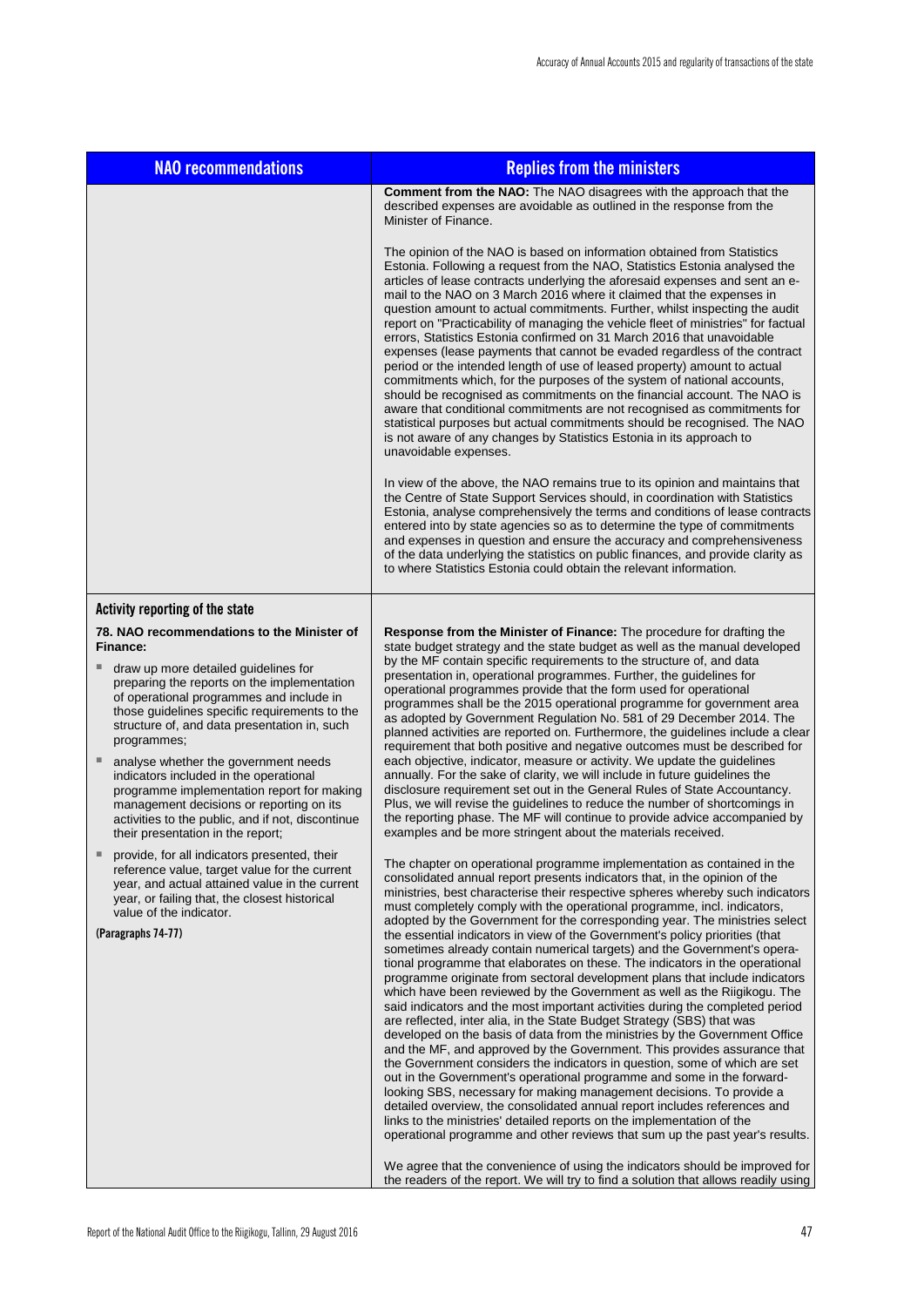| <b>NAO recommendations</b>                                                                                                                                                                                                                                                                                                                                                                                                                                                                                                                                                                                                                                                                                                                                                                                                                                                                                                             | <b>Replies from the ministers</b>                                                                                                                                                                                                                                                                                                                                                                                                                                                                                                                                                                                                                                                                                                                                                                                                                                                                                                                                                                                                                                                                                                                                                                                                                                                                                                                                                                                                                                                                                                                                                                                                                                                                                                                                                                                                                                                                                                                                                                                                                                                                                                                                                        |
|----------------------------------------------------------------------------------------------------------------------------------------------------------------------------------------------------------------------------------------------------------------------------------------------------------------------------------------------------------------------------------------------------------------------------------------------------------------------------------------------------------------------------------------------------------------------------------------------------------------------------------------------------------------------------------------------------------------------------------------------------------------------------------------------------------------------------------------------------------------------------------------------------------------------------------------|------------------------------------------------------------------------------------------------------------------------------------------------------------------------------------------------------------------------------------------------------------------------------------------------------------------------------------------------------------------------------------------------------------------------------------------------------------------------------------------------------------------------------------------------------------------------------------------------------------------------------------------------------------------------------------------------------------------------------------------------------------------------------------------------------------------------------------------------------------------------------------------------------------------------------------------------------------------------------------------------------------------------------------------------------------------------------------------------------------------------------------------------------------------------------------------------------------------------------------------------------------------------------------------------------------------------------------------------------------------------------------------------------------------------------------------------------------------------------------------------------------------------------------------------------------------------------------------------------------------------------------------------------------------------------------------------------------------------------------------------------------------------------------------------------------------------------------------------------------------------------------------------------------------------------------------------------------------------------------------------------------------------------------------------------------------------------------------------------------------------------------------------------------------------------------------|
|                                                                                                                                                                                                                                                                                                                                                                                                                                                                                                                                                                                                                                                                                                                                                                                                                                                                                                                                        | the last known value in cases where the values for the specific year are<br>missing. To this end, we will continue to counsel the ministries and improve<br>the guidelines. However, there are cases where no reference value can be<br>given because certain indicators were not measured in the past, or were<br>measured using a different approach.                                                                                                                                                                                                                                                                                                                                                                                                                                                                                                                                                                                                                                                                                                                                                                                                                                                                                                                                                                                                                                                                                                                                                                                                                                                                                                                                                                                                                                                                                                                                                                                                                                                                                                                                                                                                                                  |
| <b>Strategic planning</b><br>82. NAO recommendation to the Minister of<br><b>Finance:</b> adopt a procedure for the development,<br>implementation, reporting, assessment and<br>amendment of strategic documents to create a<br>system for monitoring the implementation of<br>strategic documents.<br>(Paragraphs 79-81)                                                                                                                                                                                                                                                                                                                                                                                                                                                                                                                                                                                                             | <b>Response from the Minister of Finance:</b> It would be an exaggeration to<br>claim that the strategic framework has not been put in place. An important<br>part of the rules originate from the State Budget Act and its implementing<br>provisions. Further, strategic planning is governed by Regulation No. 47 of 16<br>December 2015 of the Minister of Finance. Additionally, a manual available<br>directly at https://sites.google.com/site/eelarvejuhend/ has been developed to<br>help link strategic planning with financial management. We agree that, in the<br>interests of clarity, the said Regulation needs to be updated. This requires a<br>Government Decision. In the course of drafting this document, the views of<br>different government areas have given rise to the need to further analyse the<br>preparation of the budget. The Government of the Republic has<br>commissioned the Ministry of Finance to prepare a letter of intent for renewing<br>the State Budget Act. The time limits for performing this task are set out in the<br>Government's operational programme.<br><b>Comment from the NAO:</b> The NAO reiterates that the procedure for strategic<br>planning as provided for by the State Budget Act has not been developed,<br>and there is still no systematic approach to strategic planning. By now, a<br>complicated and cumbersome system of development plans and reporting<br>has been put in place but that system is used little in making budget decisions<br>and monitoring their effectiveness. The NAO finds that individual provisions<br>across legislation do not replace an integral framework required for making<br>well-reasoned budget decisions. To this end, the Riigikogu and the<br>Government of the Republic need to provide clear guidelines as to what kind<br>of (performance) information they need for managing the national<br>development goals, and in this light, reorganise the entire strategic planning<br>system.                                                                                                                                                                               |
| <b>Public procurement</b><br>102. NAO recommendations to the Minister<br>of Finance and the Minister of Public<br><b>Administration:</b><br>continue and expand centralised<br>procurement and foster joint procurement,<br>implement publicity measures to this end,<br>and consolidate and analyse the agencies'<br>procurement needs:<br>in the context of planning the monitoring of<br>ш<br>compliance with the Public Procurement Act,<br>consider whether monitoring should be<br>intensified in state-controlled companies and<br>foundations where compliance with the said<br>Act has not been or is not planned to be<br>audited;<br>analyse the procurement of air transport and<br>ш<br>tour operator services, and implement, in<br>coordination with the ministries, measures to<br>align their outsourcing with the Public<br>Procurement Act, incl. consider using<br>centralised procurement.<br>(Paragraphs 83-101) | Response of the Minister of Finance and the Minister of Public<br>Administration: over the recent years, the MF has prioritised centralised and<br>joint procurement, and we intend to continue our current practice to foster it.<br>Last year's developments in this field were remarkable, especially in terms of<br>the activities of the Centre of Registers and Information Systems (CRIS) and<br>Government Real Estate Ltd (GRE). Midway through 2016, a procurement<br>unit was launched in the Centre of State Support Services (CSSS) that<br>provides procurement management services to the MF and the MJ, their<br>government areas, and the Government Office. In June, the Government of<br>the Republic adopted two Orders to expand the scope for centralised<br>procurement:<br>٠<br>Order No. 224 of the Government of the Republic of 30 June 2016<br>designated the CSSS as the optional centralised contracting entity for<br>public tenders of government agencies and the state agencies<br>administered by them.<br>$\blacksquare$<br>Order No. 225 of the Government of the Republic of 30 June 2016<br>designated the CSSS as the mandatory centralised contracting entity for<br>public IT tenders of government agencies and the state agencies<br>administered by them.<br>In the future, the CSSS intends to conduct joint procurements in addition to<br>centralised ones. More attention should be paid to consolidating the<br>information on procurement needs. In connection with the increased role of<br>the CSSS in conducting centralised procurement, one of its functions is to<br>consolidate the procurement needs of agencies so as to plan centralised<br>procurement more effectively. In coordination with the CSSS, we intend to<br>introduce the CSSS procurement portal for managing optional and mandatory<br>centralised procurement to allow informing the agencies about the centralised<br>public tenders planned by the CSSS, consolidate the procurement needs of<br>interested agencies in cases of optional centralised tenders, prepare the<br>tender documents, etc. Further, we plan to publish the relevant information |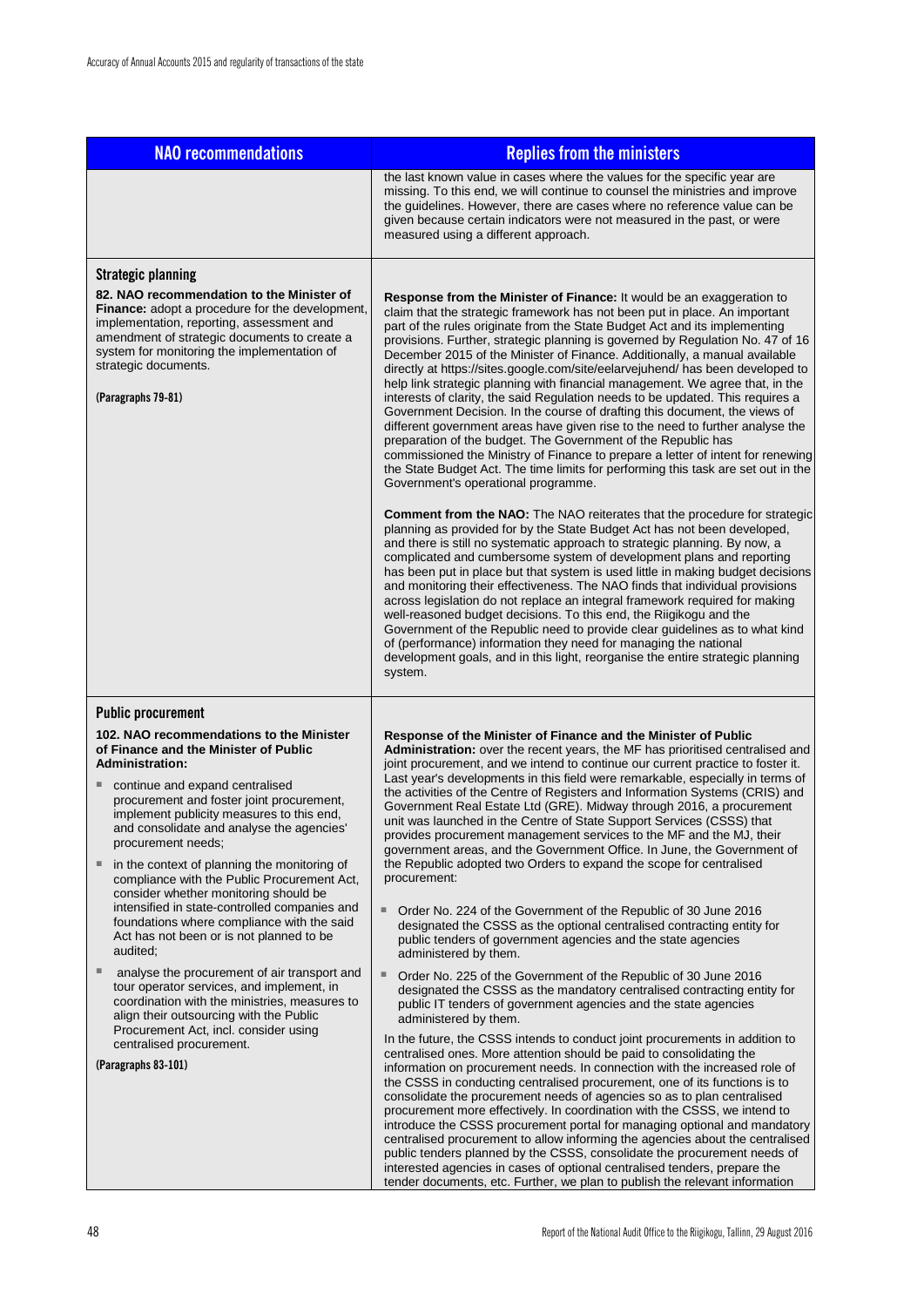| <b>NAO recommendations</b>                                                                                                                                                                                                                                                                  | <b>Replies from the ministers</b>                                                                                                                                                                                                                                                                                                                                                                                                                                                                                                                                                                                                                                                                                                                                                                                                                                                                                                                                                                                                                                                                                                                                                                                                                                                                                                                                                                                                                |
|---------------------------------------------------------------------------------------------------------------------------------------------------------------------------------------------------------------------------------------------------------------------------------------------|--------------------------------------------------------------------------------------------------------------------------------------------------------------------------------------------------------------------------------------------------------------------------------------------------------------------------------------------------------------------------------------------------------------------------------------------------------------------------------------------------------------------------------------------------------------------------------------------------------------------------------------------------------------------------------------------------------------------------------------------------------------------------------------------------------------------------------------------------------------------------------------------------------------------------------------------------------------------------------------------------------------------------------------------------------------------------------------------------------------------------------------------------------------------------------------------------------------------------------------------------------------------------------------------------------------------------------------------------------------------------------------------------------------------------------------------------|
|                                                                                                                                                                                                                                                                                             | through the public procurement portal managed by the MF. In parallel,<br>optional centralised tenders will be published on the CSSS web site. The task<br>of the CSSS is to draw up a procurement plan that covers the procurement<br>needs of all agencies served by the CSSS. Therefore, one of the objectives of<br>the CSSS is to consolidate similar procurement needs of agencies and<br>organise joint invitations to tender whenever possible. The procurement plan<br>will be published on the CSSS web site as well to allow agencies not served<br>by the CSSS on contractual basis joining the public tenders featured in the<br>procurement plan. In 2016, the MF began to develop the new e-environment<br>for public procurement with more attention paid to possibilities of centralised<br>and joint procurement. In parallel, we work together with the CSSS to develop<br>an e-catalogue which should make the management of public tenders and the<br>formalisation of contracts much more convenient, especially in terms of joint<br>and centralised procurement. The e-catalogue allows simplified placement of<br>orders under contracts awarded following procurement procedures,<br>monitoring of current contracts, and drafting of necessary documentation.<br>This electronic solution simplifies and harmonises the ordering process in the<br>framework of conducted public tenders so as to reduce labour costs. |
|                                                                                                                                                                                                                                                                                             | Where possible, we will take the NAO's recommendations into account in<br>planning the monitoring activities and drawing up the risk analysis. The<br>purpose of regular monitoring is to obtain a complete overview of the<br>procurement activities of contracting entities, and where necessary, draw their<br>attention to shortcomings, and map the structural problems arising in<br>connection with the application of public procurement rules. Regular<br>monitoring is based on annual risk analysis. In 2014, the monitoring based on<br>risk analysis focused on local government authorities above all. In 2015-2016,<br>we used the general risk level as the benchmark without limiting the sample<br>by the types of contracting entities. To achieve comparable results and draw<br>conclusion, it is necessary be consistent in terms of risk assessment methods<br>as well as sampling criteria.                                                                                                                                                                                                                                                                                                                                                                                                                                                                                                                              |
|                                                                                                                                                                                                                                                                                             | The MF has met with the representatives of the Estonian Travel and Tourism<br>Association to develop the most effective tender criteria for air transport and<br>tour operator services. In the second half of 2016 and in 2017, we intend to<br>analyse, in coordination with the CSSS, the possibilities for centralised<br>procurement of air transport and tour operator services across the<br>government sector. Further, over the recent years, we have consulted the<br>European Commission in this regard and examined the relevant practices of<br>other countries (e.g. Finland). Furthermore, authorities from other Member<br>States (e.g. Lithuania) have contacted us to learn about our practices.<br>Overall, this topic is quite complex and gives rise to issues in other countries<br>as well. In addition, we would like to note that clarity in the selection of<br>procedural rules is enhanced by the fact that due to the new directives on<br>public procurement the travel agency and tour operator services can no<br>longer be procured by applying the simplified procedure. To alleviate the<br>problems related to contracting for such services we have consistently<br>provided advise to contracting authorities and, after analysing the possibilities<br>of centralised procurement in cooperation with the CSSS, we will determine<br>the need for developing the relevant guidelines.                     |
| Accounting of the state forest                                                                                                                                                                                                                                                              |                                                                                                                                                                                                                                                                                                                                                                                                                                                                                                                                                                                                                                                                                                                                                                                                                                                                                                                                                                                                                                                                                                                                                                                                                                                                                                                                                                                                                                                  |
| 109. NAO recommendation to the Ministry of<br>Finance: review, in coordination with the State<br>Forest Management Centre, the accounting<br>methods for state forests and, wherever<br>possible, adjust it to accommodate the<br>characteristics of state forests.<br>(Paragraphs 103-108) | Response from the Minister of Finance: It is difficult to develop reasonable<br>and reliable accounting principles that accommodate the characteristics of<br>forests without giving rise to excessive expenses and efforts. We have dealt<br>with this issue for years and renewed the accounting principles in coordination<br>with the NAO. This year, we would also like to address this matter to possibly<br>come up with new ideas for improving the recognition of forest value.                                                                                                                                                                                                                                                                                                                                                                                                                                                                                                                                                                                                                                                                                                                                                                                                                                                                                                                                                         |
| <b>Accounting of pension provision</b>                                                                                                                                                                                                                                                      |                                                                                                                                                                                                                                                                                                                                                                                                                                                                                                                                                                                                                                                                                                                                                                                                                                                                                                                                                                                                                                                                                                                                                                                                                                                                                                                                                                                                                                                  |
| 116. NAO recommendation to the Minister of<br><b>Finance and the Minister of Public</b><br>Administration: change the arrangements for<br>accounting and recognising pension provisions<br>so that the accounting and recognition would be<br>carried out within a single state accounting  | Response of the Minister of Finance and the Minister of Public<br>Administration: Mostly, the CSSS keeps account of pension provisions as<br>accounting has been increasingly centralised. However, we do not find it<br>correct to recognise the expenses arising from the adjustment of pension<br>provisions only in the financial statements of the MF because in that case, the<br>statements of other government areas would not feature the major expenses                                                                                                                                                                                                                                                                                                                                                                                                                                                                                                                                                                                                                                                                                                                                                                                                                                                                                                                                                                                |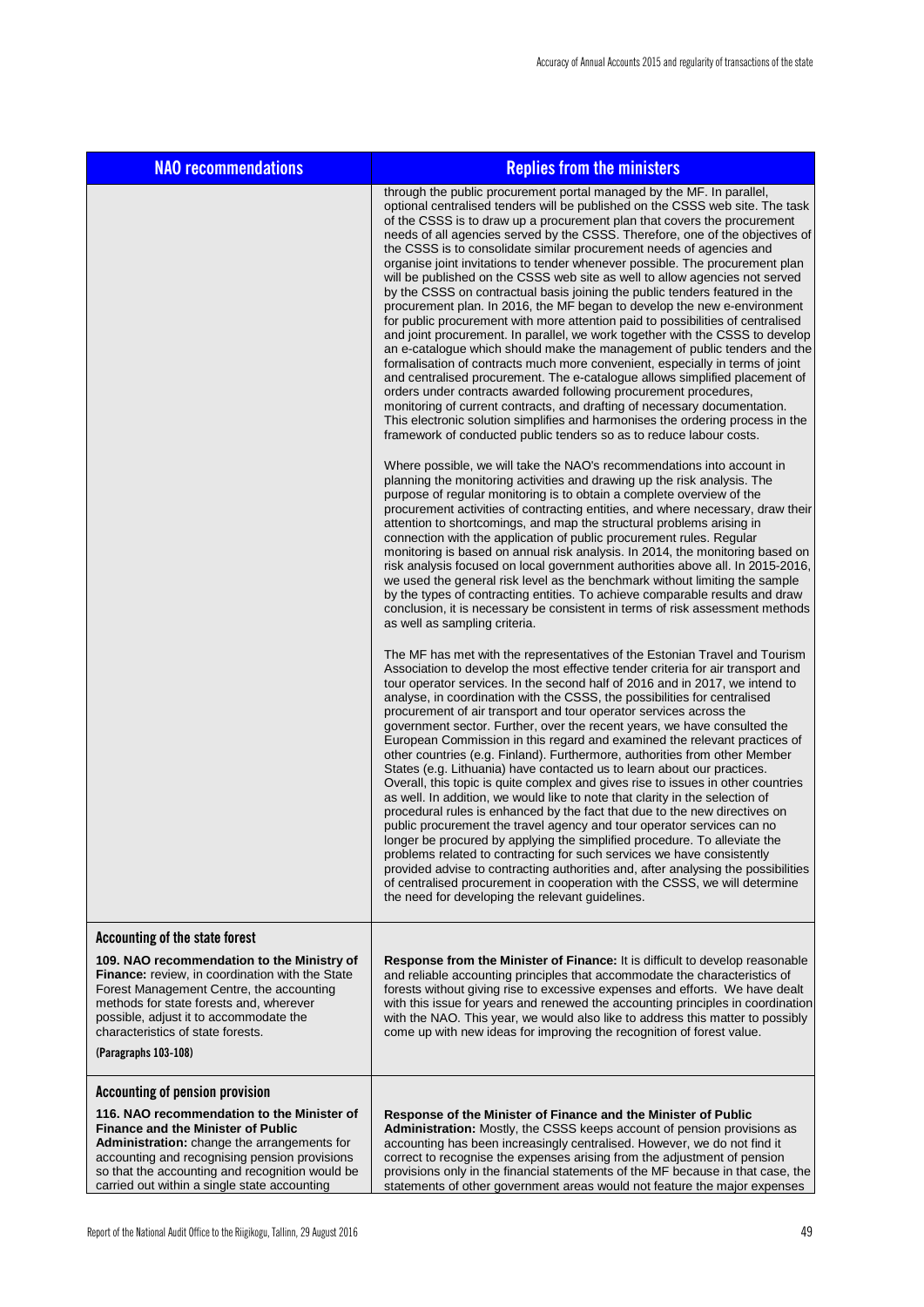| <b>NAO recommendations</b>                                                                                                                                                                                                                                                                                                                                       | <b>Replies from the ministers</b>                                                                                                                                                                                                                                                                                                                                                                                                                                                                                                                                                                                                                                                                                                                                                                                                                                                                                                                                                                                                                                                                                                                                                                                                                                                                                                                                                                                                                                                                                                                                                                                                                                                                                                                                                                                                                                                                                                                                                                                                                                                                                                                                                                                                                                                                                                                                                                                                                                                                                                                                                                                                                                                                                                                                                                                                                                                                                                                                                                                                                                                                                                              |
|------------------------------------------------------------------------------------------------------------------------------------------------------------------------------------------------------------------------------------------------------------------------------------------------------------------------------------------------------------------|------------------------------------------------------------------------------------------------------------------------------------------------------------------------------------------------------------------------------------------------------------------------------------------------------------------------------------------------------------------------------------------------------------------------------------------------------------------------------------------------------------------------------------------------------------------------------------------------------------------------------------------------------------------------------------------------------------------------------------------------------------------------------------------------------------------------------------------------------------------------------------------------------------------------------------------------------------------------------------------------------------------------------------------------------------------------------------------------------------------------------------------------------------------------------------------------------------------------------------------------------------------------------------------------------------------------------------------------------------------------------------------------------------------------------------------------------------------------------------------------------------------------------------------------------------------------------------------------------------------------------------------------------------------------------------------------------------------------------------------------------------------------------------------------------------------------------------------------------------------------------------------------------------------------------------------------------------------------------------------------------------------------------------------------------------------------------------------------------------------------------------------------------------------------------------------------------------------------------------------------------------------------------------------------------------------------------------------------------------------------------------------------------------------------------------------------------------------------------------------------------------------------------------------------------------------------------------------------------------------------------------------------------------------------------------------------------------------------------------------------------------------------------------------------------------------------------------------------------------------------------------------------------------------------------------------------------------------------------------------------------------------------------------------------------------------------------------------------------------------------------------------------|
| entity - the Ministry of Finance.<br>(Paragraphs 114-115)                                                                                                                                                                                                                                                                                                        | arising from occupational pension and pension increase schemes applicable<br>to the staff of their government areas. Most adjustments in pension provisions<br>are due to the occupational pensions of police officers, members of the<br>Defence Forces, and judges. We believe that the financial statements of the<br>relevant government areas are the right place for recognising such items.                                                                                                                                                                                                                                                                                                                                                                                                                                                                                                                                                                                                                                                                                                                                                                                                                                                                                                                                                                                                                                                                                                                                                                                                                                                                                                                                                                                                                                                                                                                                                                                                                                                                                                                                                                                                                                                                                                                                                                                                                                                                                                                                                                                                                                                                                                                                                                                                                                                                                                                                                                                                                                                                                                                                             |
| Disclosure of transactions with related parties                                                                                                                                                                                                                                                                                                                  |                                                                                                                                                                                                                                                                                                                                                                                                                                                                                                                                                                                                                                                                                                                                                                                                                                                                                                                                                                                                                                                                                                                                                                                                                                                                                                                                                                                                                                                                                                                                                                                                                                                                                                                                                                                                                                                                                                                                                                                                                                                                                                                                                                                                                                                                                                                                                                                                                                                                                                                                                                                                                                                                                                                                                                                                                                                                                                                                                                                                                                                                                                                                                |
| 119. NAO recommendation to the Minister of<br><b>Finance and the Minister of Public</b><br>Administration: adjust the General Rules of<br>State Accountancy so that all transactions with<br>related parties are disclosed in the form of a<br>separate statement along with the financial<br>statements of the state accounting entity.<br>(Paragraphs 117-118) | Response of the Minister of Finance and the Minister of Public<br>Administration: We find that the disclosure of values of transactions with<br>related parties is disproportionately expensive and essentially impracticable in<br>real life - therefore, we consider it unreasonable to adjust the general rules.<br>According to Accounting Standards Board's guideline No. 2, the purpose of<br>disclosing transactions with related parties is to understand how transactions<br>not compatible with the market situation affect the financial statements. It<br>should be noted that transactions in the public sector are effected in<br>accordance with the legislation and the principle that transactions not<br>provided for by the law are not permitted. Likewise, according to the Anti-<br>corruption Act, there restrictions apply to related parties who are natural<br>persons (ministers, secretaries general, general directors, members of<br>management board, etc.). They are required to provide declarations of<br>economic interest which, among other things, list their close ones and their<br>participation in companies. Such declarations are subject to verification<br>according to the said Act. Further, it should be noted for the public sector that<br>many databases would need to be modified to collect transaction information<br>on related parties. How else would it be possible to disclose in financial<br>statements how much the executives and their close ones paid taxes,<br>received social benefits or paid for consumed electricity, etc. Collection of<br>data, incl. identification of related parties and monitoring and describing any<br>changes regarding them in the databases, would create an unreasonable<br>administrative burden and, at the same time, give rise to issues related to<br>data protection, privacy, and freedom of enterprise. You have inaccurately<br>stated that international accounting standards require the disclosure of<br>transaction information in the public sector under standard conditions. We<br>would like to draw your attention to IPSAS 20 "Related Party Disclosures",<br>incl. paragraph 27 which provides that the disclosure of information on<br>transactions effected under market conditions is not required.<br><b>Comment from the NAO:</b> The NAO does not agree with the view that the<br>disclosure of information on transactions with related parties causes an<br>unreasonable administrative burden. For example, private sector initiatives<br>have led to the development of databases that, on the basis of data available<br>in national registers, allow determining the connections between various<br>persons, their payment discipline, arrears, etc. The government can develop<br>an IT solution with little cost to identify transactions with related parties. The<br>NAO reiterates that transactions with related parties should be disclosed in a<br>separate statement along with the financial statements of state accounting<br>entities. This will help to reduce the risk of corruption notably. |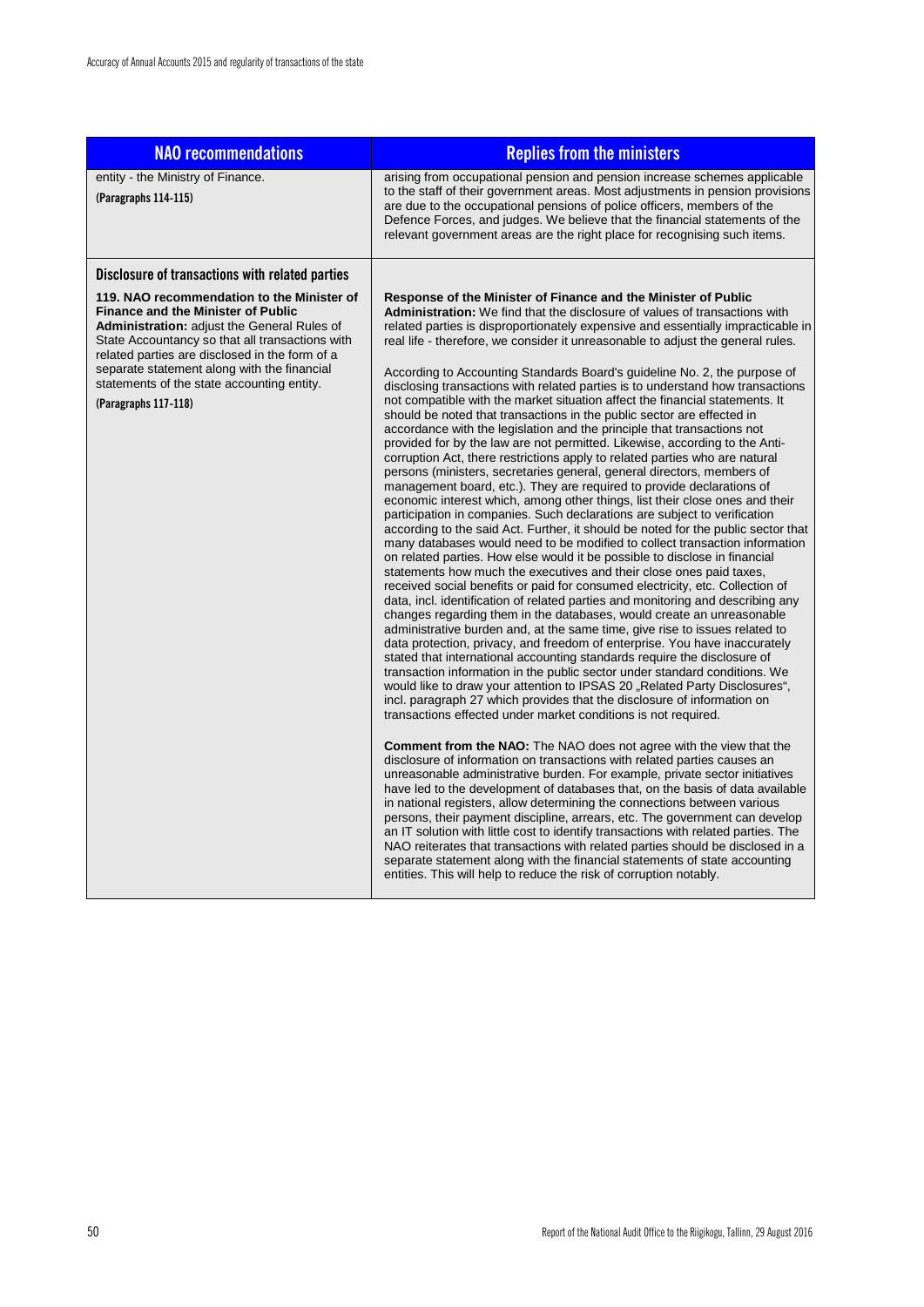## <span id="page-52-0"></span>**Overview of the Consolidated Annual Report**

The Consolidated Annual Report of the State has been prepared pursuant to the State Budget Act and the Generally Accepted Accounting Principles of Estonia. The Consolidated Annual Report of the State comprises the state's annual accounts with the State Budget Implementation Report (i.e. the state's consolidated and unconsolidated report), additional information about local governments, the public sector and the government sector, and the management report.

The accounts of 17 state accounting entities with the agencies in their areas of government, the State Forest Management Centre, 69 foundations under the control of the state and 35 companies are consolidated in the consolidated annual accounts of the state. Additional information is given about 213 local authorities, and the indicators of the foundations, non-profit organisations and subsidiaries under their control are also included. On top of the above, additional information about the government sector and public sector also contains legal entities in public law and entities under their direct or indirect control.

The Minister of Finance and the Minister of Public Administration are responsible for the preparation of the Consolidated Annual Report of the State and state accountancy is organised by the Financial Accounting Department of the State Shared Service Centre.

## <span id="page-52-1"></span>**Description of audit**

### **Justification and objective of audit**

Pursuant to the State Budget Act, the NAO shall provide an opinion on the accuracy of the annual accounts and the regularity of transactions of the state.

The objective of the audit is to provide an opinion on the annual accounts 2015 and the regularity of transactions of the state. The Annual Accounts of the State contain the balance sheet of consolidated and unconsolidated assets and liabilities as at 31 December 2015, the consolidated and unconsolidated income statement, report on changes in net assets and cash flow statement for the financial year ended on 31 December 2015 a summary of the accounting policies and procedures used in preparing the annual accounts and other explanatory notes. The annual accounts contain the state Budget Implementation Report as a supplementary statement.

### **Principles for expressing an opinion**

The NAO's opinion on the accuracy of the annual accounts of the state and the regularity of transactions means that:

- the annual accounts are correct if they are prepared pursuant to the accounting principles generally accepted in Estonia and to the Accounting Act, and all material information which provides a correct and fair view of the financial position of the state has been made public;
- transactions are legitimate if performed in compliance with the State Budget Act, the 2015 State Budget Act and the 2015 State Budget Act Amendment Act.

Observations made in the report are findings which, due to the irrelevance of the amounts and the circumstances related to the appearance thereof, did not affect the opinion of the National Audit Office regarding the accuracy of the annual accounts and the regularity of transactions, but which could result in significant errors in the annual accounts or regularity of transactions under different conditions. Regarded as relevant are observations, which, once learned, will affect the user of the annual accounts. Relevancy depends on the financial value and substance of the observation and it is assessed on the basis of the applicable circumstances. The financial value of relevance is determined as a percentage of assets calculated on the basis of data in the consolidated annual accounts of the state. The assessment of errors takes account of quantitative aspects of relevance like substance, context (e.g. intent), and potential damage (e.g. corruption, revenue forgone, economic inexpediency).

### **Audit scope**

In the course of giving an opinion on the accuracy of the state's 2015 annual accounts, the National Audit Office evaluated the compliance of the annual accounts with the Generally Accepted Accounting Principles of Estonia. The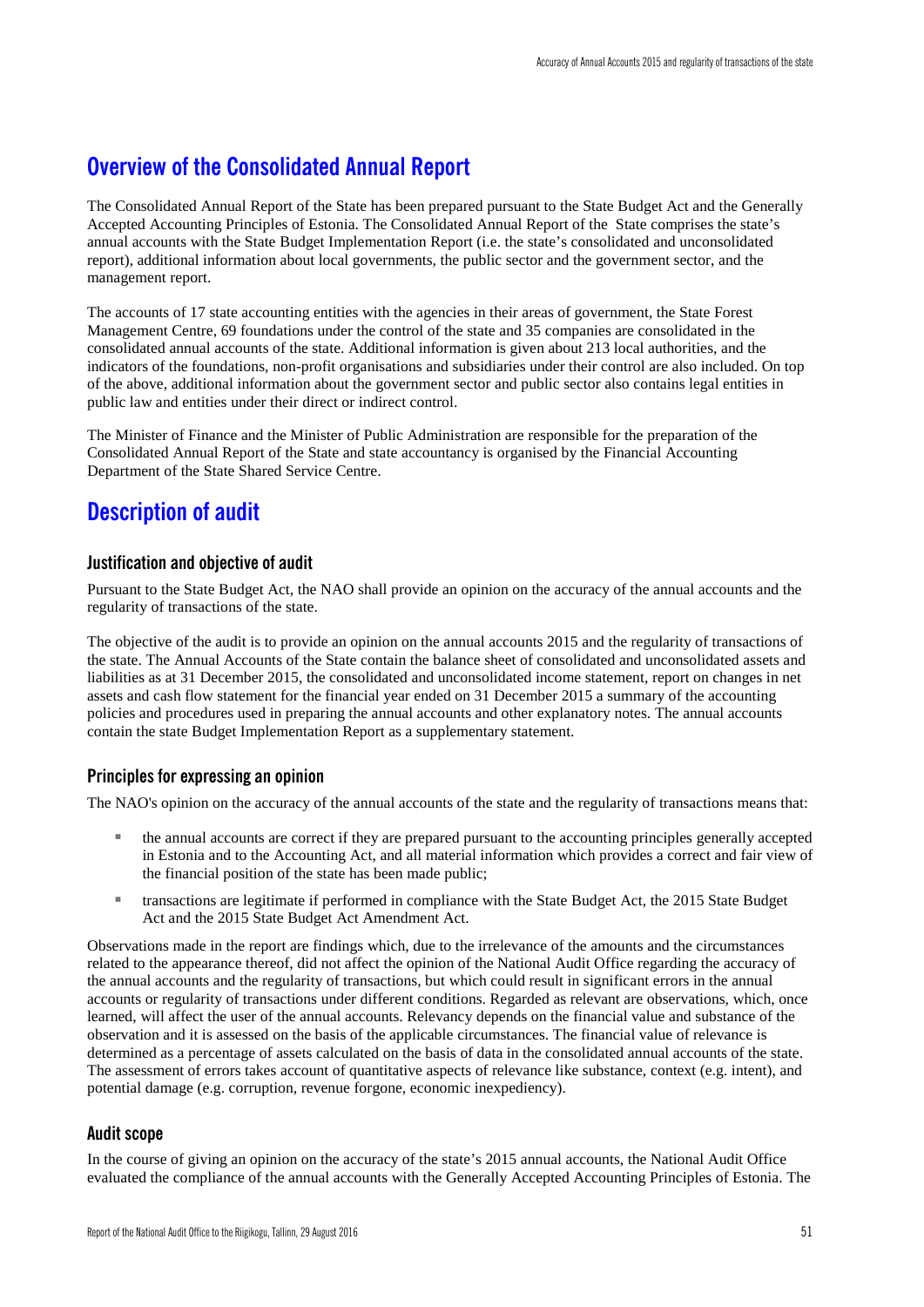Generally Accepted Accounting Principles are based on internationally recognised accounting policies and procedures (EU directives on accountancy, international standards of financial accounting and international standards of state accountancy) and their main requirements are established in the Accounting Act of the Republic of Estonia, which are supplemented by the guidelines issued by the Accounting Standards Board as well as the General Rules of State Accountancy.

In order to express an opinion on the regularity of transactions, the NAO audited whether or not the transactions of state agencies were performed in accordance with the State Budget Act, the 2015 State Budget Act and the 2015 State Budget Act Amendment Act in all material respects. For this purpose the NAO focused on the expediency and transparency of state budget implementation by checking the expedient use of the investments and expenses of state agencies, their adherence to the budget and the justification of prepayments and expenses.

In addition to expressing an opinion on adherence to the State Budget Act, the NAO paid attention to adherence to the main principles of the Public Procurement Act and the State Assets Act when auditing regularity. For this purpose it checked, on a random basis, whether the procedure stipulated in the Public Procurement Act was followed in the case of acquisitions that exceeded the limit and whether the main principles of public procurements had been adhered to in respect of smaller acquisitions and evaluated whether assets had been used, preserved and transferred prudently.

## **Limitation of scope**

The annual accounts of the state contain the financial indicators of public undertakings, foundations controlled by the state and profit-making state agency. The annual accounts of companies, foundations and profit-making state agency were audited by certified auditors. The NAO considered the opinions of certified auditors when expressing its opinion of the annual accounts of the state. The certified auditors who provided their opinions on the annual accounts of foundations, companies and the profit-making state agency did not assess the regularity of their transactions (except for the companies and foundations listed in Annex 1 hereto) and the NAO has not performed any additional activities in this respect.

The NAO does not provide an opinion on the management report presented as part of the Consolidated Annual Report of the State. The numerical values in the management report originating directly from the annual accounts were checked.

The NAO did not carry out audit procedures to check additional information (annual accounts) about local authorities, the public sector or the government sector disclosed in the Consolidated Annual Report of the State.

## **Audit approach**

The NAO carried out the audit in accordance with INTOSAI (International Organisation of Supreme Audit Institutions) auditing standards which address the auditing of financial statements and the legality of transactions in the framework of an audit of financial statements. These standards require that an audit be planned and performed in a manner that allows the auditor to decide with sufficient assurance that the financial statements are free of any material misstatements and that transactions comply with the State Budget Act and the 2015 State Budget Act in all material respects.

During the audit, evidence was collected on the numerical values and disclosed information included in the annual accounts and on the regularity of transactions. To facilitate the planning of appropriate audit operations, the NAO considered the internal control system introduced for drawing up true and fair annual accounts and ensuring the legality of transactions without providing an opinion on the effectiveness of internal controls. Also, the audit looked into the relevance of accounting policies, the reasoning behind accounting estimates, and the overall presentation of the annual accounts.

The NAO is of the opinion that the audit provides a sufficient basis for expressing an opinion on the accuracy of the annual accounts and the regularity of transactions.

## **Time of completing the audit**

The audit was completed in July 2016.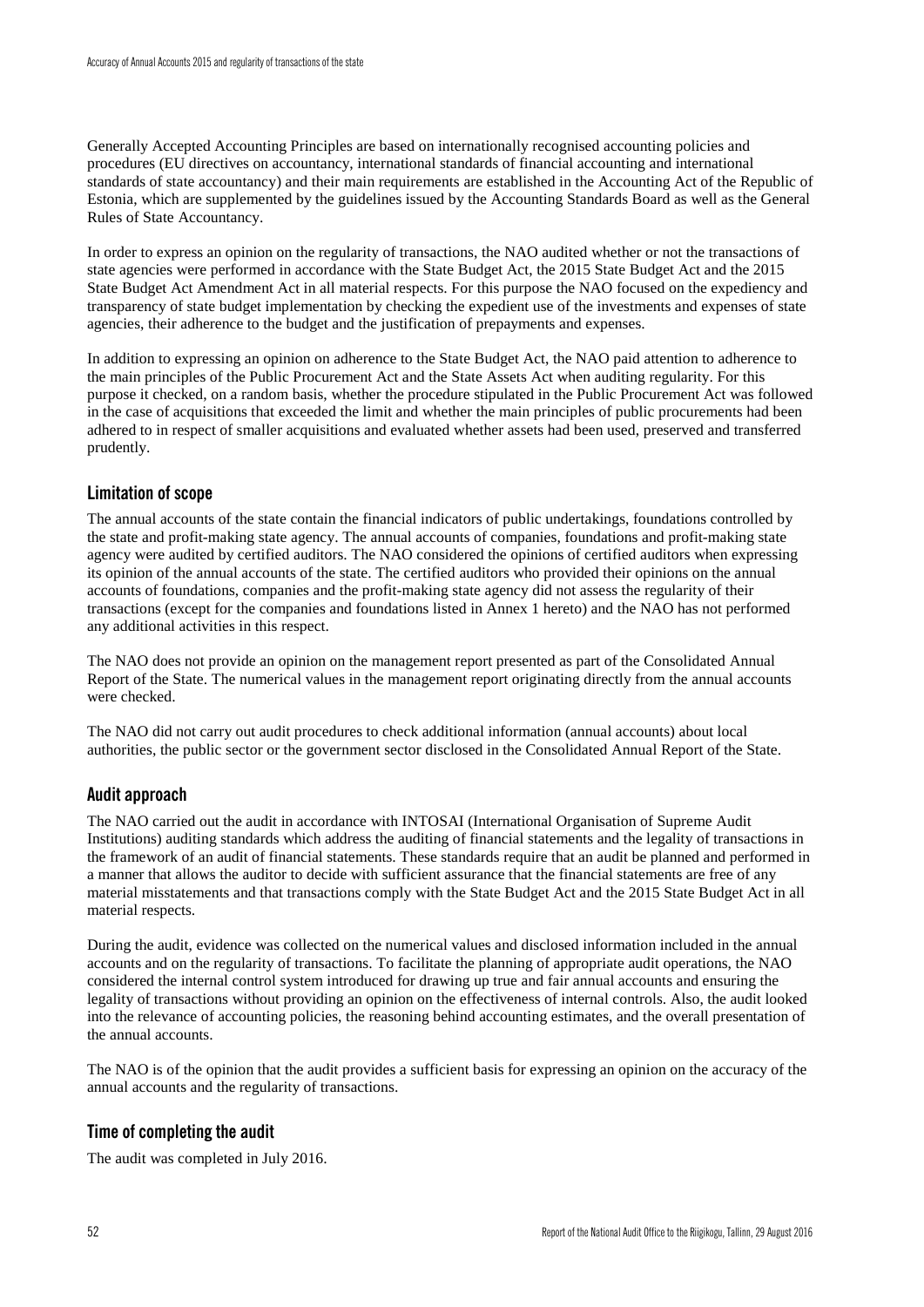## **Audit team**

Auditors of the Financial Audit Department took part in the audit, and it was managed by Gert Schultz, Senior Auditor of the Financial Audit Department in the capacity of Audit Manager.

### **Contact particulars**

For further information on the audit, please contact the NAO Communication Service by phone: +372 640 0704 or +372 640 0777, or e-mail: riigikontroll@riigikontroll.ee

The electronic version of the audit report (pdf) is available on web site [http://www.riigikontroll.ee/.](http://www.riigikontroll.ee/)

The summary of the audit report is available in English also.

The reference number of the audit report in the NAO records system is 2-1.8/16/60139/11.

Postal address of the NAO:

Kiriku 2/4 15013 TALLINN Phone +372 640 0700 Fax +372 661 6012 riigikontroll@riigikontroll.ee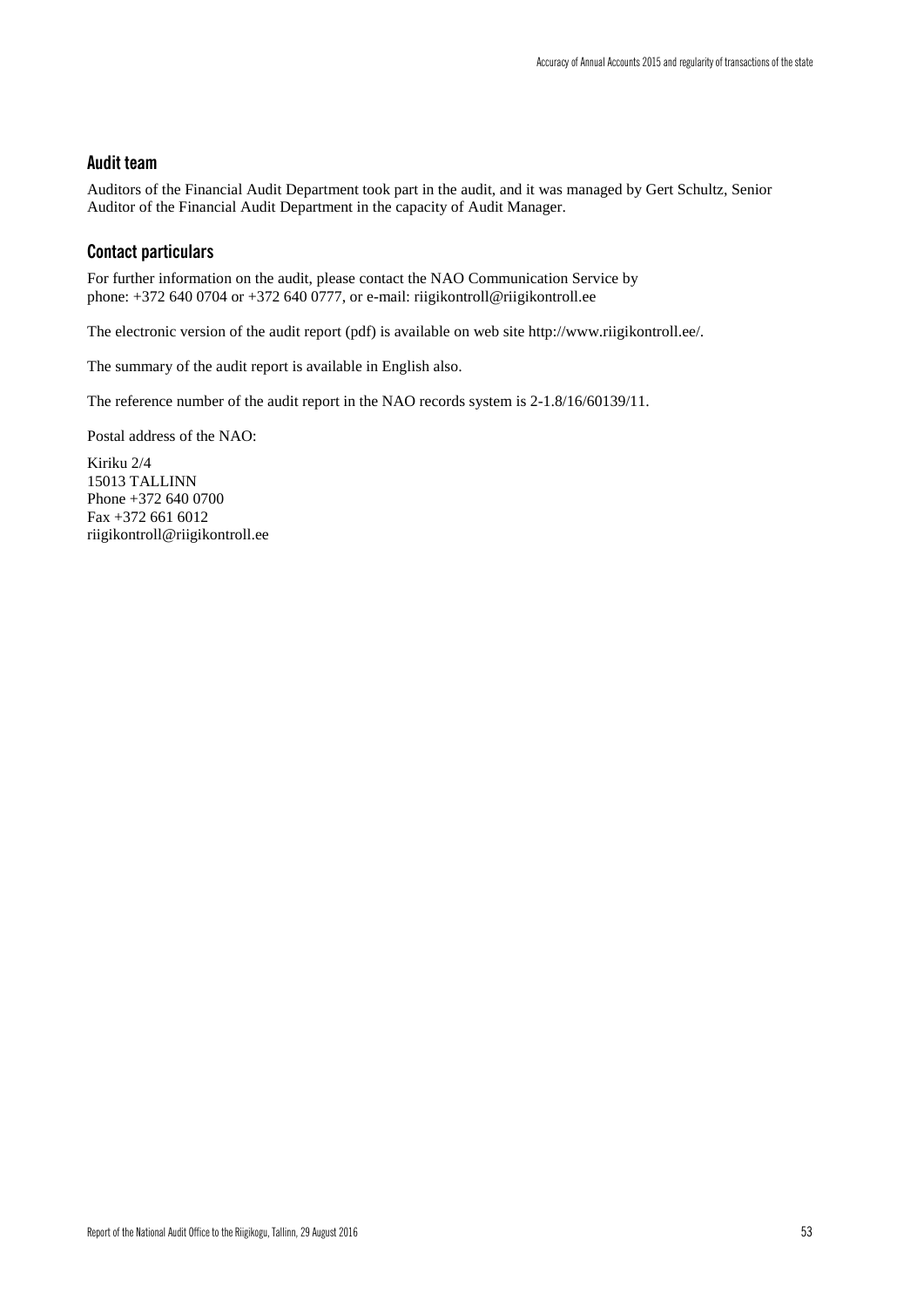## <span id="page-55-0"></span>**NAO's earlier audits on the consolidated annual report of the state**

19 August 2015 – **Report of the National Audit Office on the 2014 Consolidated Annual Report of the State** 12 August 2014 – **Report of the National Audit Office on the 2013 Consolidated Annual Report of the State** 15 August 2013 – **Report of the National Audit Office on the 2012 Consolidated Annual Report of the State** 27 August 2012 – **Report of the National Audit Office on the 2011 Consolidated Annual Report of the State** 15 August 2011 – **Report of the National Audit Office on the 2010 Consolidated Annual Report of the State** 31 August 2010 – **Report of the National Audit Office on the 2009 Consolidated Annual Report of the State** 

**All reports are available on the NAO web site [www.riigikontroll.ee](http://www.riigikontroll.ee/)**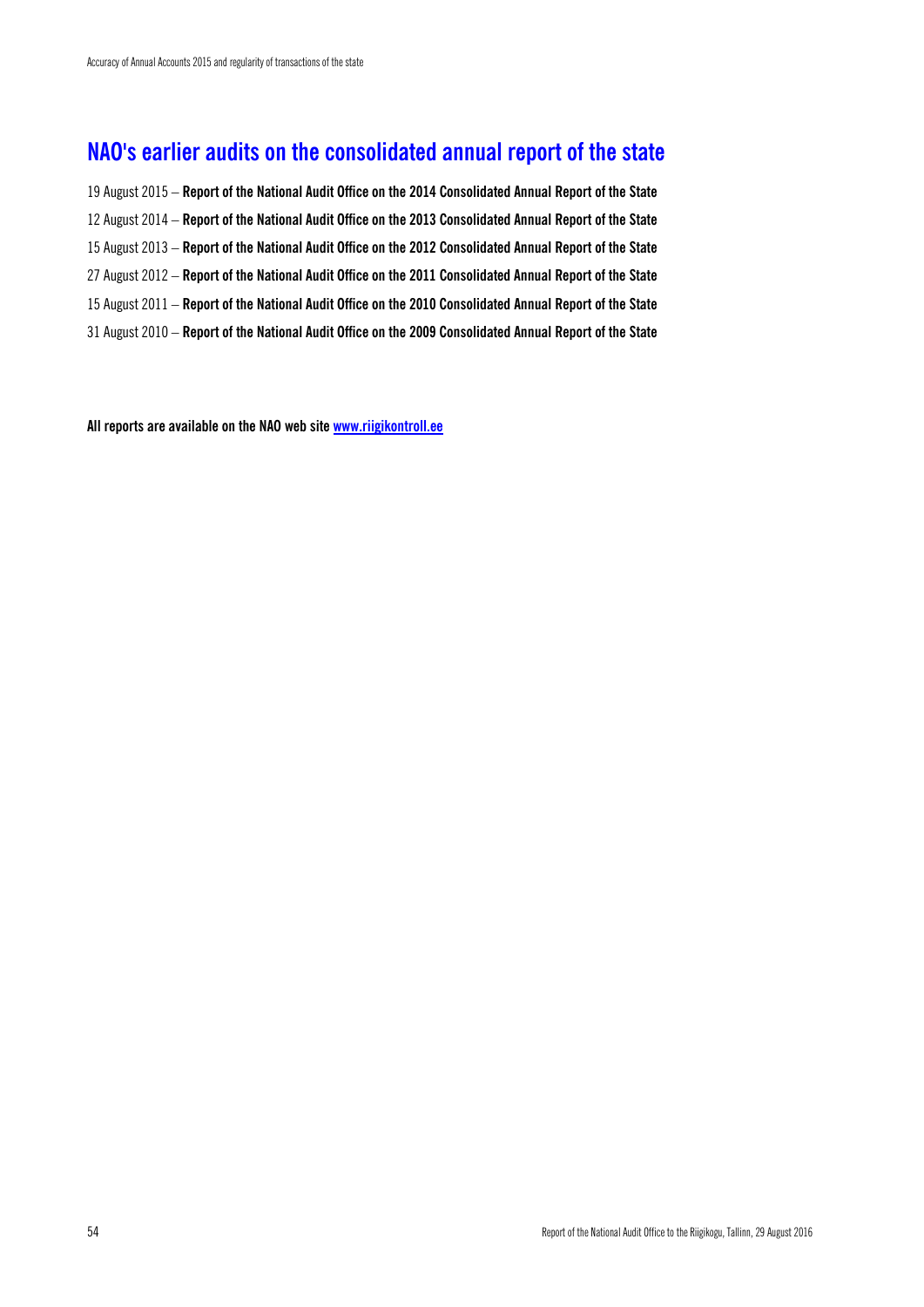## <span id="page-56-0"></span>**Annex 1. Opinions of certified auditors on the regularity of economic transactions of companies and foundations controlled by the state**

| <b>Entity's name</b>                                         | <b>Entity has put in place internal</b><br>controls for the management<br>procurement activities in<br>accordance with the Public<br><b>Procurement Act</b> | <b>Entity has respected the</b><br>fundamental principles of the<br><b>Public Procurement Act in its</b><br>procurement activities                                                                    |  |
|--------------------------------------------------------------|-------------------------------------------------------------------------------------------------------------------------------------------------------------|-------------------------------------------------------------------------------------------------------------------------------------------------------------------------------------------------------|--|
| <b>Archimedes Foundation</b>                                 | Yes, except for observations on the<br>shortcomings in the applicable<br>procurement rules                                                                  | Yes                                                                                                                                                                                                   |  |
| <b>Enterprise Estonia Foundation</b>                         | Yes                                                                                                                                                         | Yes                                                                                                                                                                                                   |  |
| <b>Estonian Drama Theatre Foundation</b>                     | Yes                                                                                                                                                         | Yes                                                                                                                                                                                                   |  |
| <b>Estonian Research Council Foundation</b>                  | Yes, except for observations on the<br>shortcomings in the applicable<br>procurement rules                                                                  | Yes, except for observations on<br>internal controls and non-compliance<br>with the principles of the Public<br><b>Procurement Act</b>                                                                |  |
| Information Technology Foundation for<br>Education           | Yes                                                                                                                                                         | Yes                                                                                                                                                                                                   |  |
| <b>KredEx Foundation</b>                                     | Yes                                                                                                                                                         | Yes                                                                                                                                                                                                   |  |
| Tartu University Hospital Foundation                         | Yes                                                                                                                                                         | Yes, except for an observation on the<br>omission of procurement procedures,<br>incl. simplified procedures                                                                                           |  |
| Tehvandi Sports Centre Foundation                            | Yes, except for observations on the<br>shortcomings in the applicable<br>procurement rules                                                                  | Yes, except for observations on the<br>omission of a simplified procedure and<br>non-compliance with the principles of<br>the Public Procurement Act                                                  |  |
| <b>Foundation Tallinn Science Park</b><br>Tehnopol           | Yes, except for observations on the<br>shortcomings in the applicable<br>procurement rules                                                                  | Yes, except for an observation on non-<br>compliance with the principles of the<br><b>Public Procurement Act</b>                                                                                      |  |
| <b>AS Eesti Loto</b>                                         | No, the applicable procurement rules<br>are not compatible with the Public<br><b>Procurement Act</b>                                                        | No, observations on the omission of<br>procurement procedures, incl.<br>simplified procedures, and non-<br>compliance with the principles of the<br><b>Public Procurement Act</b>                     |  |
| AS Eesti Liinirongid                                         | Yes                                                                                                                                                         | Yes                                                                                                                                                                                                   |  |
| AS Eesti Vedelkütusevaru Agentuur                            | Yes                                                                                                                                                         | Yes, except for observations on the<br>omission of simplified procedures                                                                                                                              |  |
| Eesti Raudtee AS                                             | Yes                                                                                                                                                         | Yes                                                                                                                                                                                                   |  |
| Riigi Kinnisvara AS                                          | Yes                                                                                                                                                         | Yes                                                                                                                                                                                                   |  |
| Tallinna Sadam AS (incl. subsidiary AS<br><b>TS Energia)</b> | No, the applicable procurement rules<br>are not compatible with the Public<br><b>Procurement Act</b>                                                        | No, observations on the omission of<br>procurement procedures, incl.<br>simplified procedures, and on internal<br>controls and non-compliance with the<br>principles of the Public Procurement<br>Act |  |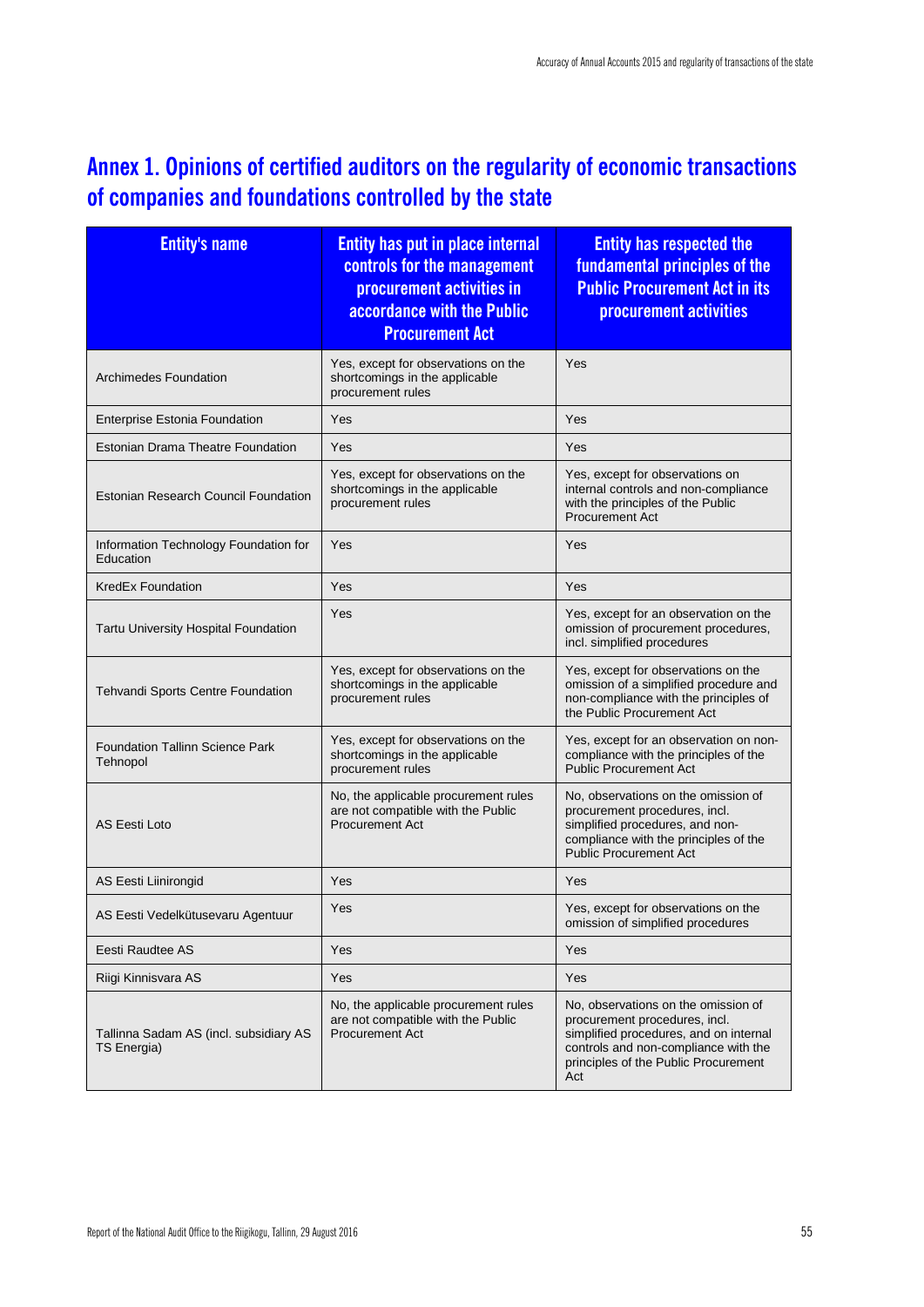## <span id="page-57-0"></span>**Annex 2. Results of audits at foundations under dominant influence of the Ministry**

| <b>Foundation</b>                                 | <b>Total assets as at</b><br>31.12.2015 (in EUR<br>million) | <b>Opinion</b>      |  |
|---------------------------------------------------|-------------------------------------------------------------|---------------------|--|
| <b>Environmental Investment Centre</b>            | 203.12                                                      | Unqualified opinion |  |
| Holstre-Polli Health Centre                       | 1.25                                                        | Unqualified opinion |  |
| A.H. Tammsaare Museum at Vargamäe                 | 0.34                                                        | Unqualified opinion |  |
| Läänemaa Development Centre                       | 0.07                                                        | Unqualified opinion |  |
| Saaremaa Development Centre                       | 0.05                                                        | Unqualified opinion |  |
| Viljandimaa Development Centre                    | 0.06                                                        | Unqualified opinion |  |
| Võrumaa Development Agency                        | 0.12                                                        | Unqualified opinion |  |
| <b>Tuuru Foundation</b>                           | 0.16                                                        | Unqualified opinion |  |
| Jõgevamaa Development and Enterprise Centre       | 0.07                                                        | Unqualified opinion |  |
| Koeru Care Centre                                 | 1.99                                                        | Unqualified opinion |  |
| Raplamaa Development and Enterprise Centre        | 0.07                                                        | Unqualified opinion |  |
| Estonian e-Health Foundation                      | 2.86                                                        | Unqualified opinion |  |
| Estonian Fund for Disabled People                 | 0.08                                                        | Unqualified opinion |  |
| Image Database for Estonian Healthcare            | 1.88                                                        | Unqualified opinion |  |
| Haapsalu Neurological Rehabilitation Centre       | 4.0                                                         | Unqualified opinion |  |
| North Estonia Medical Centre                      | 207.26                                                      | Unqualified opinion |  |
| Sillamäe Rehabilitation Centre for Drug Addicts   | 0.27                                                        | Unqualified opinion |  |
| <b>Tartu University Hospital</b>                  | 183.84                                                      | Unqualified opinion |  |
| Viljandi Hospital                                 | 13.16                                                       | Unqualified opinion |  |
| Hiiumaa Hospital                                  | 2.11                                                        | Unqualified opinion |  |
| Jõgeva Hospital                                   | 2.15                                                        | Unqualified opinion |  |
| <b>Enterprise Estonia Foundation</b>              | 56.67                                                       | Unqualified opinion |  |
| State Infocommunication Foundation                | 8.8                                                         | Unqualified opinion |  |
| Foundation Estonian Accreditation Centre          | 0.44                                                        | Unqualified opinion |  |
| <b>Foundation KredEx</b>                          | 173.64                                                      | Unqualified opinion |  |
| Foundation Tallinn Science Park Tehnopol          | 17.14                                                       | Qualified opinion   |  |
| Rural Development Foundation                      | 51.8                                                        | Unqualified opinion |  |
| <b>Private Forest Centre</b>                      | 1.46                                                        | Unqualified opinion |  |
| <b>Cultural Publications Foundation</b>           | 0.68                                                        | Unqualified opinion |  |
| Tehvandi Sports Centre Foundation                 | 17.49                                                       | Unqualified opinion |  |
| Estonian Song and Dance Celebration Foundation    | 1.20                                                        | Unqualified opinion |  |
| Integration and Migration Foundation "Our People" | 1.29                                                        | Unqualified opinion |  |
| Estonian Drama Theatre Foundation                 | 8.91                                                        | Unqualified opinion |  |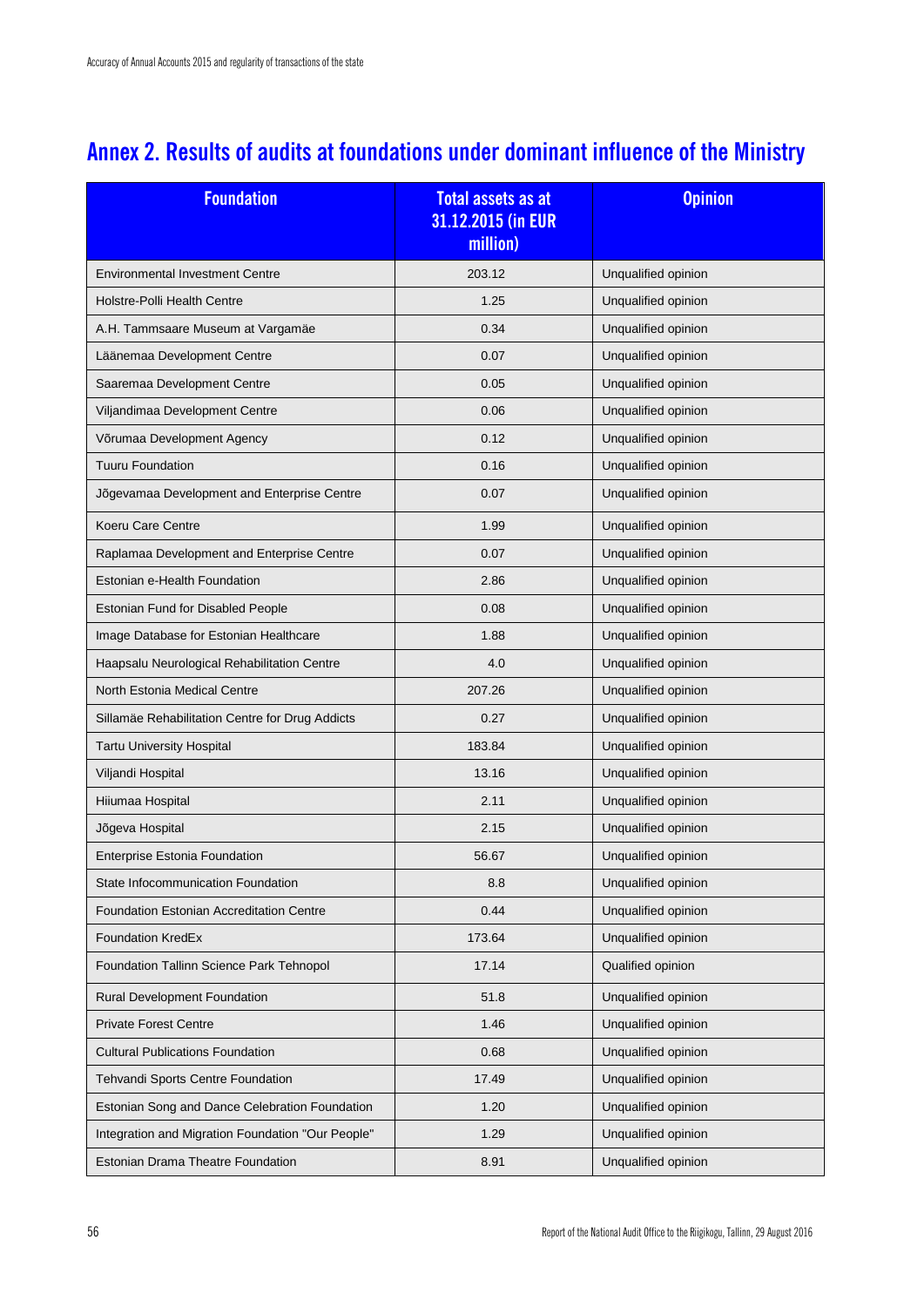| <b>Estonian Film Institute</b>                  | 1.56  | Unqualified opinion     |
|-------------------------------------------------|-------|-------------------------|
| Jõulumäe Recreational Sports Centre             | 2.90  | Unqualified opinion     |
| Narva Alexander's Cathedral Foundation          | 0.45  | Being audited           |
| <b>Rakvere Theatre Foundation</b>               | 5.36  | Unqualified opinion     |
| Tartu St. John's Church Foundation              | 0.03  | Unqualified opinion     |
| Ugala Theatre Foundation                        | 14.15 | Unqualified opinion     |
| Estonian National Commission for UNESCO         | 0.01  | Unqualified opinion     |
| Old Town Theatre Foundation                     | 0.31  | Unqualified opinion     |
| <b>Russian Theatre</b>                          | 10.72 | Unqualified opinion     |
| Virumaa Museums Foundation                      | 4.01  | Unqualified opinion     |
| <b>Endla Theatre Foundation</b>                 | 3.55  | Unqualified opinion     |
| Vanemuine Theatre Foundation                    | 20.87 | Unqualified opinion     |
| Theatre NO99 Foundation                         | 0.47  | Unqualified opinion     |
| <b>Foundation NUKU</b>                          | 0.34  | Unqualified opinion     |
| Narva Museum Foundation                         | 10.57 | Unqualified opinion     |
| Haapsalu and Läänemaa Museums Foundation        | 1.27  | Unqualified opinion     |
| Estonian Healthcare Museum Foundation           | 0.79  | Unqualified opinion     |
| Estonian Open Air Museum Foundation             | 10.11 | Unqualified opinion     |
| <b>Estonian Concert Foundation</b>              | 21.05 | Unqualified opinion     |
| Estonian National Symphony Orchestra            | 0.72  | Unqualified opinion     |
| Hiiumaa Museums Foundation                      | 0.27  | Qualified opinion       |
| Estonian Language Foundation                    | 0.48  | Inspection, unqualified |
| Foundation Estonian Philharmonic Chamber Choir  | 0.19  | Unqualified opinion     |
| Pärnu Museum Foundation (established in 2015)   |       | Not audited             |
| National Foundation of Civil Society            | 1.82  | Unqualified opinion     |
| Estonian Foreign Policy Institute               | 0.12  | Unqualified opinion     |
| International Centre for Defence and Security   | 0.12  | Unqualified opinion     |
| Culture Fund of President of the Republic       | 0.03  | Unqualified opinion     |
| <b>Estonian Cooperation Assembly</b>            | 0.01  | Unqualified opinion     |
| Information Technology Foundation for Education | 18.75 | Unqualified opinion     |
| Innove Foundation                               | 34.80 | Unqualified opinion     |
| <b>Estonian Qualifications Authority</b>        | 0.73  | Unqualified opinion     |
| Archimedes Foundation                           | 44.42 | Unqualified opinion     |
| Estonian Research Council Foundation            | 10.70 | Unqualified opinion     |
| <b>Science Centre AHHAA</b>                     | 11.29 | Unqualified opinion     |
| Sports Education and Information Foundation     | 1.02  | Unqualified opinion     |

Source: audited annual reports for 2015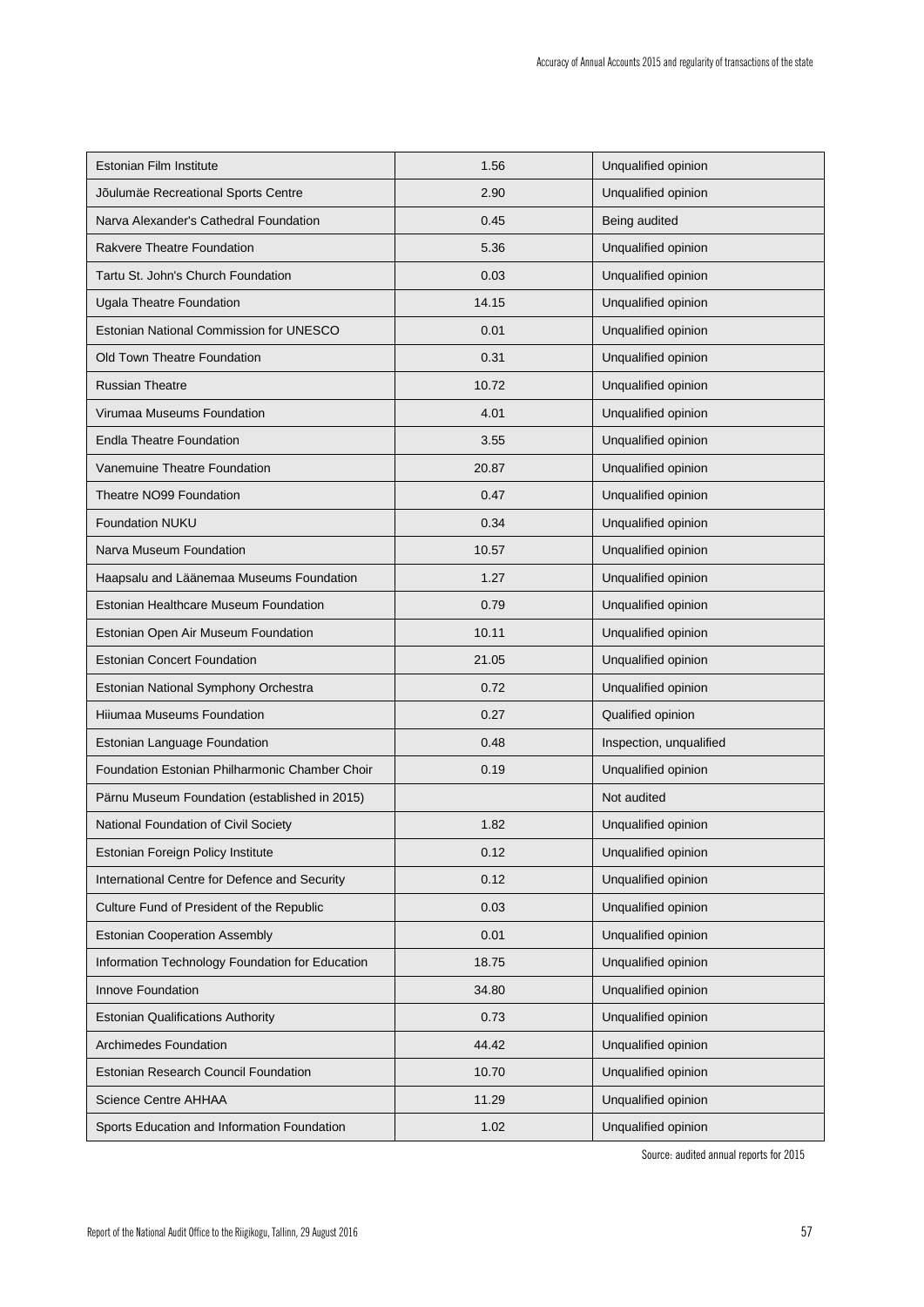## <span id="page-59-0"></span>**Annex 3. Results of audits at companies governed by the Ministry**

| <b>Company</b>                    | Size of<br>holding<br>(%) | <b>Total assets as at</b><br>31.12.2015 (in EUR<br>million) | <b>Opinion</b>                                        |
|-----------------------------------|---------------------------|-------------------------------------------------------------|-------------------------------------------------------|
| Eesti Energia AS (group)          | 100                       | 2957.8                                                      | Unqualified opinion                                   |
| Riigi Kinnisvara AS (group)       | 100                       | 413.92                                                      | Unqualified opinion                                   |
| Eesti Loto AS                     | 100                       | 16.68                                                       | Unqualified opinion                                   |
| AS Levira (group)                 | 51                        | 25.43                                                       | Unqualified opinion                                   |
| AS Hoolekandeteenused             | 100                       | 41.52                                                       | Unqualified opinion                                   |
| Tallinna Sadam AS (group)         | 100                       | 581.08                                                      | Unqualified opinion                                   |
| Eesti Post AS (group)             | 100                       | 56.79                                                       | Unqualified opinion                                   |
| Tallinna Lennujaam AS (group)     | 100                       | 142.63                                                      | Unqualified opinion                                   |
| Lennuliiklusteeninduse AS         | 100                       | 31.08                                                       | Unqualified opinion                                   |
| Saarte Liinid AS                  | 100                       | 57.24                                                       | Unqualified opinion                                   |
| Eesti Loots AS                    | 100                       | 19.77                                                       | Unqualified opinion                                   |
| AS Eesti Liinirongid              | 100                       | 175.21                                                      | Unqualified opinion                                   |
| Teede Tehnokeskus AS              | 100                       | 2.9                                                         | Unqualified opinion                                   |
| Metrosert AS                      | 100                       | 3.59                                                        | Unqualified opinion                                   |
| AS Eesti Vedelkütusevaru Agentuur | 100                       | 156.11                                                      | Unqualified opinion                                   |
| A.L.A.R.A. AS                     | 100                       | 1.49                                                        | Unqualified opinion                                   |
| Eesti Raudtee AS                  | 100                       | 302.67                                                      | Unqualified opinion with<br>highlighted circumstances |
| Eesti Teed AS                     | 100                       | 30.85                                                       | Unqualified opinion                                   |
| KredEx Krediidikindlustus AS      | 100                       | 37                                                          | Unqualified opinion                                   |
| <b>Elering AS</b>                 | 100                       | 861.93                                                      | Unqualified opinion                                   |
| EVR Cargo AS                      | 100                       | 71.32                                                       | Unqualified opinion                                   |
| Rail Baltic Estonia OÜ            | 100                       | 1.41                                                        | Unqualified opinion                                   |
| Nordic Aviation Group AS          | 100                       | 38.63                                                       | Not audited                                           |
| Transpordi Varahalduse OÜ         | 100                       | 48.17                                                       | Not audited                                           |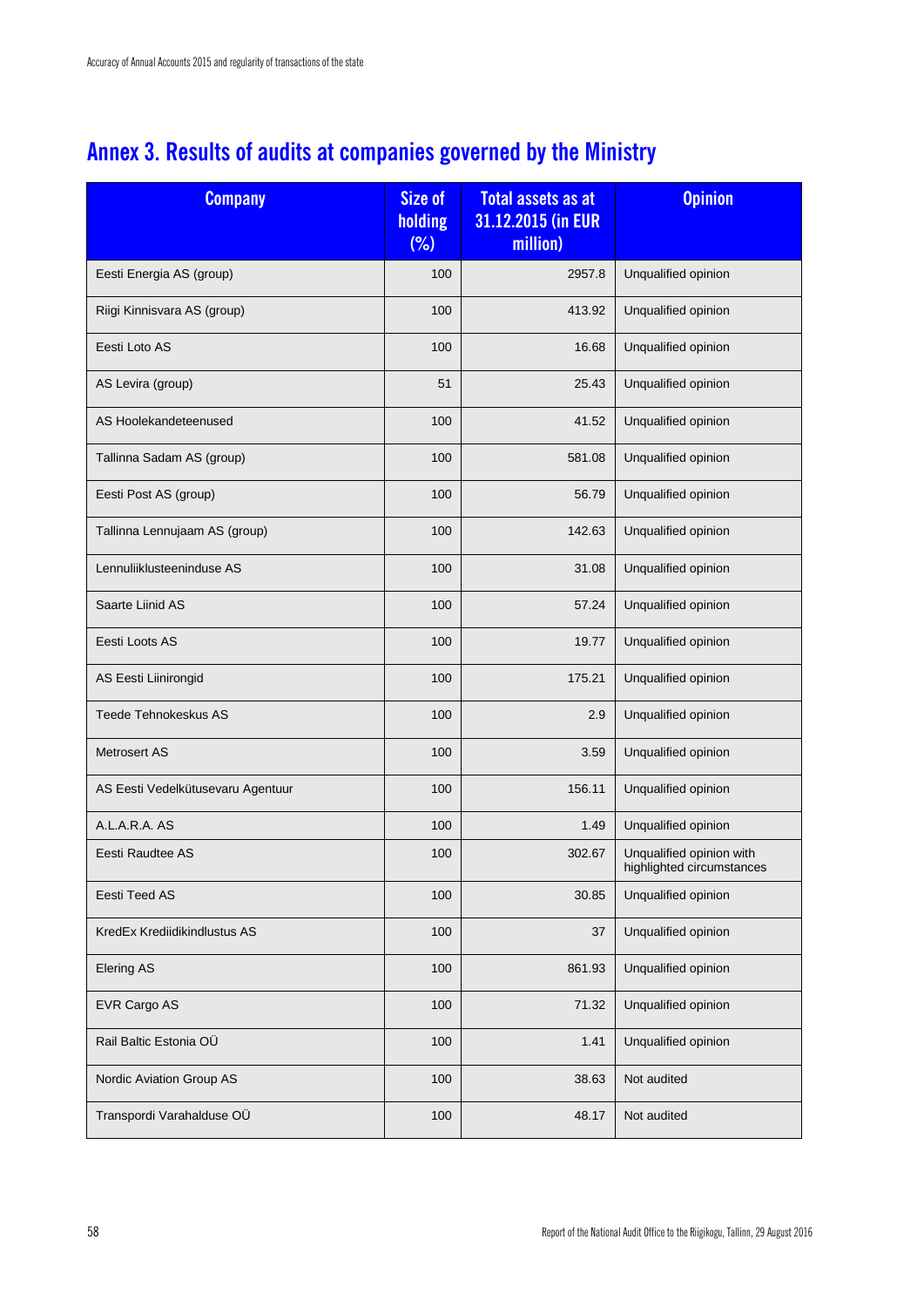## **Annex 4. Overview of audited areas broken down by the ministries, and the corresponding opinions of the NAO**

| <b>Audited area</b>                                                           | <b>Collection of</b><br>revenue, incl.<br>taxes and<br>social security<br>contributions,<br>sale of goods<br>and services,<br>other revenue | <b>Receipt of</b><br>support, incl.<br>mediation of<br>support | <b>Granting of</b><br>support, incl.<br>mediation of<br>support | <b>Effecting of operating</b><br>expenses and<br>assumption of<br>commitments, incl.<br>labour and<br>management costs,<br>other operating<br>expense, financial<br>expenses, effecting of<br>public procurement | <b>Transactions in</b><br>state assets.<br>incl.<br>investments,<br>financing<br>transactions.<br>effecting of<br>public<br>procurement | Depositing of public<br>funds (interest<br>revenue from bonds.<br>deposits and loans,<br>opening balances for<br>banking operations,<br>other financial<br>revenue) | <b>Exercise of founder's rights</b><br>in foundations, non-profit<br>associations and profit-<br>making agencies; state<br>participation in legal<br>persons governed by<br>private law |
|-------------------------------------------------------------------------------|---------------------------------------------------------------------------------------------------------------------------------------------|----------------------------------------------------------------|-----------------------------------------------------------------|------------------------------------------------------------------------------------------------------------------------------------------------------------------------------------------------------------------|-----------------------------------------------------------------------------------------------------------------------------------------|---------------------------------------------------------------------------------------------------------------------------------------------------------------------|-----------------------------------------------------------------------------------------------------------------------------------------------------------------------------------------|
| <b>Ministry of</b><br><b>Education and -</b><br><b>Research</b>               | Yes                                                                                                                                         | Yes                                                            | Yes                                                             | Yes, incl. observations                                                                                                                                                                                          | Yes. incl.<br>observations                                                                                                              | Not audited                                                                                                                                                         | Yes, incl. observations                                                                                                                                                                 |
| <b>Ministry of Justice</b>                                                    | Yes                                                                                                                                         | Yes                                                            | Yes                                                             | Yes, incl. observations                                                                                                                                                                                          | Yes, incl.<br>observations                                                                                                              | Not audited                                                                                                                                                         | Not audited                                                                                                                                                                             |
| <b>Ministry of Defence</b>                                                    | Yes                                                                                                                                         | Not audited                                                    | Yes                                                             | Yes, incl. observations                                                                                                                                                                                          | Yes, incl.<br>observations                                                                                                              | Not audited                                                                                                                                                         | Not audited                                                                                                                                                                             |
| <b>Ministry of the</b><br><b>Environment</b>                                  | Yes                                                                                                                                         | Yes, incl. an<br>observation                                   | Yes                                                             | Yes, incl. observations                                                                                                                                                                                          | Yes                                                                                                                                     | Not audited                                                                                                                                                         | Not audited                                                                                                                                                                             |
| <b>Ministry of Culture</b>                                                    | Yes                                                                                                                                         | Yes                                                            | Yes, incl. an<br>observation                                    | Yes, incl. observations                                                                                                                                                                                          | Yes. incl.<br>observations                                                                                                              | Not audited                                                                                                                                                         | Yes, incl. observations                                                                                                                                                                 |
| <b>Ministry of</b><br><b>Economic Affairs</b><br>and<br><b>Communications</b> | Yes                                                                                                                                         | Yes                                                            | Yes                                                             | Yes, incl. observations                                                                                                                                                                                          | Yes. incl.<br>observations                                                                                                              | Not audited                                                                                                                                                         | Yes, incl. observations                                                                                                                                                                 |
| <b>Ministry of Rural</b><br><b>Affairs</b>                                    | Yes                                                                                                                                         | Yes. incl.<br>observations                                     | Yes. incl.<br>observations                                      | Yes, incl. observations                                                                                                                                                                                          | Yes                                                                                                                                     | Not audited                                                                                                                                                         | Yes                                                                                                                                                                                     |

<span id="page-60-0"></span>Report of the National Audit Office to the Riigikogu, Tallinn, 29 August 2016 59